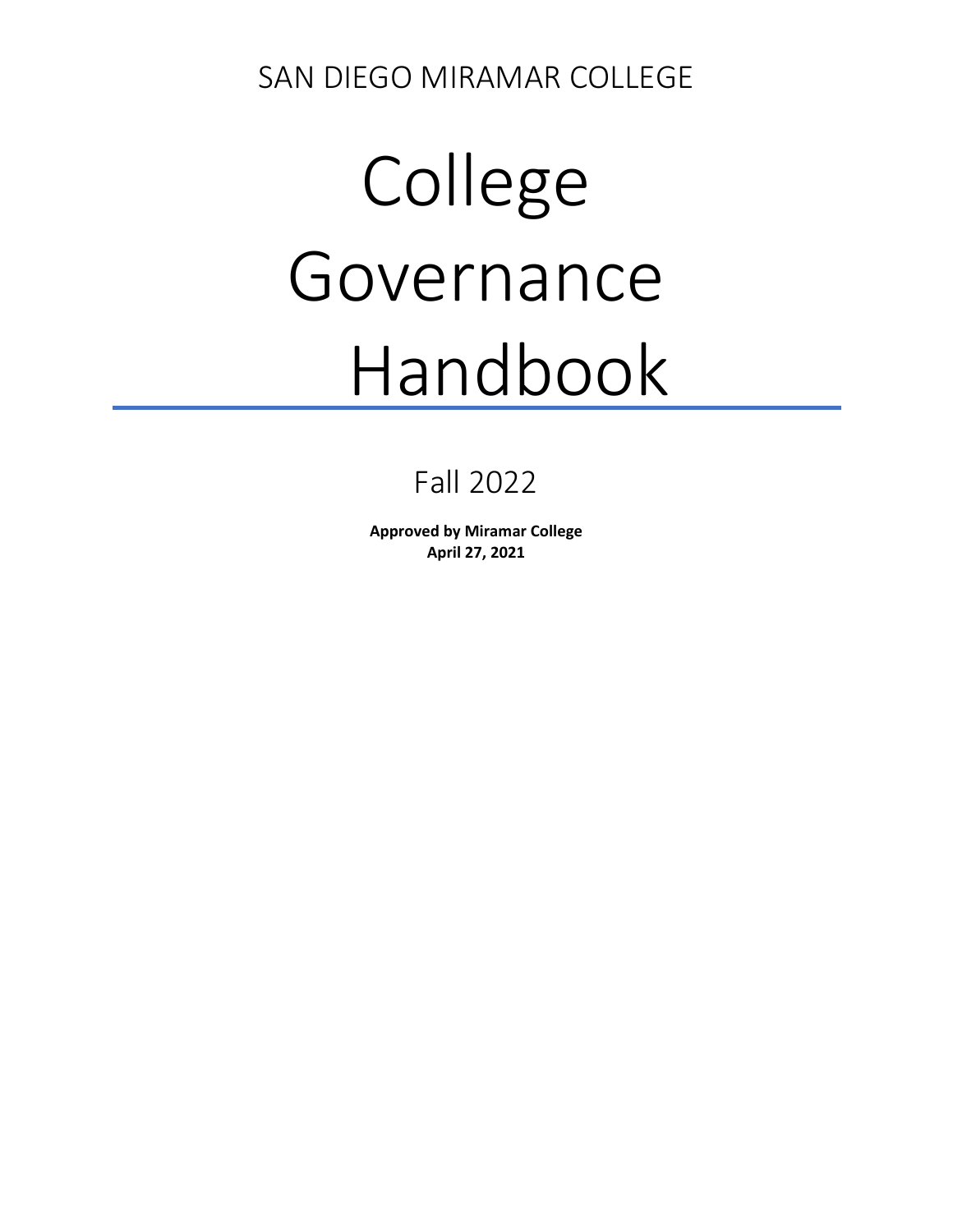# **Table of Contents**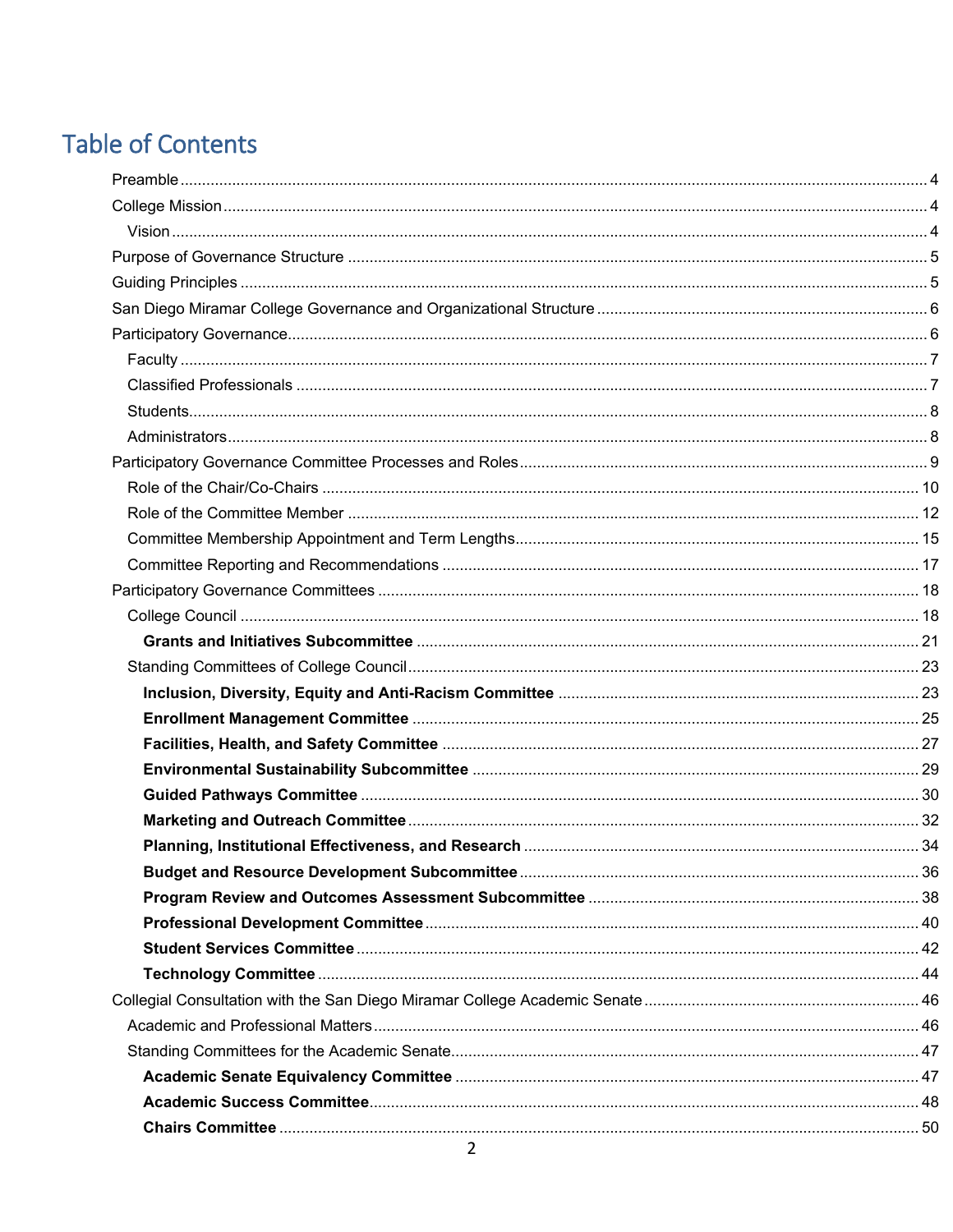| Participatory Governance. The reporting process and direction are shown by the arrows and lines, culminating in<br>deliberative decisions made by the College President in consultation with both the Academic Senate and the College<br>Council. There are also Operational Committees within the College (not shown here but listed in Appendix D). The role<br>of operational committees is to implement the recommendations that have been approved by the College through the |  |
|------------------------------------------------------------------------------------------------------------------------------------------------------------------------------------------------------------------------------------------------------------------------------------------------------------------------------------------------------------------------------------------------------------------------------------------------------------------------------------|--|
|                                                                                                                                                                                                                                                                                                                                                                                                                                                                                    |  |
|                                                                                                                                                                                                                                                                                                                                                                                                                                                                                    |  |
|                                                                                                                                                                                                                                                                                                                                                                                                                                                                                    |  |
|                                                                                                                                                                                                                                                                                                                                                                                                                                                                                    |  |
|                                                                                                                                                                                                                                                                                                                                                                                                                                                                                    |  |
|                                                                                                                                                                                                                                                                                                                                                                                                                                                                                    |  |
|                                                                                                                                                                                                                                                                                                                                                                                                                                                                                    |  |
|                                                                                                                                                                                                                                                                                                                                                                                                                                                                                    |  |
|                                                                                                                                                                                                                                                                                                                                                                                                                                                                                    |  |
|                                                                                                                                                                                                                                                                                                                                                                                                                                                                                    |  |
|                                                                                                                                                                                                                                                                                                                                                                                                                                                                                    |  |
|                                                                                                                                                                                                                                                                                                                                                                                                                                                                                    |  |
|                                                                                                                                                                                                                                                                                                                                                                                                                                                                                    |  |
|                                                                                                                                                                                                                                                                                                                                                                                                                                                                                    |  |
|                                                                                                                                                                                                                                                                                                                                                                                                                                                                                    |  |
|                                                                                                                                                                                                                                                                                                                                                                                                                                                                                    |  |
|                                                                                                                                                                                                                                                                                                                                                                                                                                                                                    |  |
|                                                                                                                                                                                                                                                                                                                                                                                                                                                                                    |  |
|                                                                                                                                                                                                                                                                                                                                                                                                                                                                                    |  |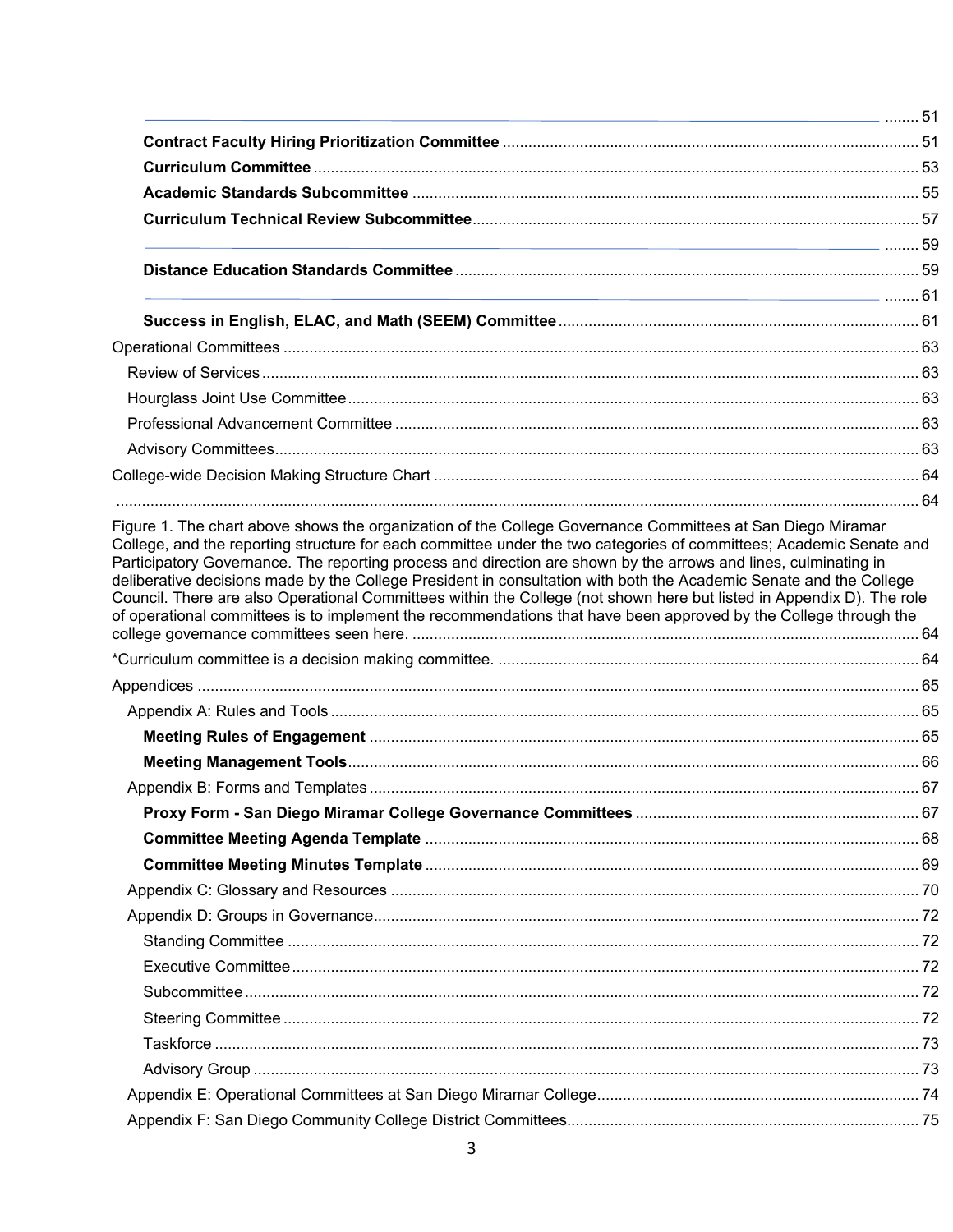# **Preamble**

<span id="page-3-0"></span>In compliance with AB 1725 (1988) and the California Code of Regulations §§ 51023, 51023.5, 51023.7, it shall be the policy of San Diego Miramar College to implement a process wherein faculty, students, classified professionals, and administration participate in collegial decision making and policy recommending activities.

## **College Mission**

<span id="page-3-1"></span>San Diego Miramar College's mission is to prepare students to succeed by providing quality instruction and services in an environment that supports and promotes success, diversity, inclusion, and equity with innovative programs and partnerships to facilitate student completion for degrees/certificates, transfer, workforce training, and/or career advancement.

## **Vision**

<span id="page-3-2"></span>San Diego Miramar College will be the center of education, innovation, and services to support our diverse students and community.

San Diego Miramar College, in keeping with this vision, supports and emphasizes the following guiding values:

- Access to learning and support services, for all students to successfully achieve their educational and career goals
- A culture that embraces and promotes equity, inclusion, civility, responsibility and, sustainability, from a global perspective
- Diversity, equity, inclusion, and success of our students, classified professionals, faculty, administrators, and programs that reflect our community
- Creativity, innovation, flexibility, and excellence in teaching, learning, and services
- The ability to recognize and respond to opportunities and challenges emerging from a complex and dynamic world
- Strategic resource and partnership development to support curriculum and program innovation
- Collaboration and partnerships
- Effective participation in governance with respect and professionalism, through intentional, purposeful, and effective communication embraced by the college community
- Transformative processes that include a culture of evidence, data-driven decision making, collaborative inquiry, and action for promoting student success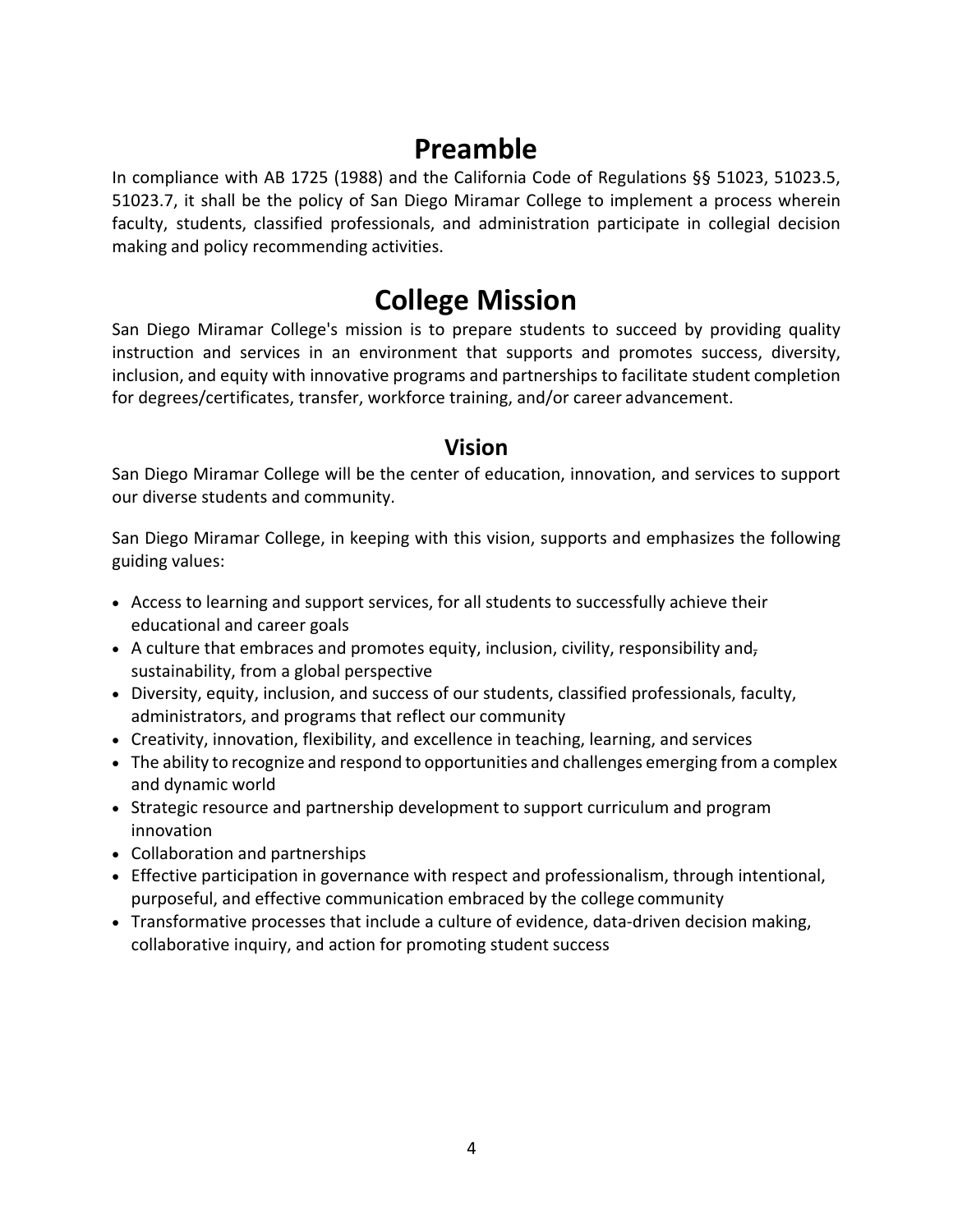# **Purpose of Governance Structure**

<span id="page-4-0"></span>San Diego Miramar College strives to enhance student success, improve the student experience, and ensure equitable access and outcomes for all students. Effective participatory governance will support these outcomes and will create a trustworthy recommendation-making process. This handbook is designed to clarify the role of faculty, classified professionals, students, and supervisors/administrators in participatory governance at San Diego Miramar College. It provides guidance on the roles and responsibilities of all members of the college community, whether one isserving on a governance body or not. It also describesthe recommendation and decision-making process, and how members of college constituency groups and governance bodies participate in that process.

The governance structure at San Diego Miramar College is designed to:

- 1. Implement the mission of the College through compliance with AB 1725 (1988).
- 2. Provide the opportunity for input from all college constituencies.
- 3. Ensure appropriate consultation and feedback.
- 4. Create a process to promote open communication between the constituencies.
- 5. Base the recommending process on open communication and shared information.
- 6. Encourage all to hear and respect the needs and expectations of faculty, classified professionals, students, and administrators in a consensus-buildingatmosphere.
- 7. Ensure diverse opinions and perspectives in governance.

# **Guiding Principles**

<span id="page-4-1"></span>The San Diego Miramar College Governance procedures are based on the following key assumptions:

- 1. This governance structure has been established first and foremost to further the educational goals of San Diego Miramar College students. To accomplish this, we value and depend upon the commitment and communication of everyone. Therefore, this model invites the effective participation of the faculty, classified professionals, students, and administrative staff of San Diego Miramar College through their officially recognized constituent groups, respectively: the Academic Senate, the Classified Senate, the Associated Student Government, and the College President. Conflict resolution, if any, shall take place in a collegial and professional manner (see District Board Policy 7150: Civility and Mutual Respect).
- 2. The governance structure of San Diego Miramar College should remain dynamic, flexible, and modifiable to accommodate campus needs as well as changing situations, policies, laws, and responsibilities defined at the District and State levels.
- 3. The governance structure is designed to implement the San Diego Miramar College mission and goals. Thus, the campus goals will be the focus for allrecommendations.
- 4. This governance model has been developed to facilitate recommendations and to comply with AB 1725 and Title 5, §§ 51023, 51023.5, and 51023.7, of the California Code of Regulations, 70902(b)(7) of the California Education Code, and Accreditation Standards.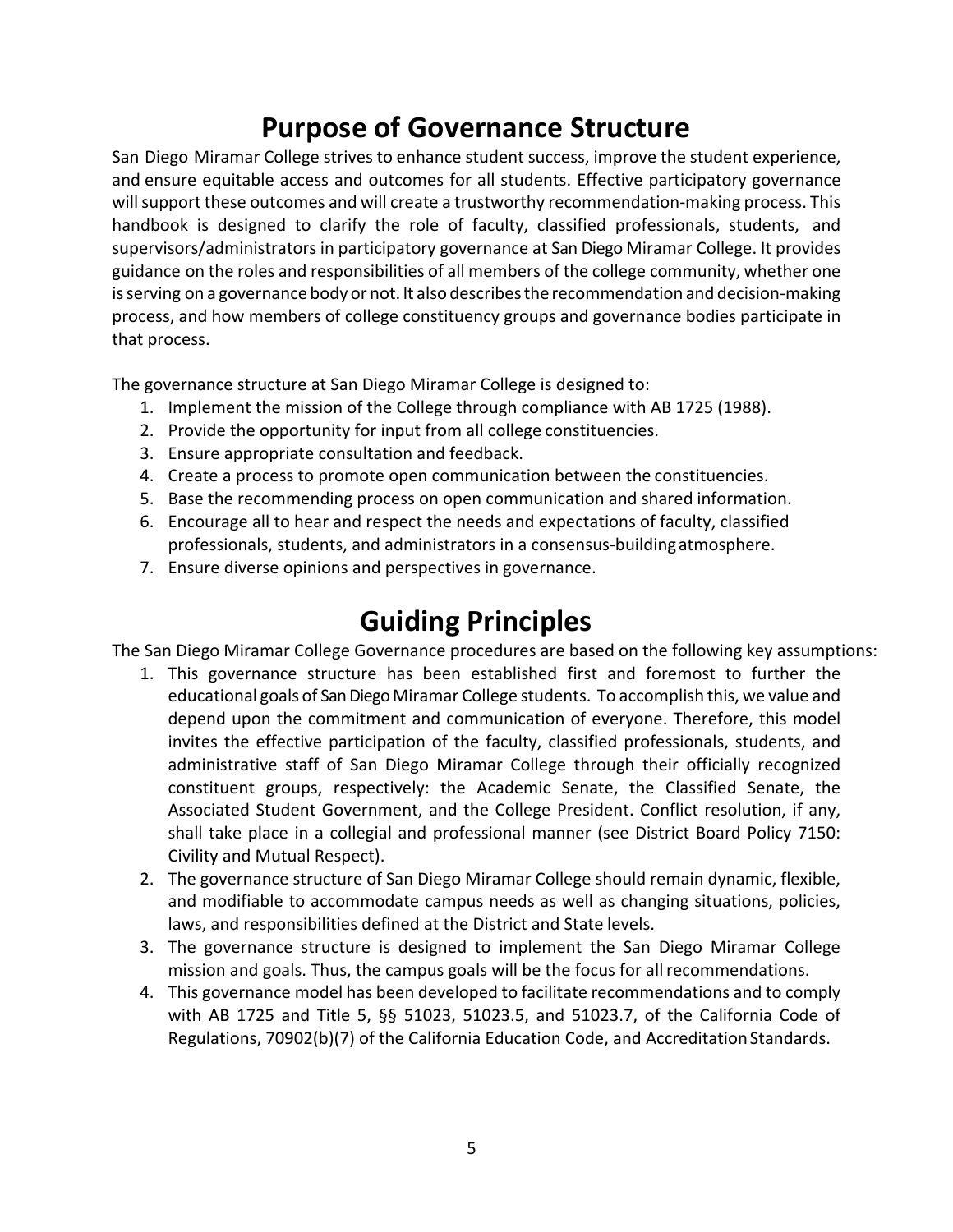# **San Diego Miramar College Governance and Organizational Structure**

<span id="page-5-0"></span>The Board of Trustees, Chancellor of the District, and the College President provide leadership in carrying out the mission of the District and the College. The Board of Trustees has decisionmaking authority over all policy matters and designates the operation of the District to the Chancellor who delegates authority to the College President for the operation of the College. The San Diego Miramar College governance and organizational structure has four distinct components:

Administrative matters; labor relations managed at the District level; Academic and Professional Matters; and participatory governance.

## • **Administrative Matters**

Administrative matters that do not fall in the participatory governance category and can derive from a variety of sources, including administrative units, college committees, individuals, and community members, are forwarded to the College President for routing to the appropriate recommending body.

## • **Labor Relations**

Labor relations is outlined in the Educational Employees Relations Act and managed at the District level.

## • **Academic and Professional Matters**

As defined in California Ed Code, Title 5, §§ 53200-53206, all Academic and Professional Matters are in the purview of the Academic Senate.

## • **Participatory Governance**

Participatory governance as set forth in AB 1725 (1988) requires the participation of all four constituency groups.

## **Participatory Governance**

<span id="page-5-1"></span>For the inclusion of all four constituency groups in participatory governance, San Diego Miramar College has established the College Council as the official recommending body for the College. The College recognizes that diverse opinions and values are important and that the knowledge and experience of faculty, classified professionals, students, and administrators are essential to the successful operation of the College. Therefore, participation in governance is encouraged, expected, and supported by the College and serves as an opportunity for, and responsibility of all employees. In addition to the constituency roles in participatory governance committees, the statue specifically assigns these rights and responsibilities.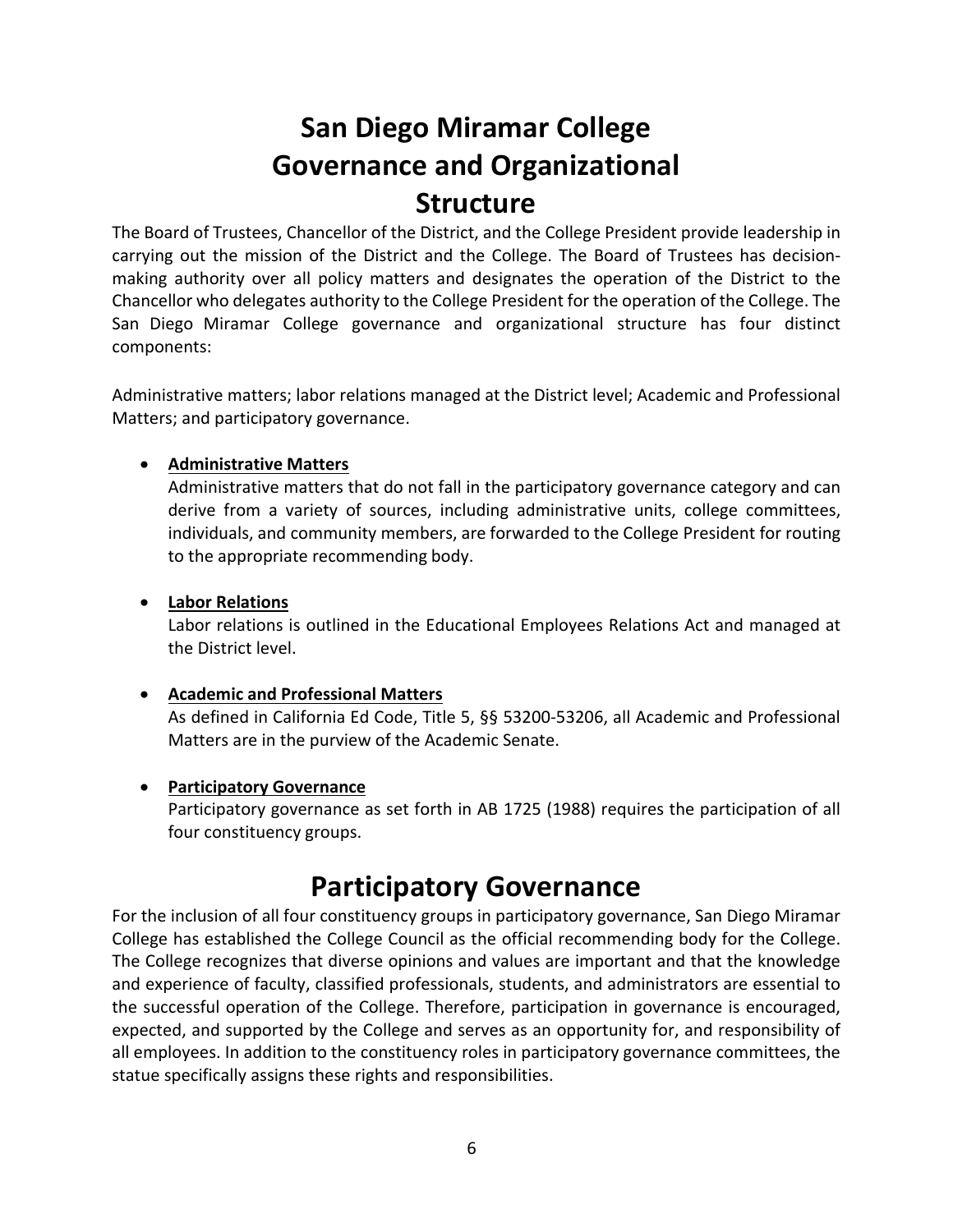## **Faculty**

<span id="page-6-0"></span>The Academic Senate is established by Board Policy 0210 as the mechanism through which the faculty voice their formal and effective participation in making recommendations to the administration of the College and to the Governing Board (Board of Trustees) on formation and implementation of District and College policies on Academic and Professional Matters (10+1) and on other District policies and procedures as stipulated in Title 5, §§ 53200 and 53203 as well as those contained in statute or other regulations.

The Board of Trustees recognizes the authority of the Academic Senate as representing the position of the faculty regarding Academic and Professional Matters in accordance with applicable state laws and regulations. The Board of Trustees or its designee(s) will consult collegially with the Academic Senate, as duly constituted, with respect to the following Academic and Professional Matters as defined by law.

- 1. Curriculum, including the establishment of prerequisites and placing courses within disciplines;
- 2. Degree and certificate requirements;
- 3. Grading policies;
- 4. Educational program development;
- 5. Standards or policies regarding student preparation and success;
- 6. District governance structures as related to faculty roles;
- 7. Faculty roles and involvement in accreditationprocesses,
- 8. Policies for faculty professional development activities;
- 9. Processes for program review;
- 10. Processes for institutional planning and budget development; and
- 11. Other Academic and Professional Matters as mutually agreed upon between the Board of Trustees and the Academic Senate, which includes, but is not limited to, faculty hiring processes.

## **Classified Professionals**

<span id="page-6-1"></span>The Classified Senate is established as the mechanism through which the classified professionals voice their formal and effective participation in making recommendations to the administration of the College. As stipulated in Title 5, § 51023.5, classified professionals "shall be provided with opportunities to participate in the formulation and development of District and College policies and procedures, and in those processes for jointly developing recommendations for action by the Governing Board (Board of Trustees), that the Governing Board reasonably determines, in consultation with staff, have or will have a significant effect on staff". The College Council and participatory governance committees are the venues through which classified professionals are given that opportunity at San Diego Miramar College in alignment with Board Policy 2510.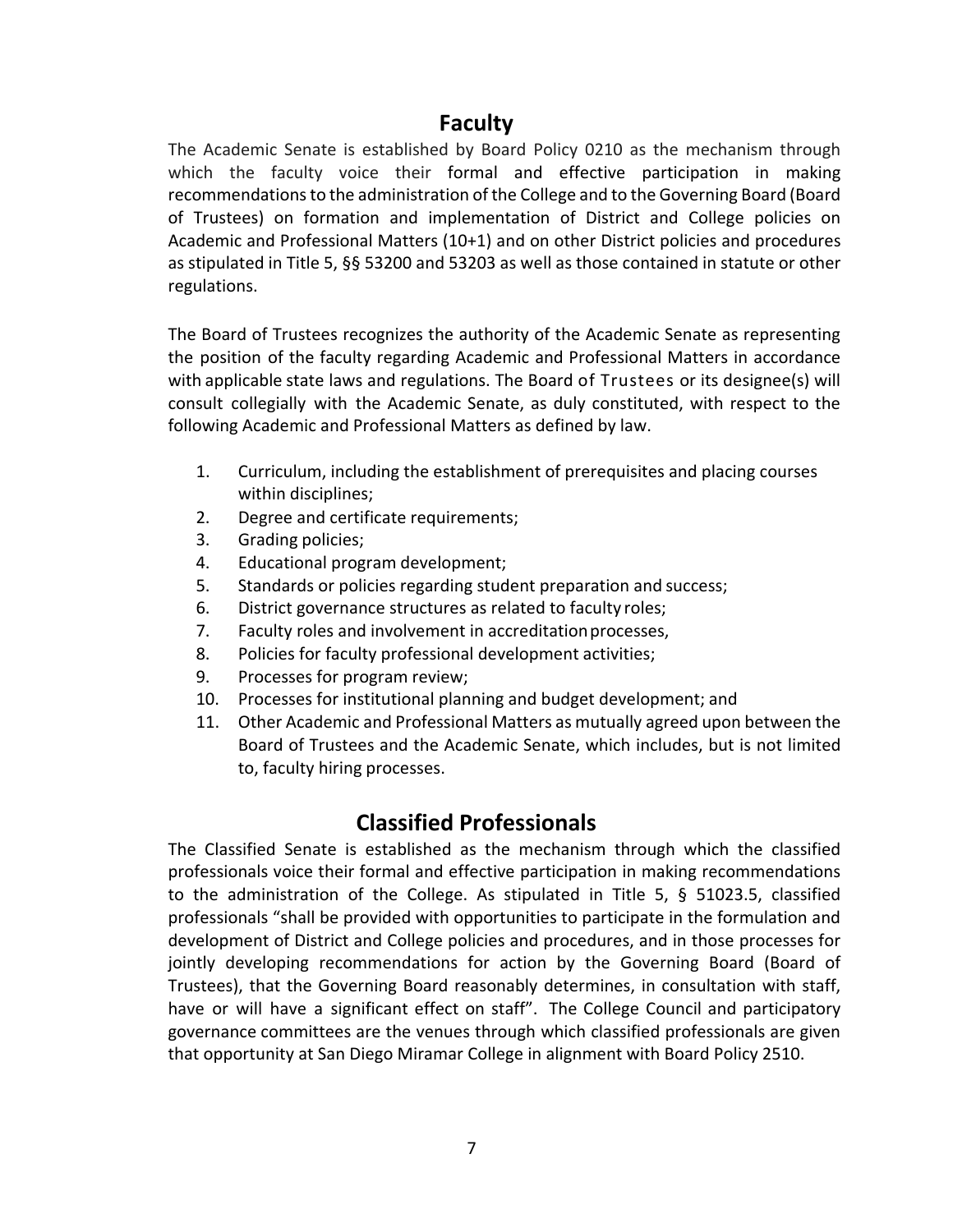## **Students**

<span id="page-7-0"></span>Students are represented through the Associated Student Government of San Diego Miramar College. As stipulated in Title 5, § 51023.7, and by Board Policy 2510, students participate in college policies and procedures that have a direct impact on them to include the following:

- 1. Grading policies;
- 2. Codes of student conduct;
- 3. Academic disciplinary policies;
- 4. Curriculum development;
- 5. Courses or programs that should be initiated ordiscontinued;
- 6. Processes for institutional planning and budgetdevelopment;
- 7. Standards and policies regarding student preparation and success;
- 8. Student services planning and development;
- 9. Student fees within the authority of the District to adopt; and
- 10. Any other District and College policy, procedure, or related matter that the District Governing Board determines will have significant effect on students.

## **Administrators**

<span id="page-7-1"></span>Managers and supervisors shall have the opportunity to participate in the formulation of College policies and procedures and other areas.

## **Commonly used Abbreviations for Schools/Divisions at San Diego Miramar College**

- Business Technical Careers Workforce Initiatives (BTCWI)
- Liberal Arts (LA)
- Mathematics, Biological, Exercise and Physical Sciences (MBEPS)
- Planning, Research, Institutional Effectiveness, Library and Technology (PRIELT)
- Public Safety (PS)

## **Evaluation Methods and Cycle for the College Governance Handbook**

Per Accreditation Standards (IV.B. and IV.A.), the San Diego Miramar College Governance Organizational Structure and Processes are evaluated in order to ensure continuous improvement of the institution. As per the College Governance Committee (CGC) recommendation (2018), currently the evaluation method for the College Government System is operating in a three-year cycle. In alignment with the current evaluation cycle for the College Government System, it is recommended by CGC that the College Governance Handbook (CGH) follow the same three-year cycle for input, feedback, vetting, recommendations and implementation of changes.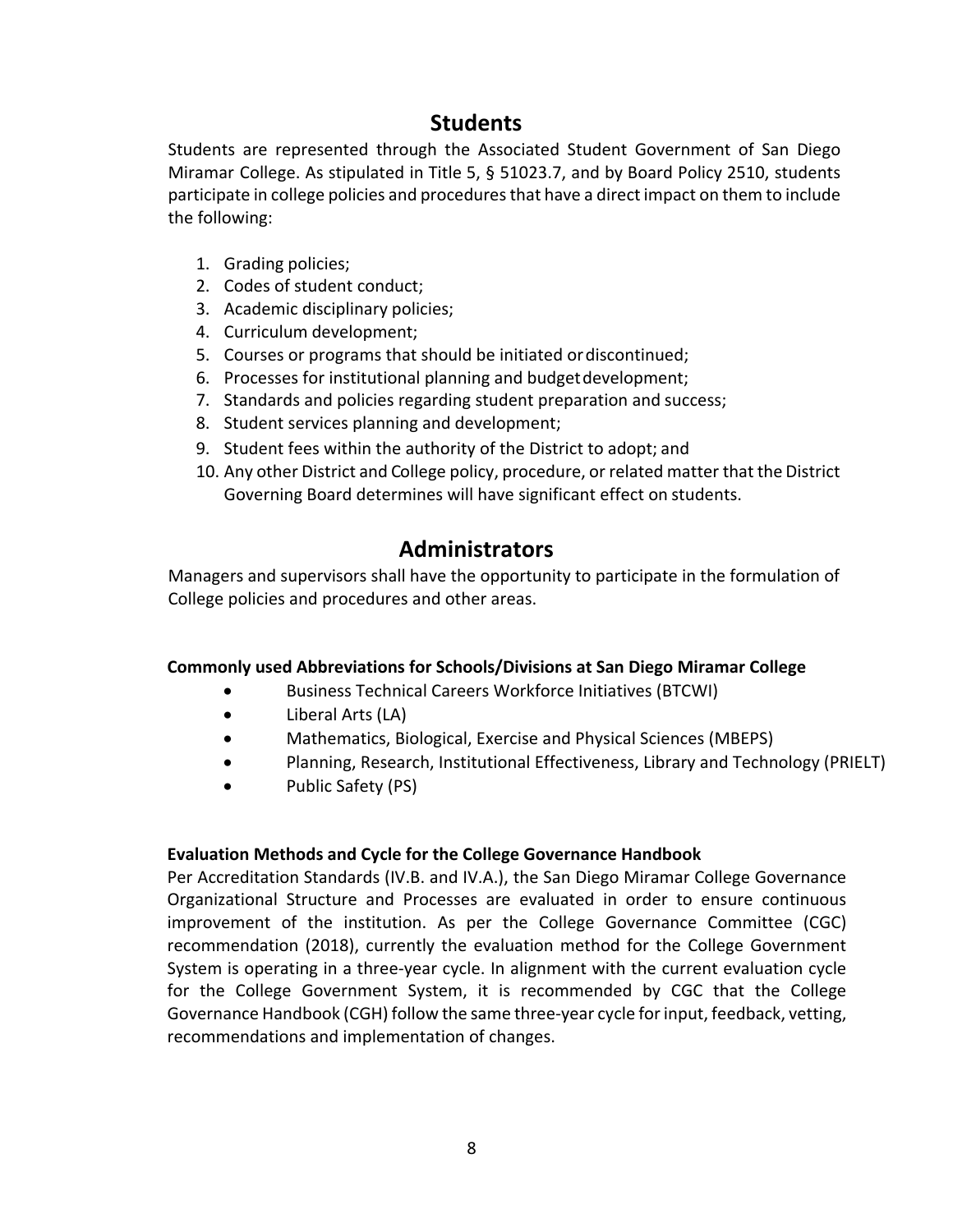# **Participatory Governance Committee Processes and Roles**

<span id="page-8-0"></span>The College participatory governance committees' function to gather information, analyze and make proposals, and develop reports and recommendations to the constituent groups through a process of research and collegial discussion. These committees make recommendations to the College Council for final resolution.

All meetings of participatory governance committeesshall be open to everyone, and any member of the college community is invited to attend any meeting as a guest at any time. Members of committees are charged with consulting, polling, informing, and representing their constituencies. Each constituent group will establish selection criteria and appoint representatives to participatory governance committees. The respective constituency groups will also fill vacancies and replace members who do not attend meetings regularly.

The Academic Senate, Associated Student Government, and Classified Senate are required to adhere to the full text of the Ralph M. Brown Act (the Act). The participatory governance committees and all committees associated with them (including any task force or workgroup) are **not** legally bound by the Act. However, Miramar College has determined that in the best interest of all parties, to support the goal of transparency, clarity and trust, the participatory governance committees will adhere to the following important tenants of the Act:

- Goal of the Brown Act is to promote transparency and public trust through public access to meetings, public attendance and participation in meetings, and open deliberations and action.
- Meetings must be open to the public and be conducted in a facility that does not exclude persons on the basis of race, religion, color, national origin, ancestry, or sex, or that is inaccessible to disable persons, or where members of the public may not be present without making a payment or purchase.
- Any recordings of meetings must be made available at cost. Recording of meeting is not required; this applies where recordings are made.
- All votes are to be cast in public; no "secret" voting is permitted.
- A written agenda must be prepared for each regular or adjourned regular meeting of the legislative body and include a brief general description of each item to be discussed (not to exceed 20 words) and provide an opportunity for public comment.
- The agenda must be posted on the website of the legislative body, if it has one.
- Agenda for meetings must be posted at least 72 hours prior to the meeting, along with the time and place of the meeting.
- The public has the right to review agendas and other writings distributed to a majority. Writings distributed during a meeting must be made available for at or after the meeting.
- For special meetings, 24 hours' notice must be provided along with a brief description of matters to be considered or discussed.

The Brown Act (California Attorney General's Office): <https://oag.ca.gov/sites/all/files/agweb/pdfs/publications/brownAct2003.pdf>

A primer on the Brown Act from the First Amendment Coalition: <https://firstamendmentcoalition.org/facs-brown-act-primer/>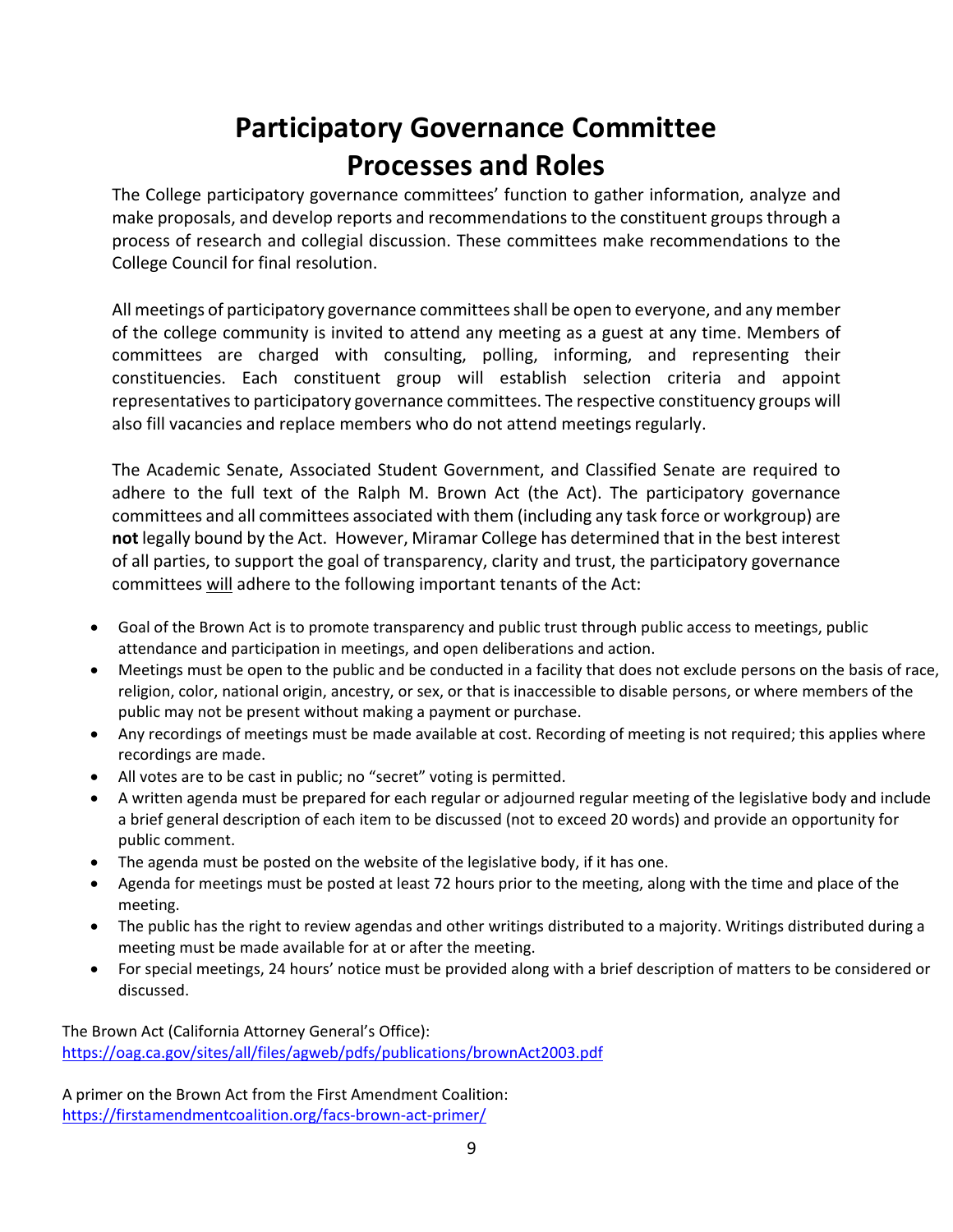## **Role of the Chair/Co-Chairs**

<span id="page-9-0"></span>The role of the Chair/Co-Chairs of any governance committee is important in managing the business of that body. Most importantly, the Chair/Co-Chairs are responsible for ensuring all committee members have an opportunity to voice their opinions and ideas, and for cultivating an inclusive and welcoming environment for discussions. In terms of committee meetings duties, the Chair/Co-Chairs are responsible for the following:

- Each Fall at the start of the academic year, and as necessary thereafter, review the committee's purpose, goals, and procedures with the committee members and direct the committee to establish goals for the coming academic year.
- Review committee member responsibilities with all committee members (see section below on Role of the Committee Member).
- Schedule meetings and develop agendas (see Appendix B for meeting Agenda Template), incorporating awareness of the College's master calendar.
- It is recommended that committee chairs plan meeting calendars with the San Diego Miramar College master calendar in mind. This is the official calendaring system for governance meetings, housed in the College President's office. It contains scheduling information for planning campus-wide meetings and events in relation to participatory governance across the College and the District within the academic calendar.
- Work to ensure scheduling of items to facilitate timely discussion and processing within the participatory governance system, especially in those instances where items must be forwarded to the District Governing Board (Board of Trustees) or designees for approval.
- Ensure that a hard copy of the committee agenda is posted at least 72 clock hours before each meeting in a publicly accessible space, and inform the campus community by email via the San Diego Miramar College distribution list (DL).
- Ensure that draft minutes of the previous meeting are provided and approved in a timely fashion following a timeline agreed-upon by the committee; confirm a copy of the approved minutes is posted on the college website within 48 hours after the meeting minutes are approved.
- Provide regular reports (verbal or written) to the constituency bodies providing updates on the committee's work at a time that is agreed upon with the various constituency leaders.
- Fill committee vacancies in a timely manner through a written request to the president of the appropriate constituent group from which the position was vacated. In addition, monitor member attendance and follow up with constituency leadership regarding any member who is not attending as per the handbook requirements.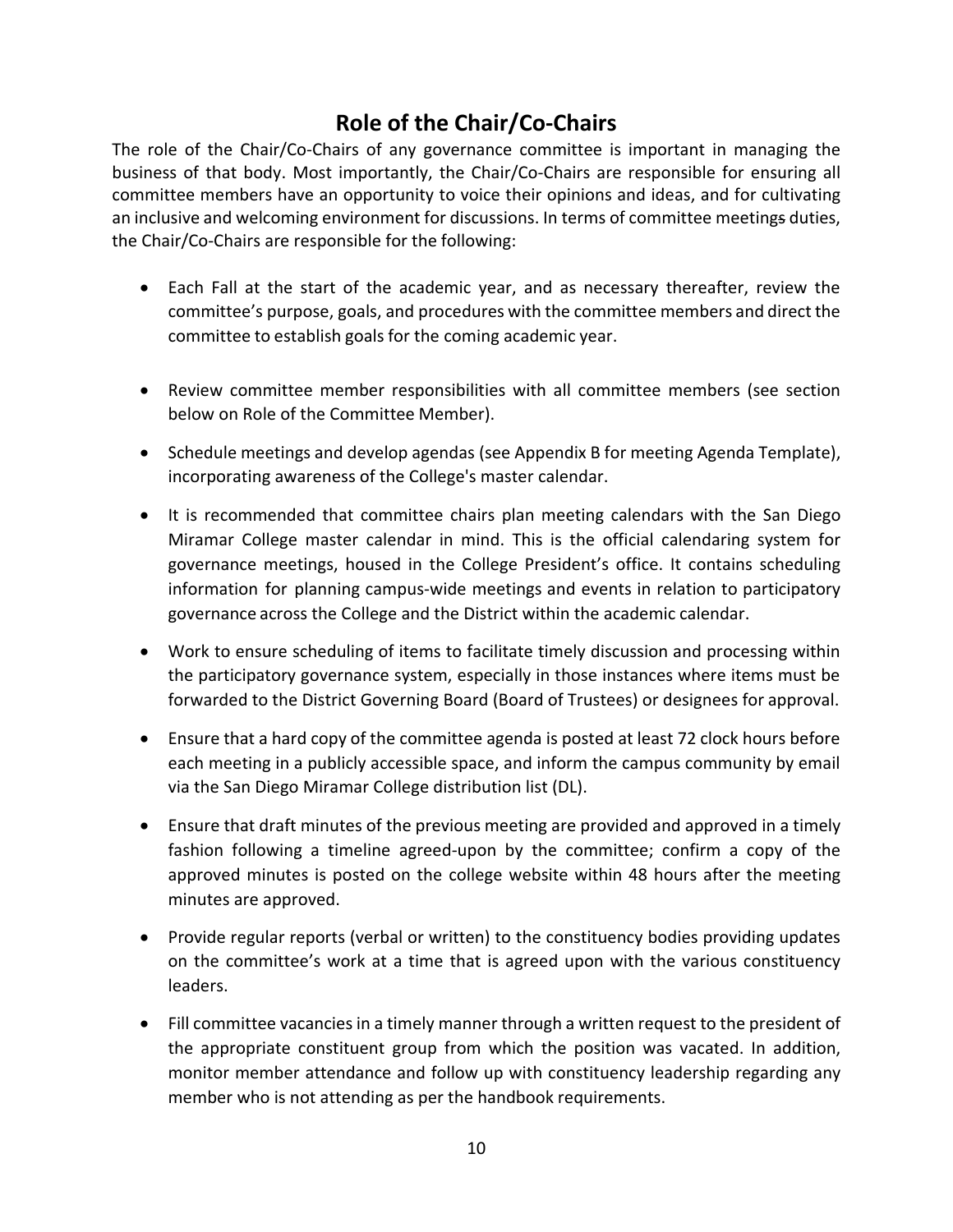- If a committee makes a recommendation for changes in that committee's composition or purpose, the committee chair or co-chairs shall forward, in writing, all recommendations to the College Council for review and subsequent recommendation to the Academic Senate, Classified Senate, and Associated Student Government.
- Set aside one committee meeting in order to participate in the evaluation of the San Diego Miramar College Governance Structure.
- Participate in governance committee chair training.
- For Co-Chairs, equally collaborate with their committee Co-Chair on the aforementioned items.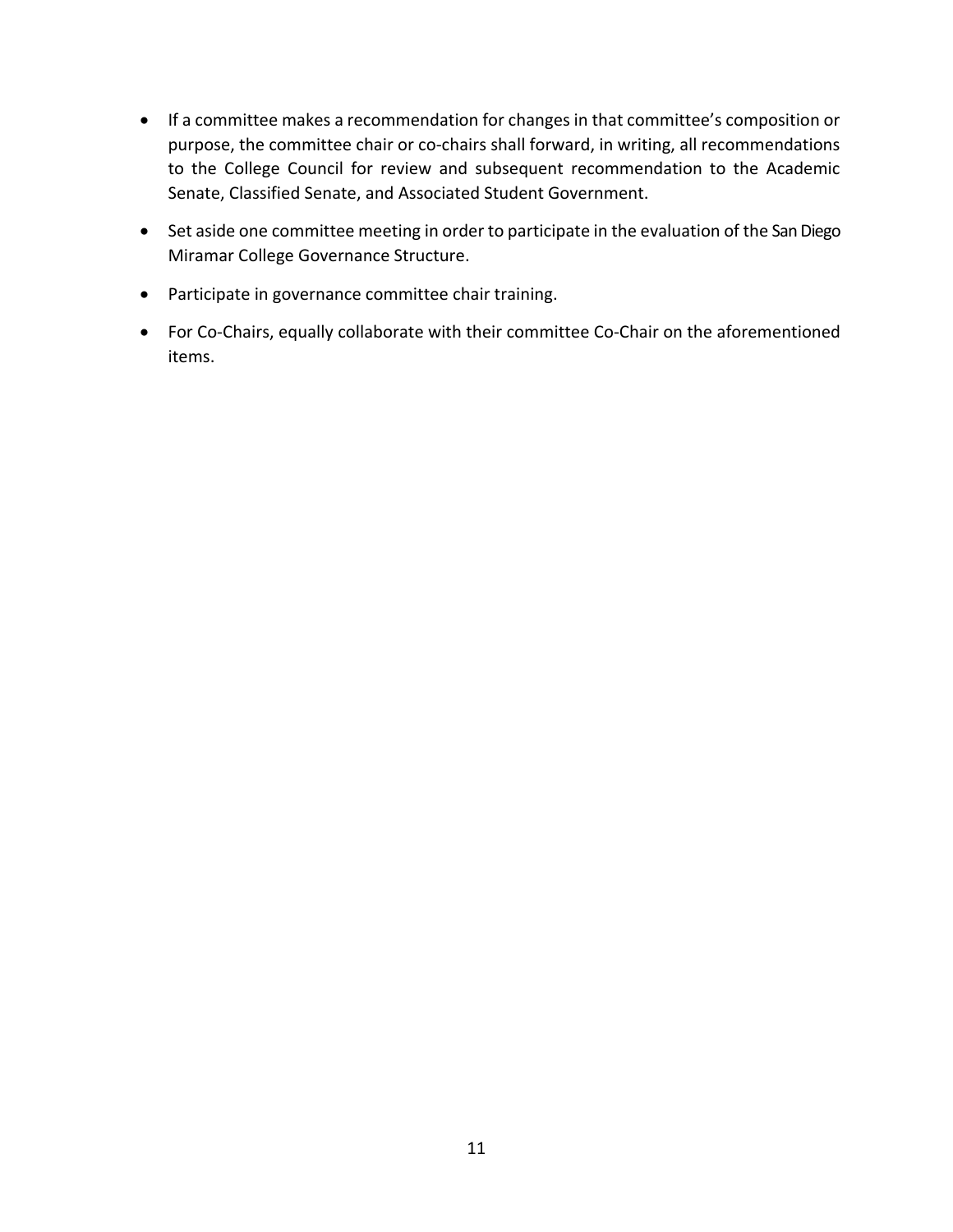## **Role of the Committee Member**

<span id="page-11-0"></span>Participatory governance works best when all participants approach their role with a goal of understanding the committee's purpose and objectives, contributing ideas, listening for understanding, and committing to equity, civility, mutual respect, and collegial behavior.

A committee member is defined as a member who has the authority to vote on a specific committee. Active participation by all committee members enables the College community to strive for governance outcomes that are inclusive, reflect all constituency perspectives, and expand the leadership capacity of the College. Committee members should come to meetings on time and prepared, having read and reviewed any materials provided in advance and/or having completed any assigned tasks. Committee members will ensure communication with their constituency group.

Recommendations are made by standing committees to the College Council. All committee members, whether voting or not, are able to discuss items under review, but only voting members can participate in the voting process leading to formal recommendations.

Participants of participatory governance committees shall include:

• **Constituency Committee Members:** These are the appointed representatives of constituent governing bodies (voting). Constituency members representing faculty, classified professionals, students, or administrators have an important role in the participatory governance process. By representing the whole of their constituency (i.e. all faculty, all classified professionals, all students, and all supervisors/administrators), they bring important viewpoints, experiences, context, and institutional memory to the meeting table.

As a constituency group representative, they are representing the "we" of their constituency as opposed to themselves as an individual, their respective discipline, department, or program, or their division. Constituency group representatives are appointed by their respective leadership group – Academic Senate, Classified Senate, Associated Student Government, or College President – to represent their group and are responsible for reporting back to their groups in addition to creating a two-way communication between participatory governance bodies and their constituency.

• **Ex Officio Advisor:** A person or group of individuals with expertise who are incorporated into a committee for the effectiveness and optimal functioning of the committee. They are non-voting.

In this capacity, ex officio advisors are appointed to a committee because they have an expertise or hold an official position relevant to the work of the committee. The role of the ex officio advisor isto provide counsel to the committee so that all members may have a thorough understanding of the matter under discussion.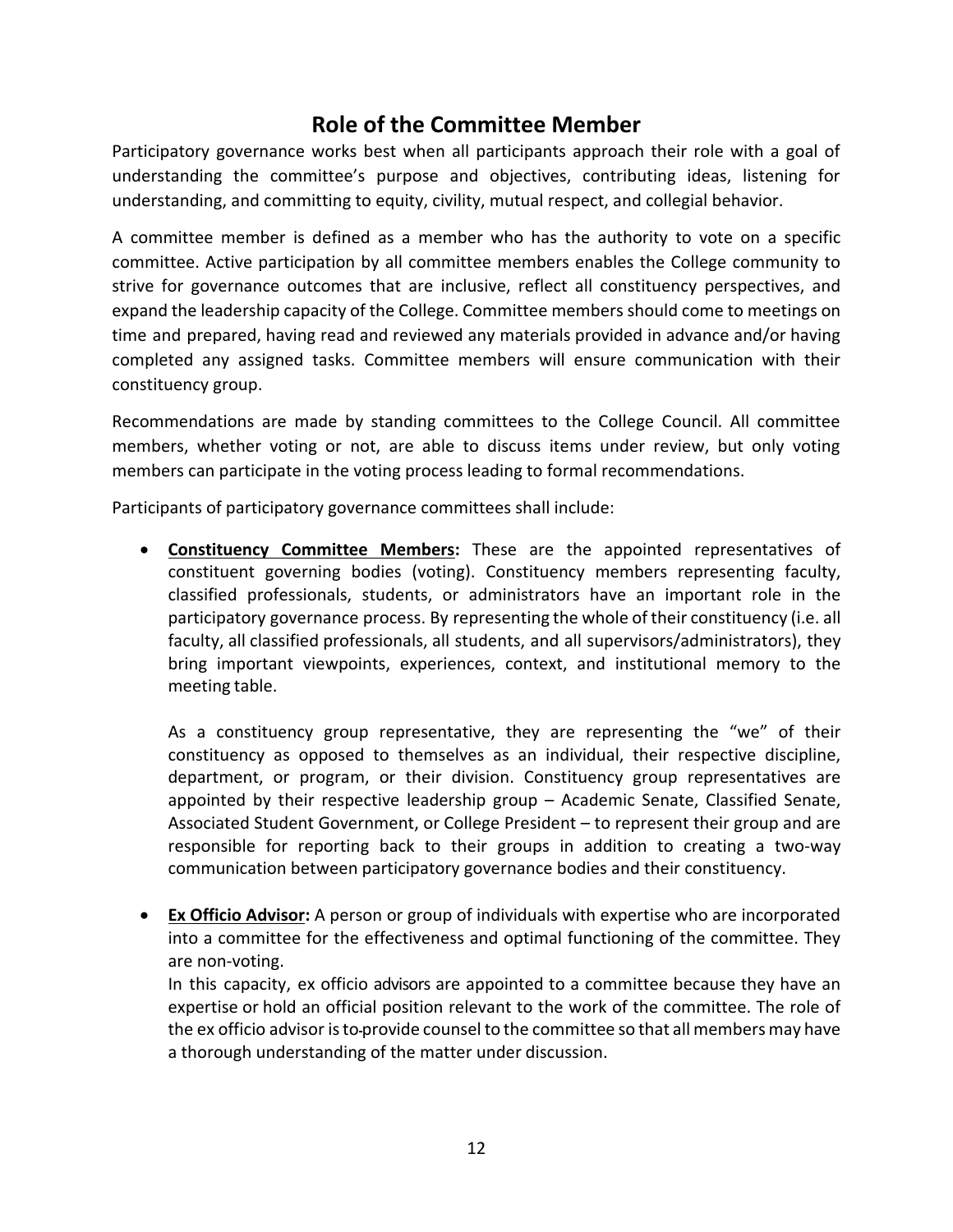- **District Committees:** Membership positions exist for all constituencies on various San Diego Community College District (SDCCD) committees. These appointments are either by designation or made by their constituencies (per bylaws).
- **Committee Assignment by Designation:** Committee membership assignments may occur as a function of College employment or positional role, e.g., College President, Senate President, School Dean, Associated Student Government President, Professional Development Coordinator, etc. As such, these positions are filled by whomever has that position at the time.
- **Quorum:** This is the minimum number of committee members necessary to conduct the business of that committee. For any meeting, quorum is based on the percentage of voting committee members present (including proxies), whereby a minimum of 50% + 1 members must be present to make quorum. Committee membership positions that are vacant (unfilled) are not used to calculate quorum.
- **Proxy:** Substitute for voting member (participating; voting). A single voting committee member can only be represented by a single individual acting solely as their proxy in that meeting, and that person must be a member of the same constituency group (i.e., faculty for another faculty, student for another student, etc.).
- A *Proxy Form* (see Appendix B) must be completed and communicated to the committee chair prior to the meeting. This can be done in person or via email. It is the responsibility of the voting member to inform the proxy of issues and constituent feedback. The proxy must then report back to the voting member. A voting member of a committee can only use a proxy twice during the course of the academic year.
- **Alternate:** *For College Council only*. Alternates are appointed by constituent groups and serve as a voting member when the designated constituent member is absent. To ensure continuity, the alternate is expected to attend all meetings of the participatory governance committee and remain in direct contact with the designated constituent member and the constituency group.

These alternates (participating; non-voting) are appointed by constituency leaders; they participate but do not vote unless as proxy for a designated representative member.

## • **Note Taker:**

Each Participatory Governance Committee shall have a note taker, responsible for recording discussions and conclusions and comprising the meeting minutes. The note taker either shall be an elected member of the Committee, to serve for the term of the semester as note taker and as a voting member; or shall be provided by the Administrator assigned to the committee and serve as a non-voting member. Exceptions to this rule are noted in specific *Committee Procedures*.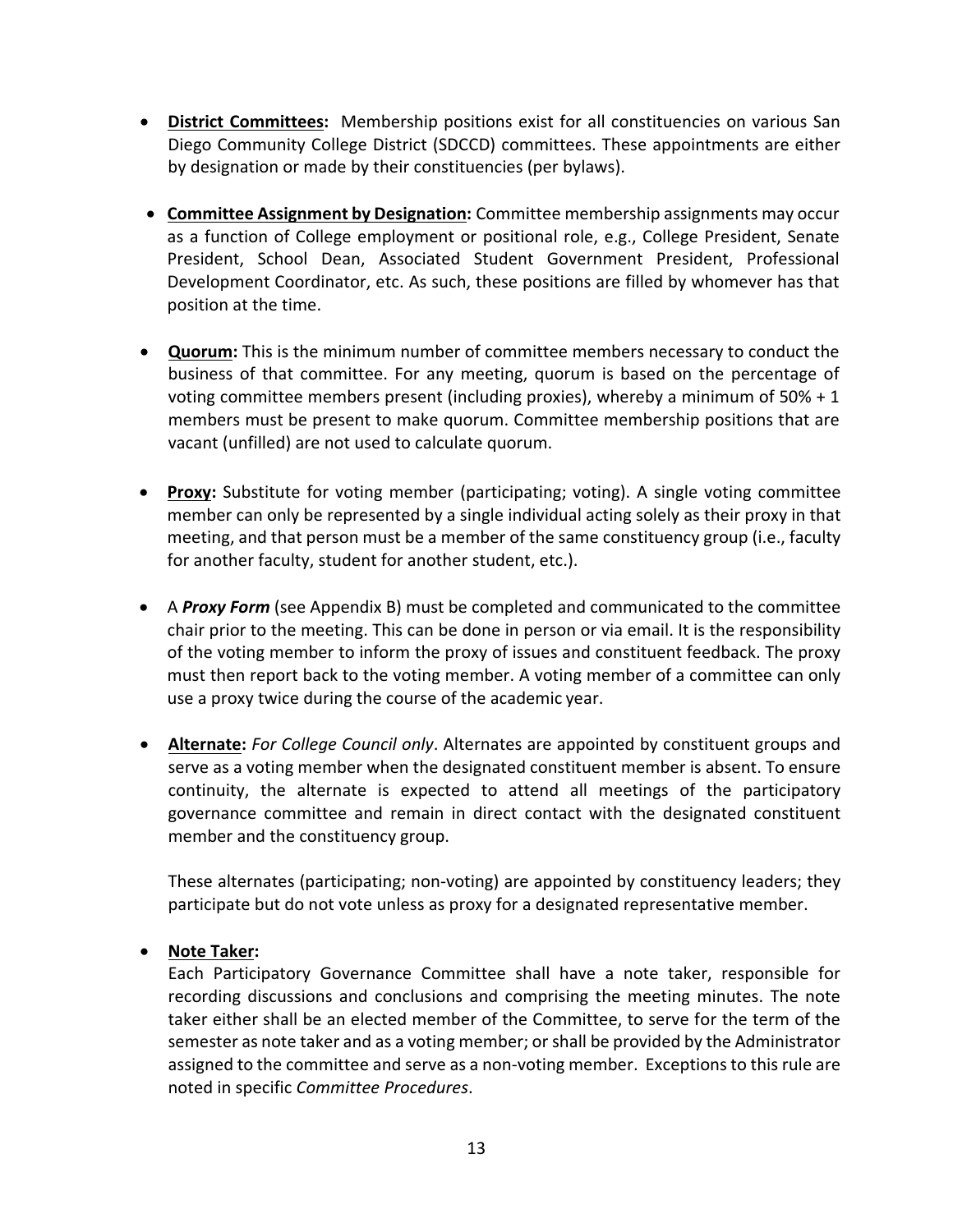## • **Guest**

Three types of guests attend participatory governance committee meetings:

- o Guests who provide expert knowledge and have been invited to attend on behalf of the chairs/co-chairs or a committee member;
- o Guests who wish to make a statement during open comment or on an agenda item; and
- o Guests who wish to observe the meeting.

Guests do not have voting privileges and are only allowed to comment upon invitation, such as the agenda item for which they are providing expertise or during open comment. All meeting guests should be respectful, enter and exit the meeting with as little disruption as possible, and limit their comments to the agenda items under discussion, unless they are commenting during open comment.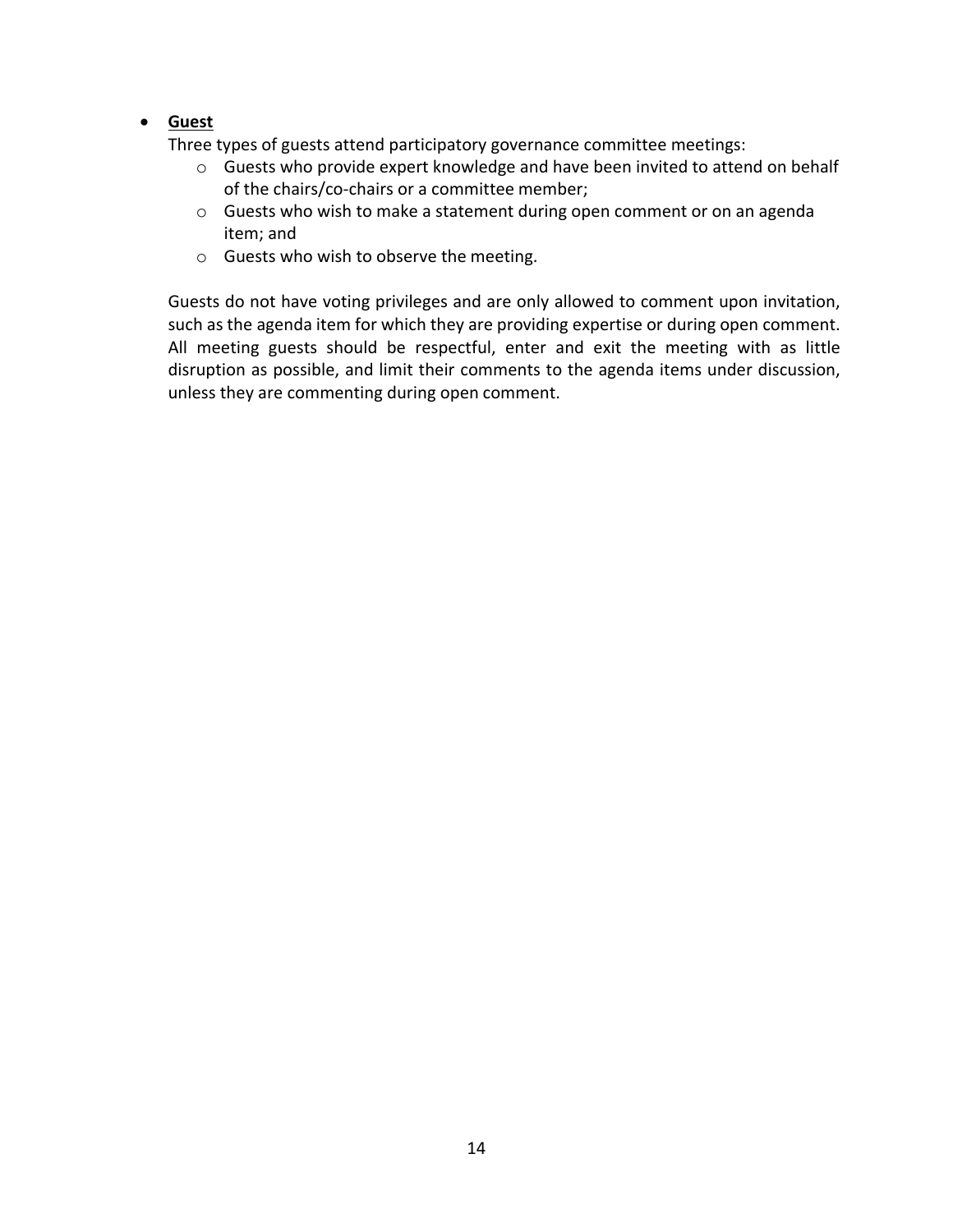## **Committee Membership Appointment and Term Lengths**

<span id="page-14-0"></span>The following guidelines will be used for the appointment of standing committee members:

- The assistant to the College President will serve as staff to the College Council and house the master list of college governance committee memberships, including the lengths of service of members. The task of appointing, replacing, and tracking committee membership tenures is the role of the appropriate constituency (per bylaws). The rotation of committee members will be reviewed cyclically by all constituencies (per their bylaws) to ensure adherence to terms limits and other requirements.
- Committee membership for the following year will be appointed by each constituent group (i.e., Academic Senate, Classified Senate, Associated Student Government, and College President) and shall be determined during the spring semester priorin accordance with the bylaws of each constituency. The general timeline is asfollows:
	- $\circ$  March: The College President will distribute a college-wide announcement inviting and encouraging employees to participate in governance committees.
	- o April: Constituencies will report changes in membership on college committees for the upcoming year. This information is to be housed by the College Council.
	- $\circ$  May: Each committee elects the committee chair for the upcoming academic year.
- Committees will have a membership term duration of two years with the ability to hold 2 consecutive terms (total 4 years of service). After 2 consecutive terms, the seat on the committee will be up for re-appointment by the appropriate constituency group (Academic Senate, Classified Senate, Administration and Associated Student Government). If no other member is available, the constituencies can re-appoint the same member for 1 additional term. Exceptions may exist for those committees on which members have positional assignments, which is an assignment by designation of a positional role.
- A committee membership term cycle based on a 1-, 2- or 3-year staggered rotation allows revolving membership over a length of time to maintain consistency and knowledge base of a committee, and yet also open opportunities for others to serve. When committees are initially staffed with memberships leading up to the fall of the first three-year cycle, a portion of committee members will be given a 1-, 2- or 3-year term for rotation set to start from the original appointments of the committee. This will then determine when the rotation cycle begins to create the staggered rotation configuration.
- The President's Office will be charged with managing the committee membership lists and rotation schedule with constituency leaders, in concert with specific committee's descriptions. An exception is if a constituency cannot provide new members for a committee and there is a need to revert to existing members.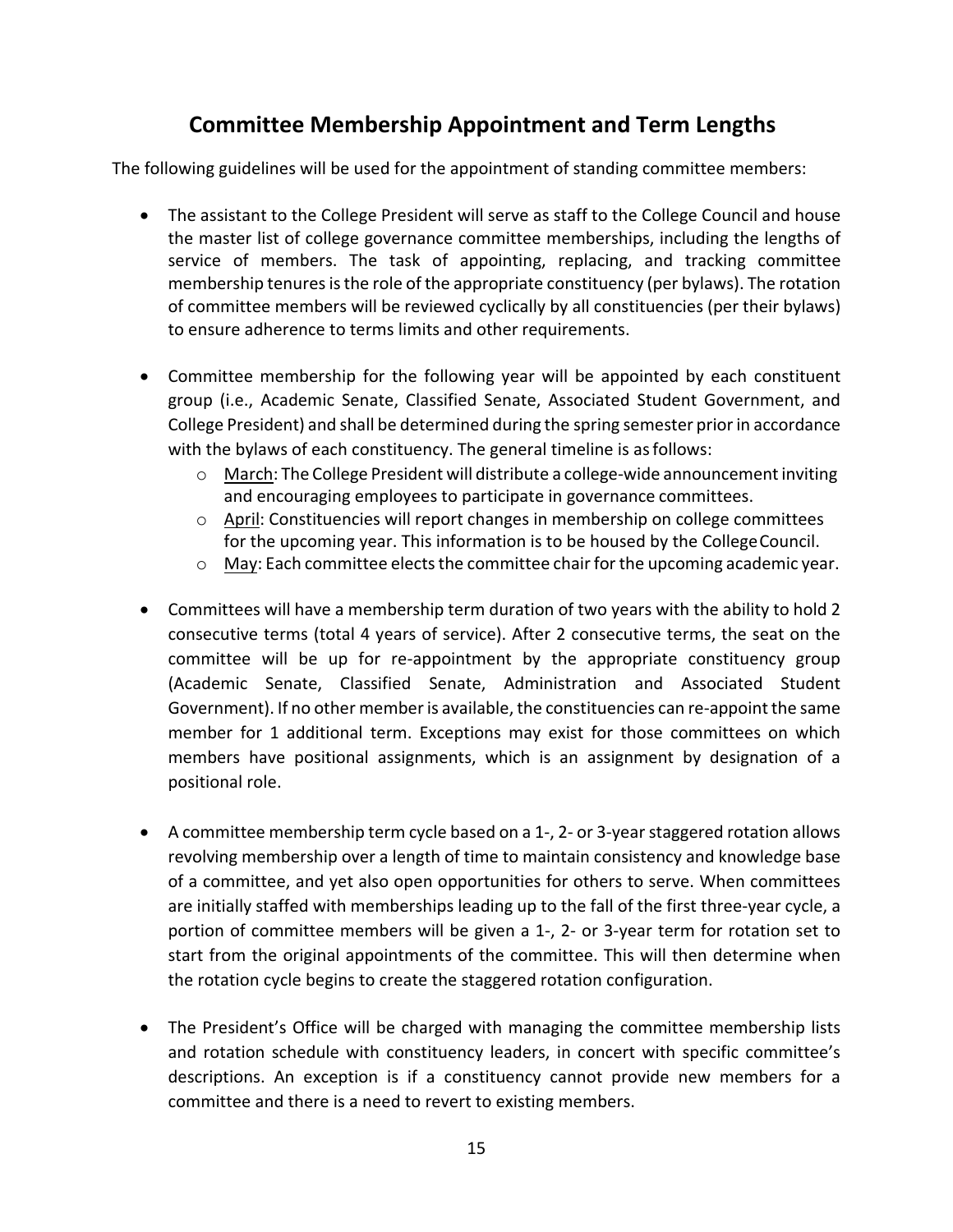- It is the responsibility of each committee Chair/Co-Chair to update all constituency leaders about the committee membership, non-attendance of members, years of service, and to provide membership recommendations regarding additional interested participants to their respective constituencies in a timely fashion. The constituency leaders, interfacing with the College President's assistant, will maintain the updated committee master list to be housed by the College Council.
- Any campus employee or enrolled student may be a committee member. Voting membership for each governance committee is described in this College Governance Handbook. Committee voting and non-voting membership terms will be staggered to encourage participation of new members in committee work and its leadership in a manner so asto not renew more than one half of a committee membership during any rotation cycle.
- All committees that have District counterparts should recommend constituent representatives from their membership to their constituent leadership for appointment to these meetings. These recommendations will be reviewed by the respective constituent leaders for appointment. They will report to the respective committees and to the constituency bodies as needed.

The following guidelines will be used for the identification and selection of standing committee Chairs/Co-Chairs:

- Committee Chair/Co-Chairs must be employed by SDCCD and, for most committees, must have served on the committee as a voting member for at least one year to act as Chair.
- In the event that a committee is new or there are no members eligible for chair, the committee shall select a chair from seated members according to the committee handbook.
- Committee Chair/Co-Chairs terms will be two years with a maximum extension of one year by vote of the committee.
- To ensure adequate succession planning, during the first spring semester of a chair's term, the respective committee members will make a recommendation for a Chair-Elect from committee members who have served preferably two years as a voting member. The Chair-Elect will become the committee Chair at the end of the current Chair'sterm.
- Chair positions by designation and for which there is reassigned time (e.g., Coordinators for Curriculum, Guided Pathways, Professional Development, Program Review, SLO, etc.) shall be selected following an application process that is developed in consultation between the College President and the Academic Senate President.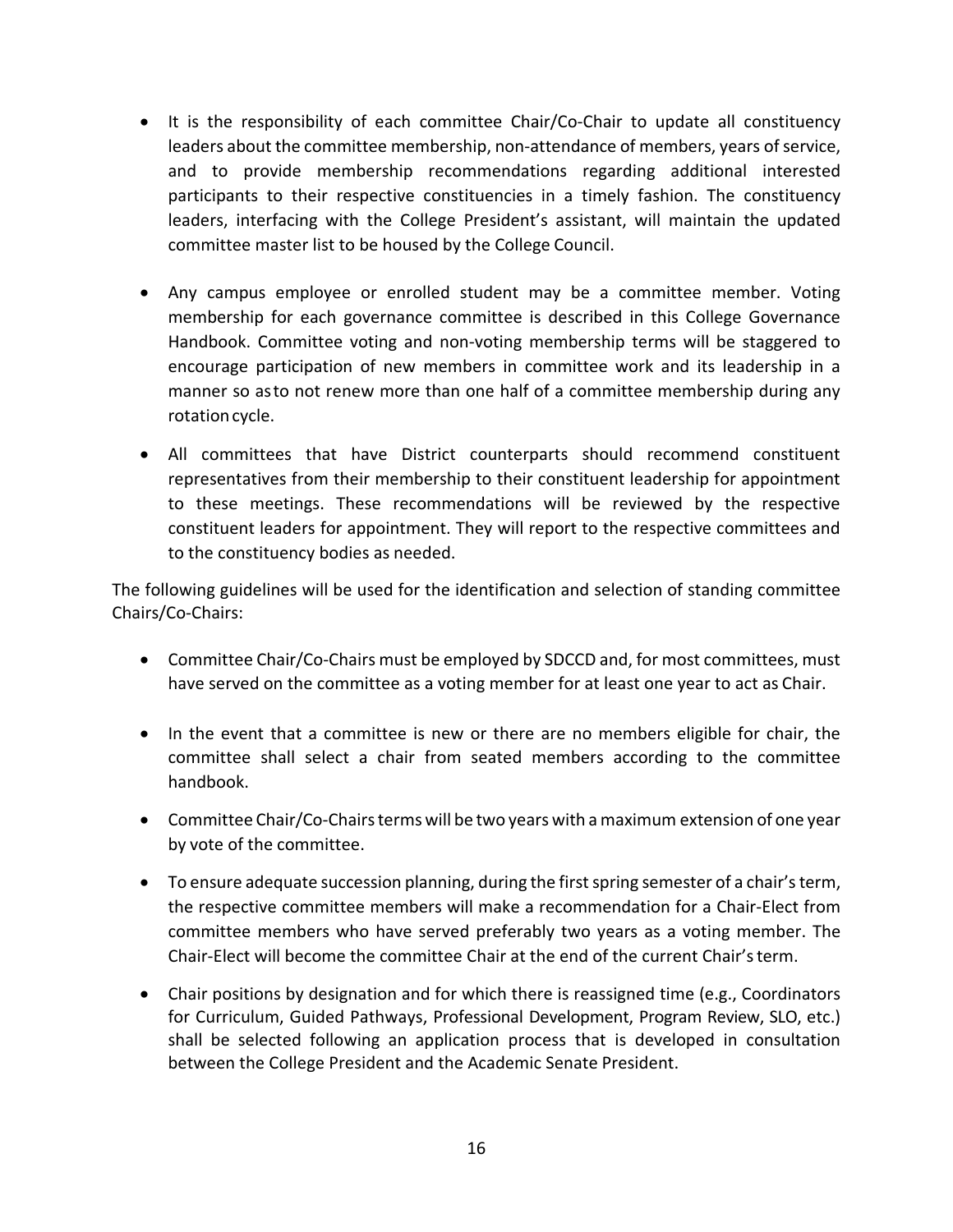## **Committee Reporting and Recommendations**

<span id="page-16-0"></span>During the course of a semester, the bulk of any written reporting shall be reflected in the minutes. Any specific recommendations made by a committee shallfollow a routing pathway (see College-wide Decision-Making Structure Chart), which will include written documentation.

Each constituent group should receive copies of all of these documents in a timely manner and these records should be maintained in a master committee file in the office of the College President and/or the College Council, which is readily available for future reference.

- Recommendations made by a Participatory Governance Committee should be submitted to the College Council. The constituency leaders should ensure that the recommendation has been appropriately vetted by their constituency prior to determination by the College Council of a final recommendation to the College President. In matters of participatory governance, all constituencies have equal weight as defined under the College Council (see below).
- Recommendations regarding all Academic and Professional Matters (10+1) shall be made by the Academic Senate in accordance with Title 5 and Board Policy. These recommendations will go directly to the College President and will be presented at College Council as informational items (see section "Collegial Consultation with the Miramar Academic Senate" for more details).
- Academic and Professional Matters may arise for consideration in participatory governance committees. Constituents may need to table further consideration of such matters until they have been able to consult with and receive guidance from their respective constituency. Participatory governance chairs should identify such Academic and Professional Matters items as early as possible to ensure timely action. In cases where it is not clear or there is disagreement on the nature of an issue being considered, the matter must be referred to the College Council for guidance and clarification.
- Agendas should include standard items, such as approving past minutes, review of old business items, etc., as well as a new list of topics for discussion and any items for action. An *Agenda Template* is provided in Appendix B at the end of this Handbook.
- Agendas and the draft and approved minutes shall be submitted as indicated under Roles of Committee Chairs/Co-Chairs.
- Committee meeting minutes should include a summary of the discussions, as well as a description of any conclusions, recommendations, and actions. A *Committee Meeting Minutes Template* is provided in Appendix B at the end of this Handbook.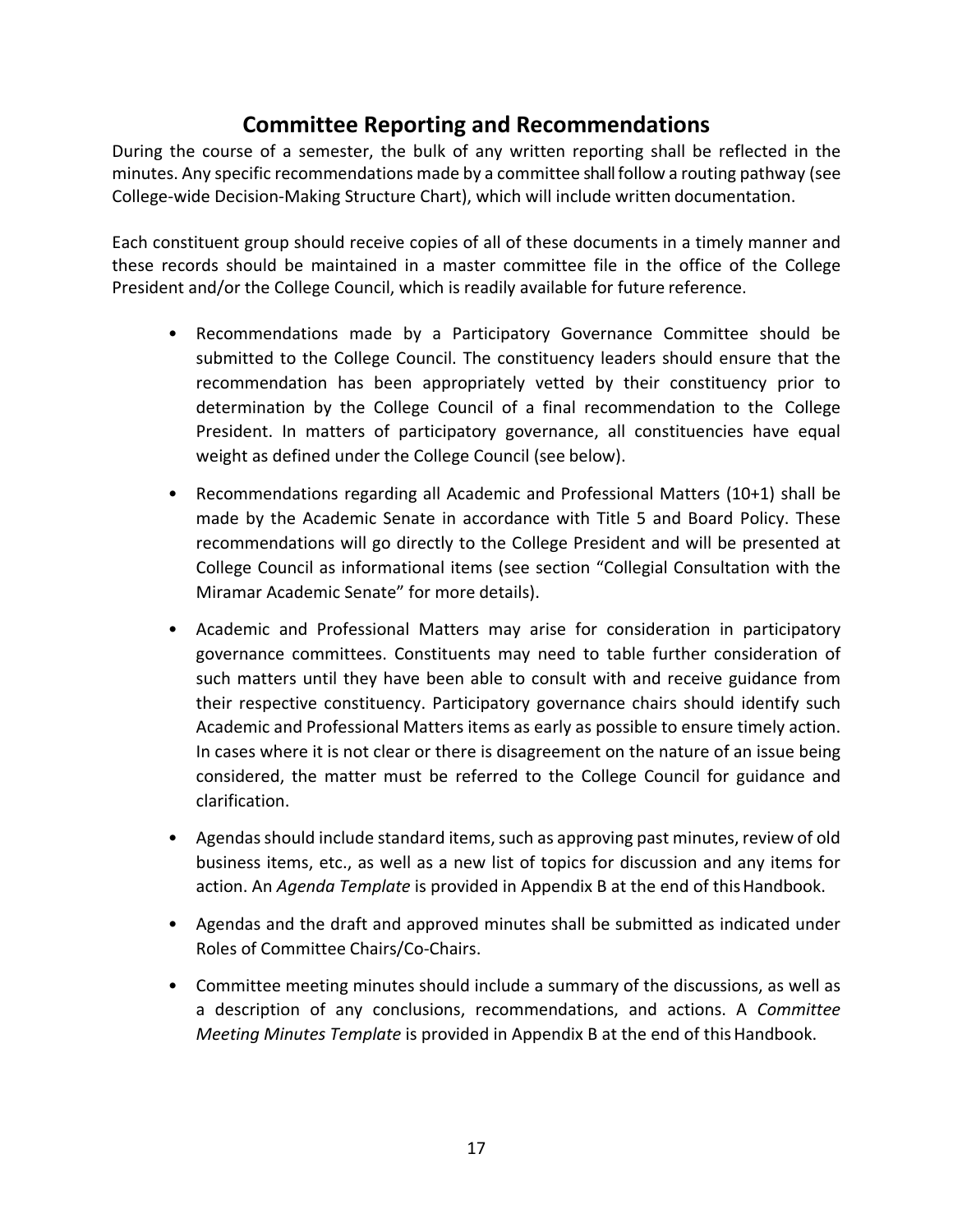# **Participatory Governance Committees**

## <span id="page-17-1"></span><span id="page-17-0"></span>**College Council**

## **Co-Chair:** College President (Non-Voting)

**Co-Chair:** Constituency member from Faculty, Classified Professionals, or Students. Constituency co-chairs will rotate on an annual basis and may opt out during their rotation.

#### **Committee Membership**

| <b>Administrators (3)</b>     | <b>Classified Professionals (3)</b> | Faculty (3)            | Students (3)         |
|-------------------------------|-------------------------------------|------------------------|----------------------|
| Vice President of             | <b>Classified Senate President</b>  | Academic Senate        | <b>ASG President</b> |
| <b>Instructional Services</b> |                                     | President              |                      |
|                               |                                     |                        |                      |
| Vice President of             | <b>Vice President</b>               | Academic Senate        | Designee             |
| <b>Student Services</b>       |                                     | Vice President, or     |                      |
|                               |                                     | <b>President Elect</b> |                      |
| Vice President of             | Senator At-Large                    | Chair of Chairs        | Designee             |
| Administrative                |                                     |                        |                      |
| <b>Services</b>               |                                     |                        |                      |
| Alternates (1)                | Alternates (1)                      | Alternates (1)         | Alternates (1)       |
| Designee                      | Designee                            | Designee               | Designee             |

## **Purpose/Charge**

The College Council is the apex participatory governance committee, which provides guidance and recommendations to the College President regarding institutional policies, planning, and processes on college-wide issues in support of the college mission. The Council will address college-wide and District issues though a collaborative, inclusive, integrated approach to ensure communication, transparency, and to facilitate timely and effective recommending efforts. Academic and Professional Matters will be shared for input.

#### **Committee Responsibilities**

This committee makes recommendations to the College President including operational and policy recommendations for the District and/or Board of Trustees. This committee is empowered to create ad hoc groups or taskforces to deal with issues not addressed by standing committees. The College Council has responsibilities that fall into the following five (5) areas:

#### **Recommendations**

- **1.** Consider and discuss issues brought from constituent groups.
- **2.** Identify any and all Academic and Professional Matters (10 + 1) specific to faculty consultation and ensure that appropriate consultation of college council members with their respective bodies is afforded in this process.
- **3.** Recognize any issues or items presented that may require appropriate constituency consultation with respective groups and identify a timeline for that process.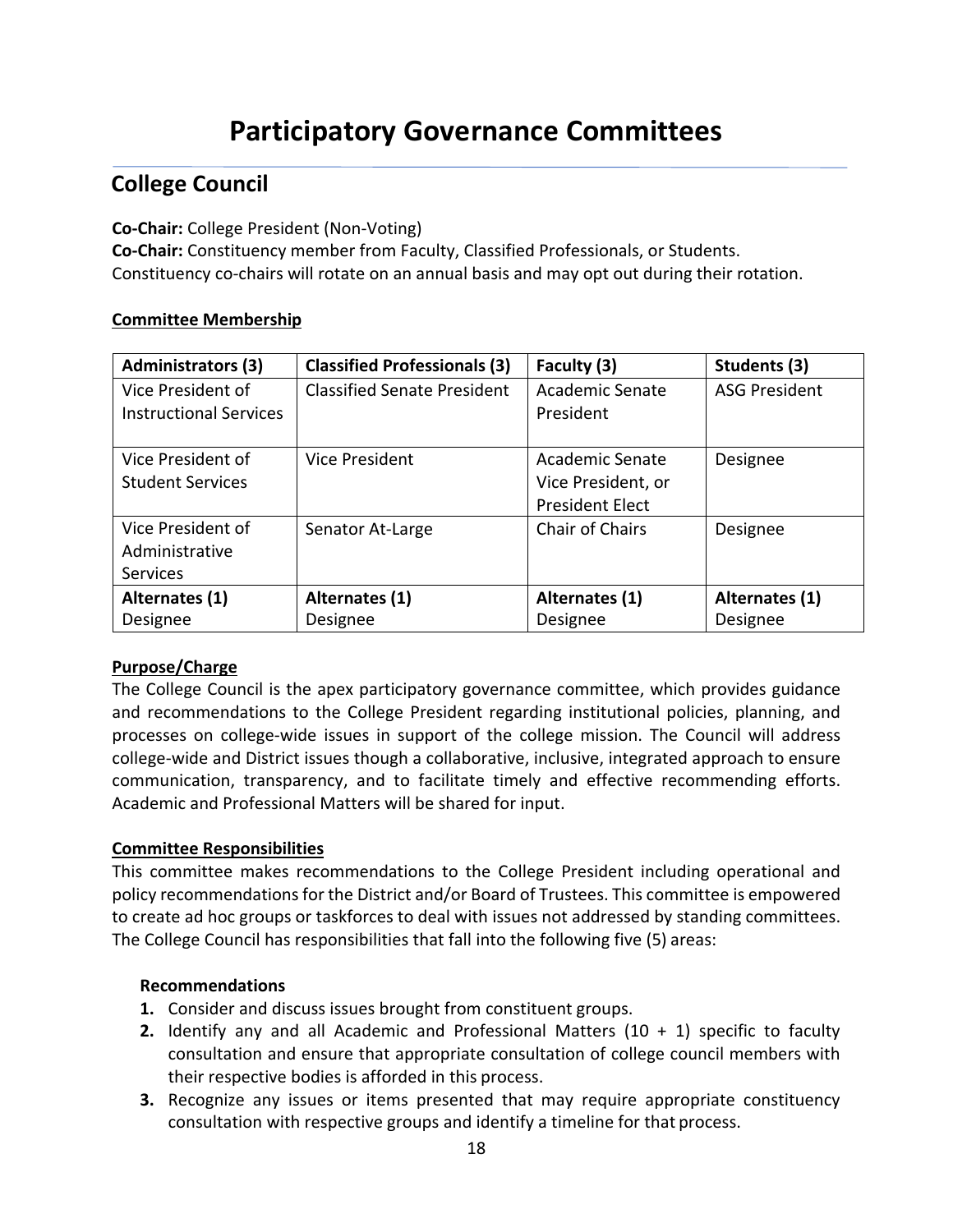- **4.** Formulate recommendations to the College President on District-wide and college-wide matters based on participatory governance committee recommendations, Board Policies, Administrative Procedures, and other laws.
- **5.** Formulate recommendations to the College President on matters where no existing committee or group exists.

## **Accreditation**

• Develop and implement an ongoing and cyclical review of college performance in all Accreditation Standards.

#### **Governance**

- Guide and coordinate the work of standing committees, including facilitating communication and collaboration between committees and constituent groups.
- Ensure Academic and Professional Matters are clearly distinguished and routed appropriately by the Academic Senate representatives serving on all participatory committees.
- Collate and disseminate annual summaries from standing participatory governance committees.
- Set up ad-hoc committees or groups, when needed, to deal with issues not addressedby the standing committees.
- Convene the chairs of all governance committees each spring for calendaring, training, and planning for the subsequent academic year.
- The College Council is the body to receive and coordinate requests to initiate any changes to college governance committees.

## **Governance Evaluation**

- Annually evaluate the participatory governance structure and process, including standing committees and the College Council.
- Maintain clear governance practices and policies with a commitment to continuous improvement and consensus building including reviewing and revising policies and procedures related to the charge and procedures of all standing participatory governance committees.
- Review recommendations for new committees.

## **Planning**

- Coordinate and ensure transparent integration of annual District, institution-wide and unit planning processes, recommendations, and reports.
- Communicate ongoing conversations to the college constituencies and seek input and feedback on college-wide initiatives, plans, and procedures.
- Ensure that implementation of college plans includes equity, inclusion and diversity to reflect current needs, goals, and priorities.
- Ensure regular evaluation of the effectiveness of the college's overall planning processes.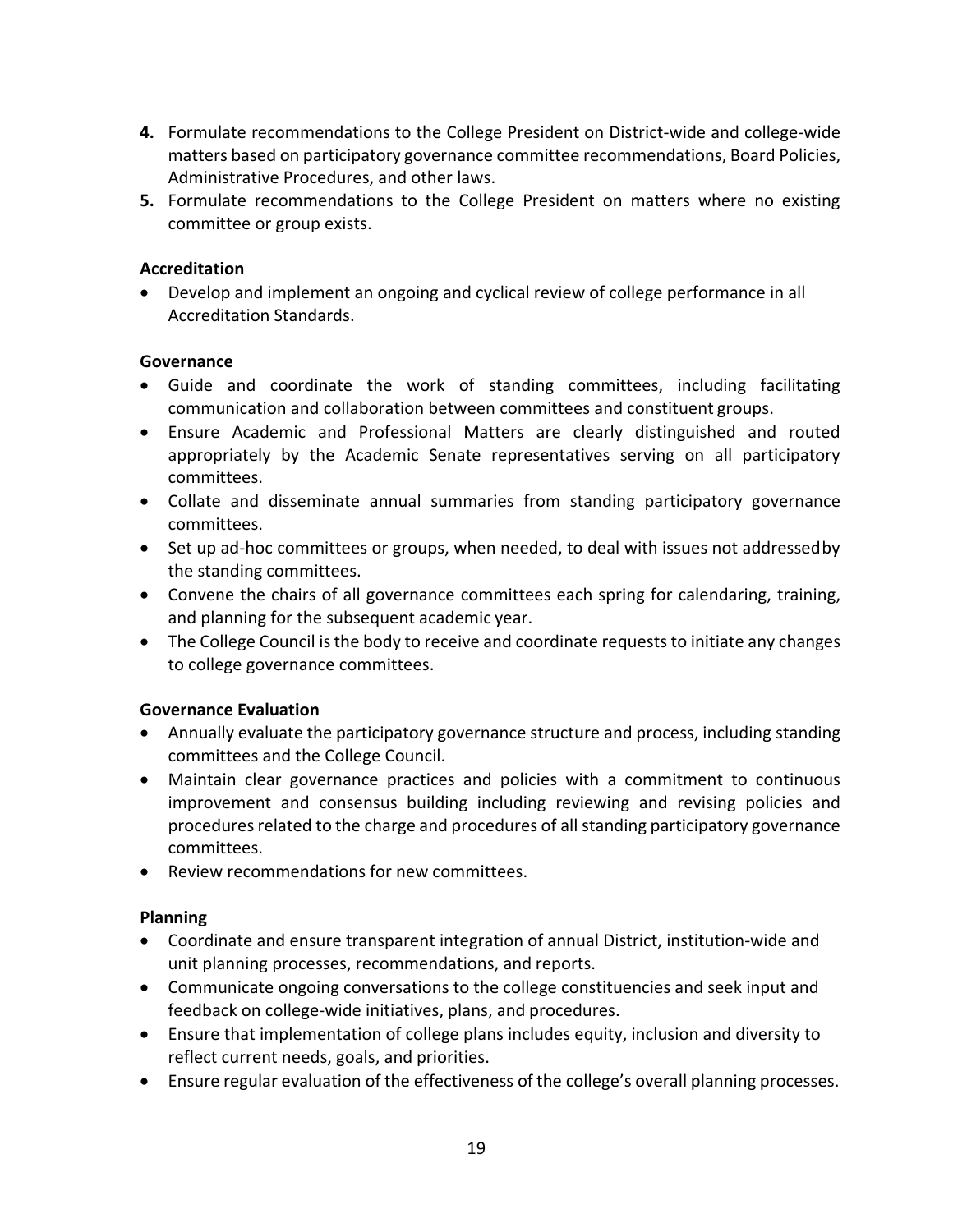## **Committee Procedures and Consensus**

- The College President serves as the Co-Chair of this committee but is a non-voting member.
- The Constituency Co-Chair shall retain voting rights.
- Agenda items may be brought forward from any constituent group.
- Any member can withdraw any consent items from the agenda for deliberation in the meeting.
- Members can request to withdraw any agenda items that are not appropriate per the committee's charge or that need to be withdrawn due to unforeseen circumstances.
- Academic and Professional Matters are presented as information only.
- The College President's office will provide the note taker and clerical support.
- Quorum is 50% +1 of each constituency group's members (i.e., 2 per constituency group).
- The College Council should attempt to achieve consensus when possible.
- The normal term limits for non-positional designations apply to College Council.
- For alternate or non-positional designee positions on College Council, appointments are made by their constituencies.

## **Meeting Frequency**

The College Council will meet a minimum of once per month during the academic year.

#### **Subcommittees**

Grants and Initiatives Subcommittee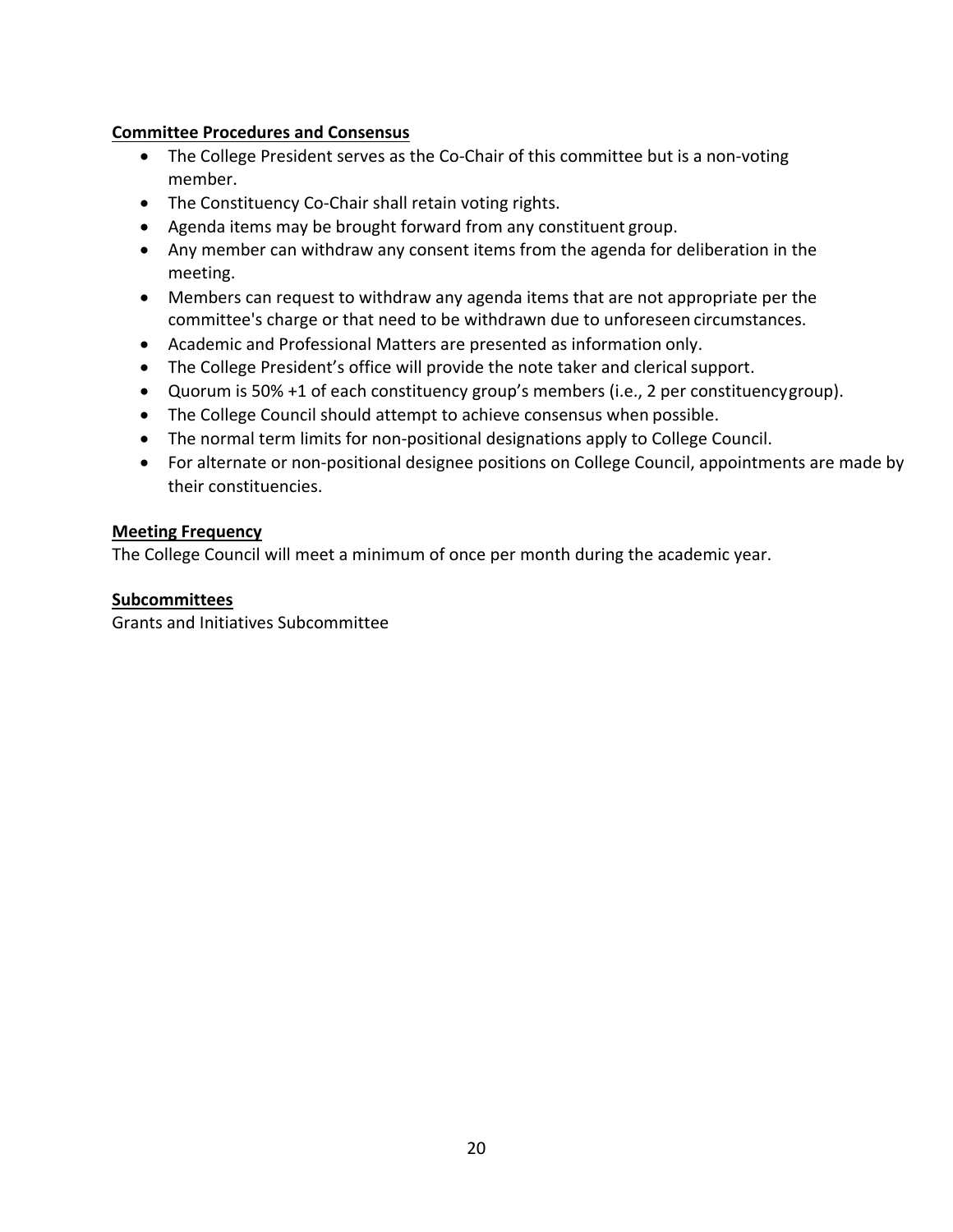## <span id="page-20-0"></span>**Grants and Initiatives Subcommittee**

*(Includes Academic and Professional Matters)*

**Co-Chair:** Faculty Member, elected by committee. **Co-Chair:** Administrator, appointed by College President

## **Committee Membership**

| <b>Administrators (2)</b> | <b>Classified Professionals (2)</b> | Faculty (2) | Students (1) |
|---------------------------|-------------------------------------|-------------|--------------|
| Designee                  | Designee                            | Designee    | Designee     |
| Designee                  | Designee                            | Designee    |              |

## **Purpose/Charge**

The Grants and Initiatives Subcommittee is an Ad Hoc Committee that will support the College Council by serving as a venue for discussion of new grants and initiatives that are deemed by the College Council to have a potential campus-wide impact on facilities, personnel, and/or fiscal resources. The Subcommittee's primary purpose will be to provide an impact report of new grants and initiatives as assigned by College Council and serve as a facilitator of the grants processes, initiative development and integration.

## **Committee Responsibilities**

- Review and discuss an assigned, completed "Grant and Resource Proposal Form Purpose and Funding Source" document to identify short-term and long-term impacts of a new grant proposal for the purpose of providing an impact report to College Council.
- Review and discuss the regulations and expected outcomes of an assigned new initiative to identify short-term and long-term impacts of a new initiative for the purpose of providing an impact report to the College Council.
- Submit a requested impact report to College Council for review and discussion in a timely manner, but no later than the deadline established by College Council.
- Facilitate the involvement and participation of other campus committee chairs and/or other subject matter experts when preparing an impact report.
- On at least a bi-annual basis, review and update the Grants and Resources Proposal form to ensure alignment with District board policies, administrative procedures, and other related processes, policies and other legal mandates.

#### **Committee Procedures**

- Membership term lengths: Unless membership is designated by position, there is a two (2) year appointment with an option for an additional two-year service, and the possibility of 1 additional term if the position remains available.
- Recommendations are made to College Council; recommendations regarding Academic and Professional Matters are made to Academic Senate.
- Committee retains authority to form taskforces and workgroups related directlyto committee charge.
- Plans/Reports: Program Viability Review.
- Quorum: 50% +1 of membership.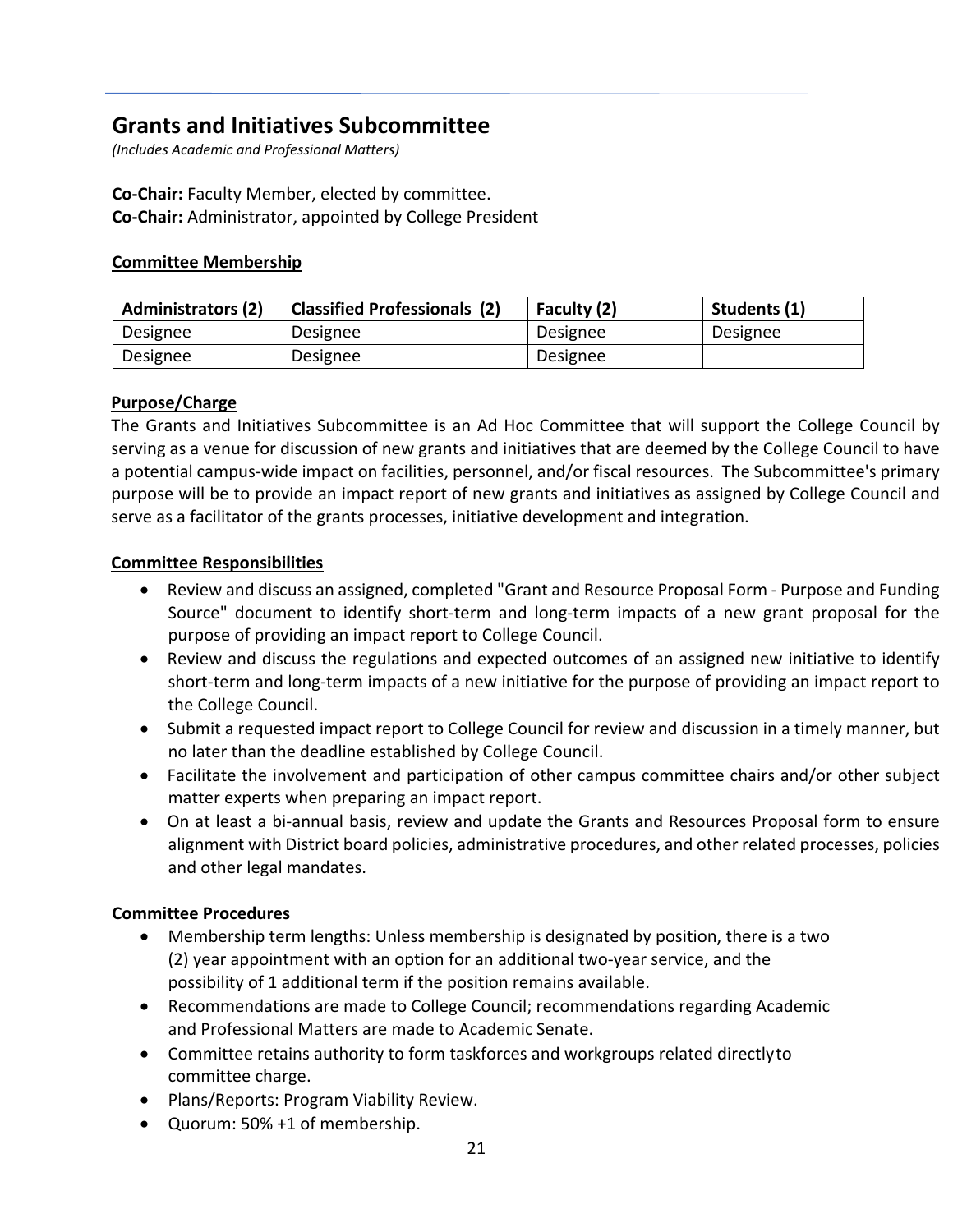• Committee Approval Process: Vote.

## **Meeting Frequency**

The Committee will be convened by the College Council as needed.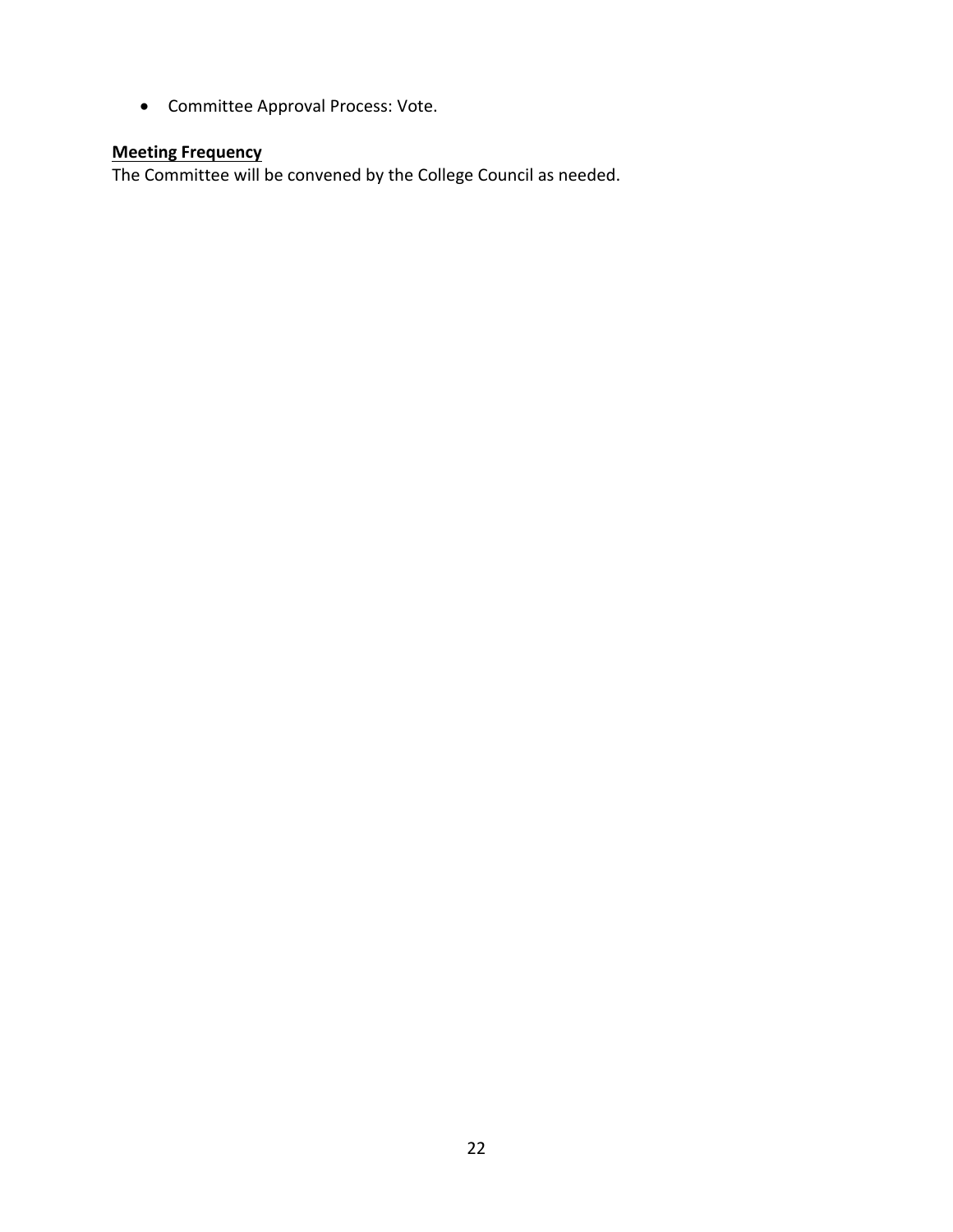## **Standing Committees of College Council**

<span id="page-22-0"></span>The following are standing participatory governance committees and accompanying subcommittees that report to the College Council. Those committees that discuss Academic and Professional Matters are identified beneath the Committee name.

## <span id="page-22-1"></span>**Inclusion, Diversity, Equity and Anti-Racism Committee**

*(Includes Academic and Professional Matters)*

**Co-Chairs:** Two Members, elected by committee from separate constituencies.

| <b>Administrators (2)</b>                                                                 | <b>Classified Professionals (5)</b> | Faculty (11)                                                | Students (3) |
|-------------------------------------------------------------------------------------------|-------------------------------------|-------------------------------------------------------------|--------------|
| Associate Dean of<br>Academic Success and<br><b>Integrated Support</b><br><b>Services</b> | Designee                            | <b>BTCWI Designee</b>                                       | Designee     |
| Designee                                                                                  | Designee                            | Liberal Arts Designee                                       | Designee     |
|                                                                                           | Designee                            | <b>MBEPS Designee</b>                                       | Designee     |
|                                                                                           | Designee                            | <b>PRIELT Designee</b>                                      |              |
|                                                                                           | Designee                            | <b>Public Safety Designee</b>                               |              |
|                                                                                           |                                     | <b>Student Services</b><br>Designee                         |              |
|                                                                                           |                                     | 4 At-Large Designees                                        |              |
|                                                                                           |                                     | <b>Faculty Coordinator for</b><br><b>Educational Equity</b> |              |

## **Committee Membership**

**Ex-Officio:** Vice President of Student Services (VPSS)

## **Purpose/Charge**

The committee is committed to promote understanding, engagement and appreciation throughout the College and District for all aspects of diversity, equity, and inclusion.

- Serve as the liaison between the College, the District Equal Employment Opportunity Advisory Committee, and the District's Campus Diversity Advisory Council (CDAC).
- Sponsor activities and events at the College that promote diversity, equity, and inclusion.
- Provide feedback and evaluation of the Student Equity Plan and college reports which advance diversity, equity, and inclusion on campus.
- Support, coordinate, and/or implement programs, seminars and workshops that explore diversity, equity, and inclusion issues for faculty, classified professionals, and students.
- In coordination with the Research Office, lead equity self-studies, equity data workshops, and equity leadership development.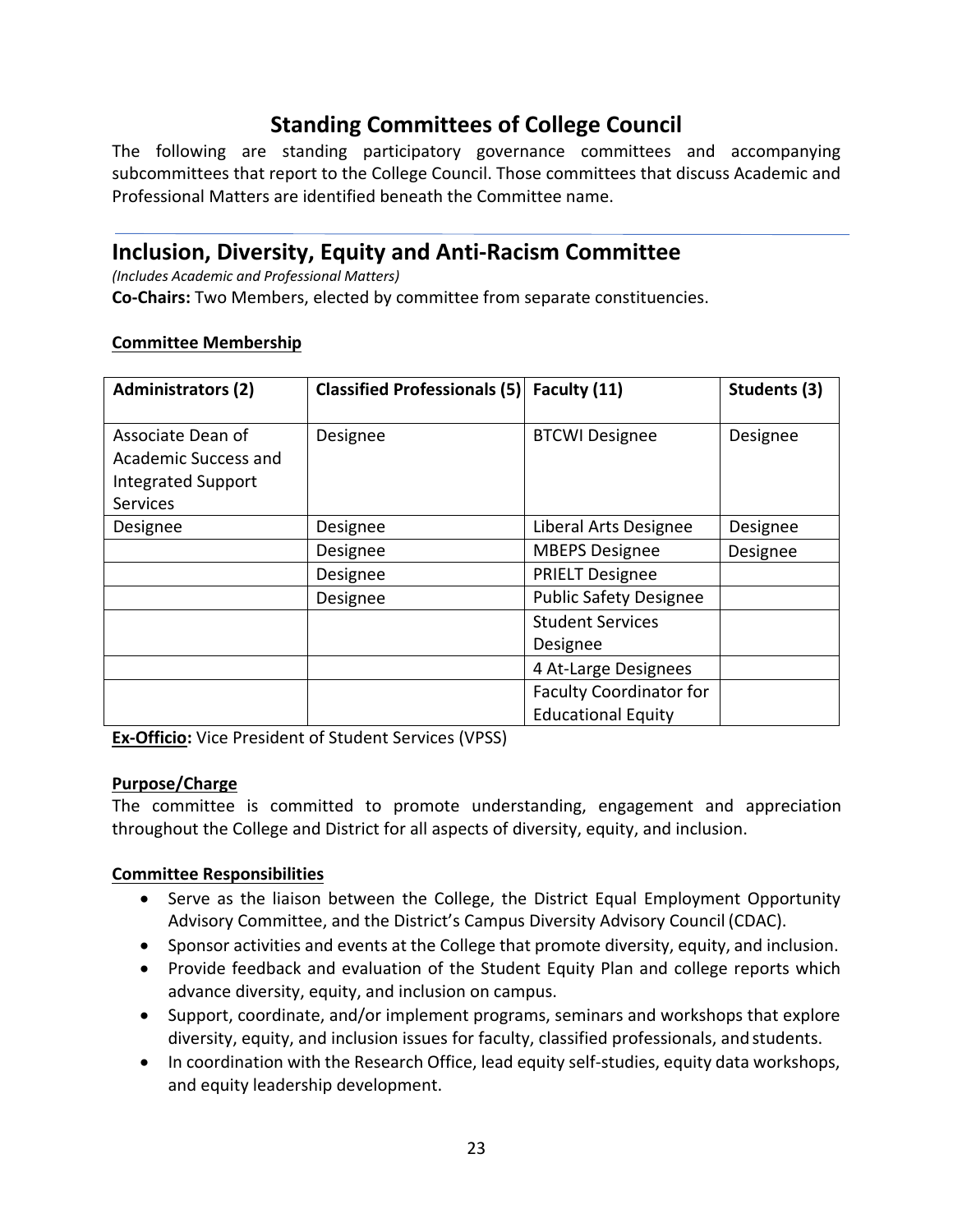- Provide leadership in the development of curriculum that addresses equity, ethnic studies, and social justice.
- Support and advance the institutional core values of inclusiveness.
- Participate in equity self-studies, equity data workshops, and equity leadership development.
- Gather information for the Ethnic Studies degree requirements and facilitate its development
- Regularly gather, review, and assess college data to identify potential gaps and make recommendation to mitigate equity gaps.
- Perform work and provide evidence to ensure the college meets applicable areas of Accreditation Standards I-IV.

#### **Committee Procedures**

- Membership term lengths: Unless membership is designated by position, there is a two (2) year appointment with an option for an additional two-year service, and the possibility of 1 additional term if the position remains available.
- Recommendations are made to College Council; recommendations regarding Academic and Professional Matters are made to Academic Senate.
- Committee retains authority to form taskforces and workgroups related directly to committee charge.
- Plans/Reports: Student Equity Plan.
- Quorum: 50% +1 of membership.
- Committee Approval Process: Vote.

## **Meeting Frequency**

The Committee will meet a minimum of once per month during the academic year.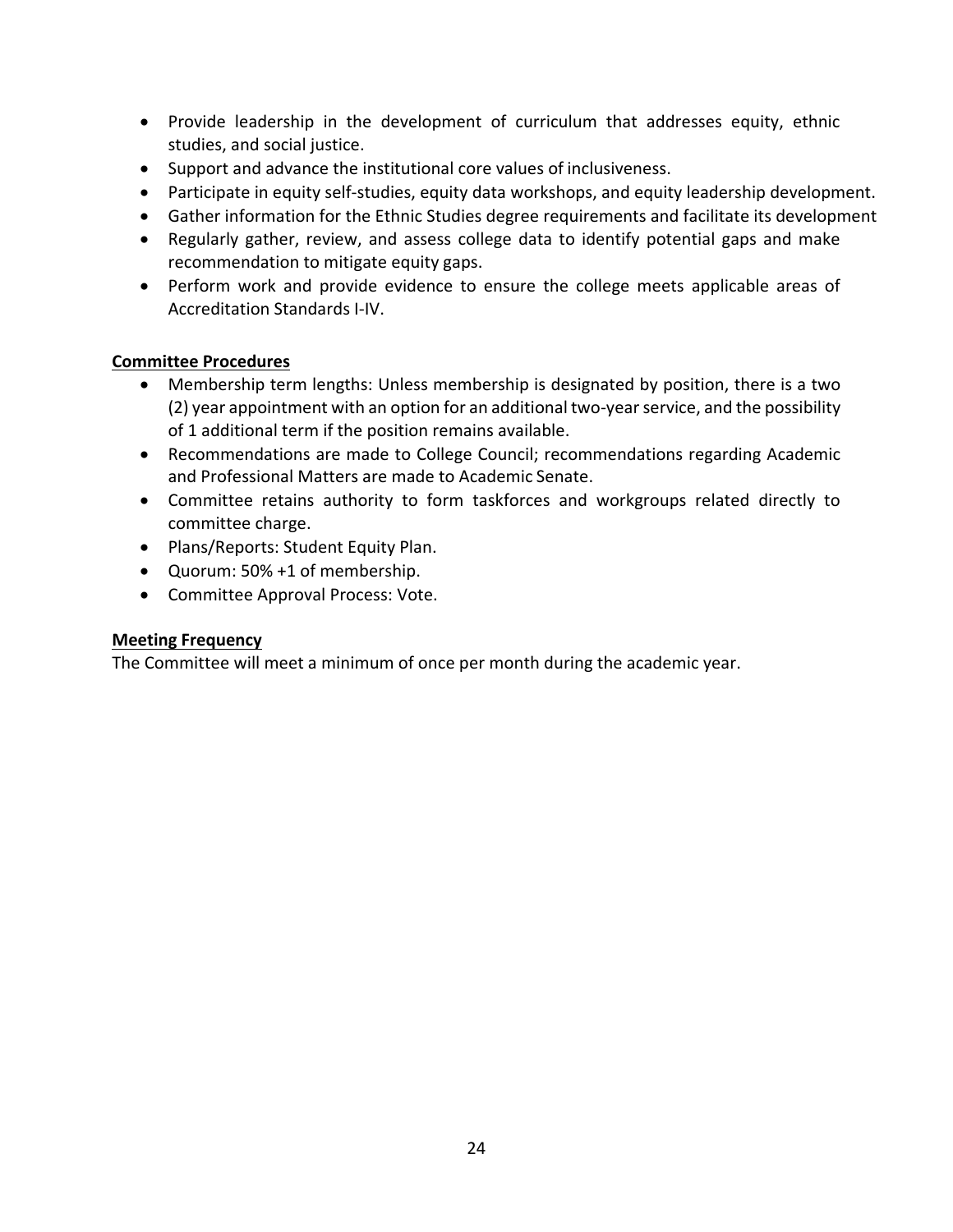## <span id="page-24-0"></span>**Enrollment Management Committee**

*(Includes Academic and Professional Matters)*

## **Co-Chair:** Chair of Chairs **Co-Chair:** Vice President of Instructional Services

## **Committee Membership**

| Administrator (6)                                  | <b>Classified Professional (1)</b> | Faculty (21)            | Students (3) |
|----------------------------------------------------|------------------------------------|-------------------------|--------------|
| Vice President of Instructional<br><b>Services</b> | Designee                           | <b>Chair of Chairs</b>  | Designee     |
| Dean, BTCWI                                        |                                    | Instructional           | Designee     |
|                                                    |                                    | Department              |              |
|                                                    |                                    | Chairs                  |              |
| Dean, Liberal Arts                                 |                                    | <b>Counseling Chair</b> | Designee     |
| Dean, MBEPS                                        |                                    | Counseling              |              |
|                                                    |                                    | Designee                |              |
| Dean, Public Safety                                |                                    |                         |              |
| Dean, Student Services                             |                                    |                         |              |

**Ex Officio Advisors:** Articulation Officer (AO), Assistant Chairs and Program Directors/Coordinators, Academic Senate President.

## **Purpose/Charge**

To promote and sustain institutional effectiveness, with a primary focus on student success in accordance with San Diego Miramar College's mission. The Enrollment Management Committee (EMC) will develop and promote an integrated and comprehensive approach to enrollment management that promotes and supports college-wide collaboration and engagement.

The purpose of the EMC is to discuss and promote beneficial enrollment management strategies, including guiding principles for class scheduling, and make recommendations that promote student access, equity and success.

- Continuous review and evaluation of enrollment trends.
- Initiate and evaluate research on scheduling and course modalities at the college and department levels.
- Use qualitative and quantitative data to inform recommendations.
- Collaborate with college constituencies to develop, implement, and evaluate enrollment management goals and strategies that align with the Instructional Division Plan within the confines of the San Diego Miramar College Integrated Planning process.
- Monitor and evaluate progress toward strategic enrollment management planning goals.
- Develop, recommend, and promote enrollment management strategies and guiding principles for class scheduling.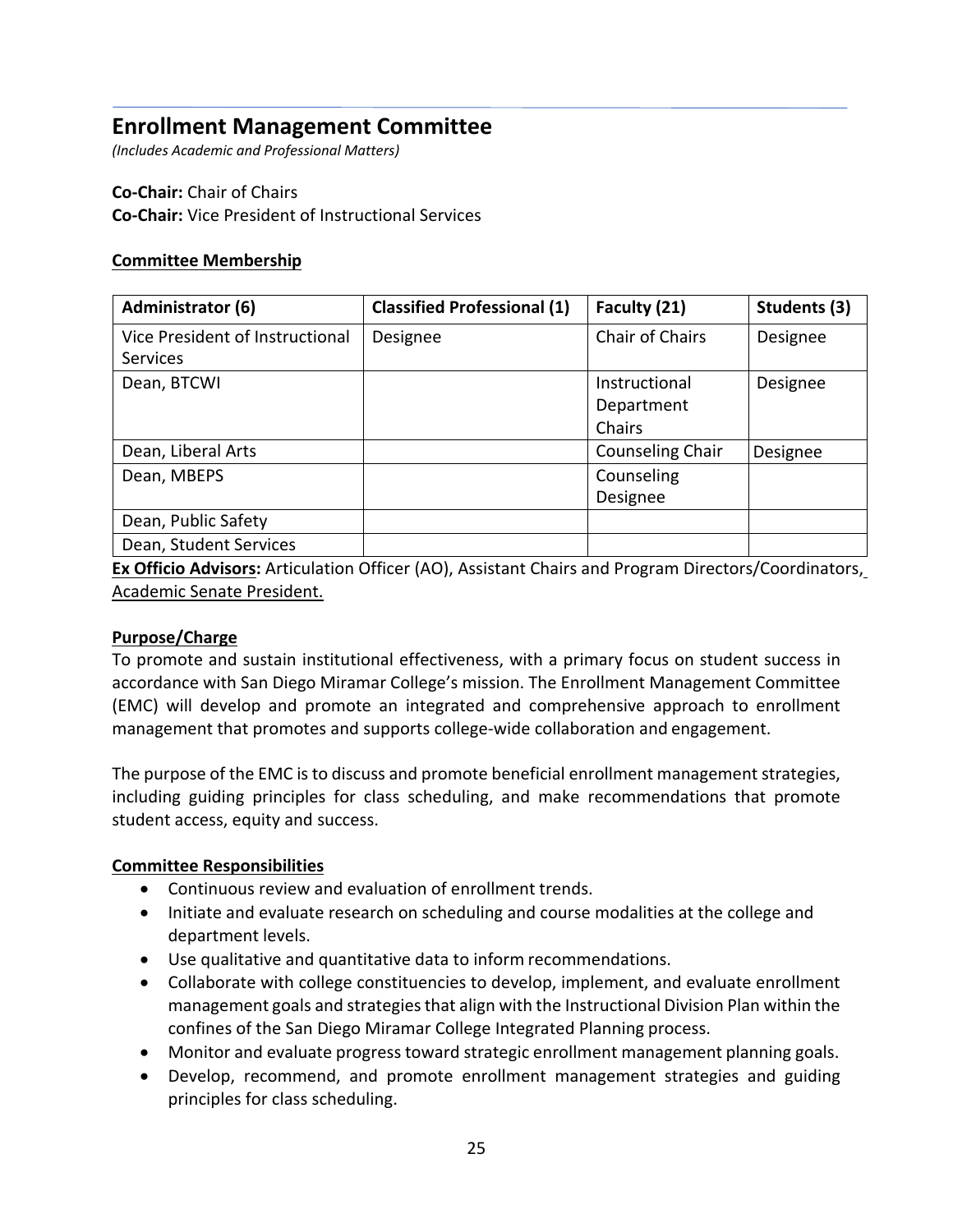• Perform work and provide evidence to ensure the college meets applicable areas of Accreditation Standard II.

## **Committee Procedures**

- Membership term lengths: 2 years with a limit of two consecutive terms (maximum service 4 years) unless designated by position.
- Recommendations are made to College Council; recommendations regarding Academic and Professional Matters are made to Academic Senate.
- Committee retains authority to form taskforces and workgroups related directly to committee charge.
- Plans/Reports: Strategic Enrollment Plan.
- Quorum: 50% +1 of membership.
- Committee Approval Process: Vote.

## **Meeting Frequency**

The Committee will meet a minimum of once per month.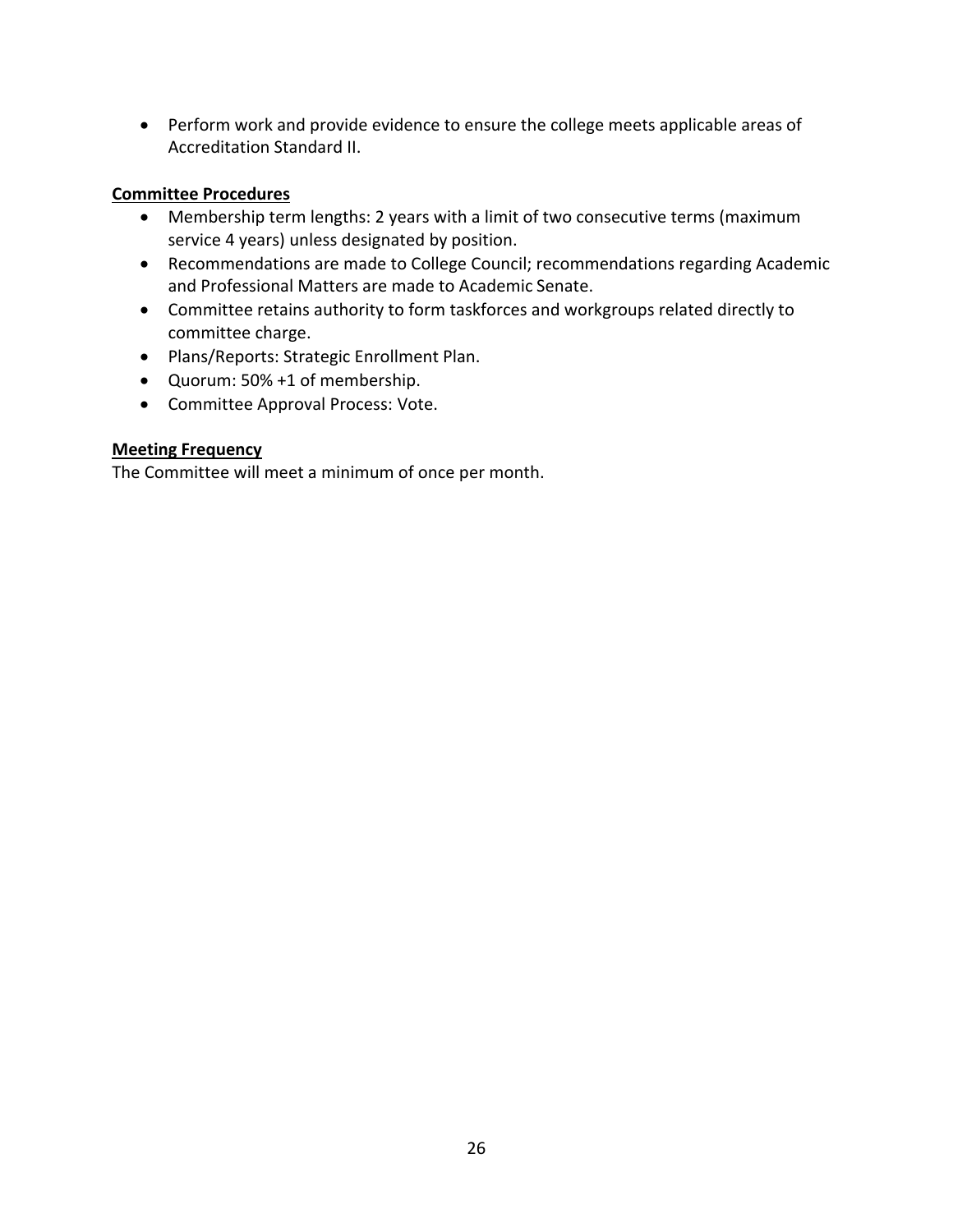## <span id="page-26-0"></span>**Facilities, Health, and Safety Committee**

**Co-Chair**: Faculty member, elected by committee. **Co-Chair:** Vice President of Administrative Services

#### **Committee Membership**

| <b>Administrators (3)</b>      |    | <b>Classified Professionals (5)</b> | Faculty (6)             | Students (3) |
|--------------------------------|----|-------------------------------------|-------------------------|--------------|
| President<br>Vice              | of | <b>Regional Facilities Officer</b>  | <b>BTCWI Designee</b>   | Designee     |
| <b>Administrative Services</b> |    |                                     |                         |              |
| President<br>Vice              | οf | <b>Student Health Designee</b>      | Liberal Arts Designee   | Designee     |
| <b>Instructional Services</b>  |    |                                     |                         |              |
| President<br>Vice.             | of | <b>BTCWI Designee</b>               | <b>MBEPS Designee</b>   | Designee     |
| <b>Student Services</b>        |    |                                     |                         |              |
|                                |    | <b>MBEPS Designee</b>               | <b>PRIELT Designee</b>  |              |
|                                |    | <b>Public Safety Designee</b>       | <b>Public Safety</b>    |              |
|                                |    |                                     | Designee                |              |
|                                |    |                                     | <b>Student Services</b> |              |
|                                |    |                                     | Designee                |              |

## **Purpose/Charge**

The Facilities, Health and Safety Committee reviews and makes recommendations on a broad range of facilities, health and safety related issues in support of the annual program review process.

- Monitor, assess, and review college-wide policies and enhancements to college facilities regarding space utilization, land use, campus development, pedestrian and vehicle access, parking, campus beautification, and related issues with the goal of improving the educational environment of staff, faculty, students, and the community.
- Provide a mechanism for college-wide discussion of institutional facilities planning.
- Plan and facilitate the process of prioritized facilities need requests from the annual program review.
- Serve as a central clearinghouse for concerns relating to buildings, grounds, safety, and sustainability.
- Develop and recommend the College Facilities Master Plan and monitor the progress towards the implementation of this plan; and the Emergency Preparedness Plan.
- Ensure that college facilities are accessible to the entire diversity of our student population;
- Ensure that all college facilities are welcoming to all and accessible to students with special needs.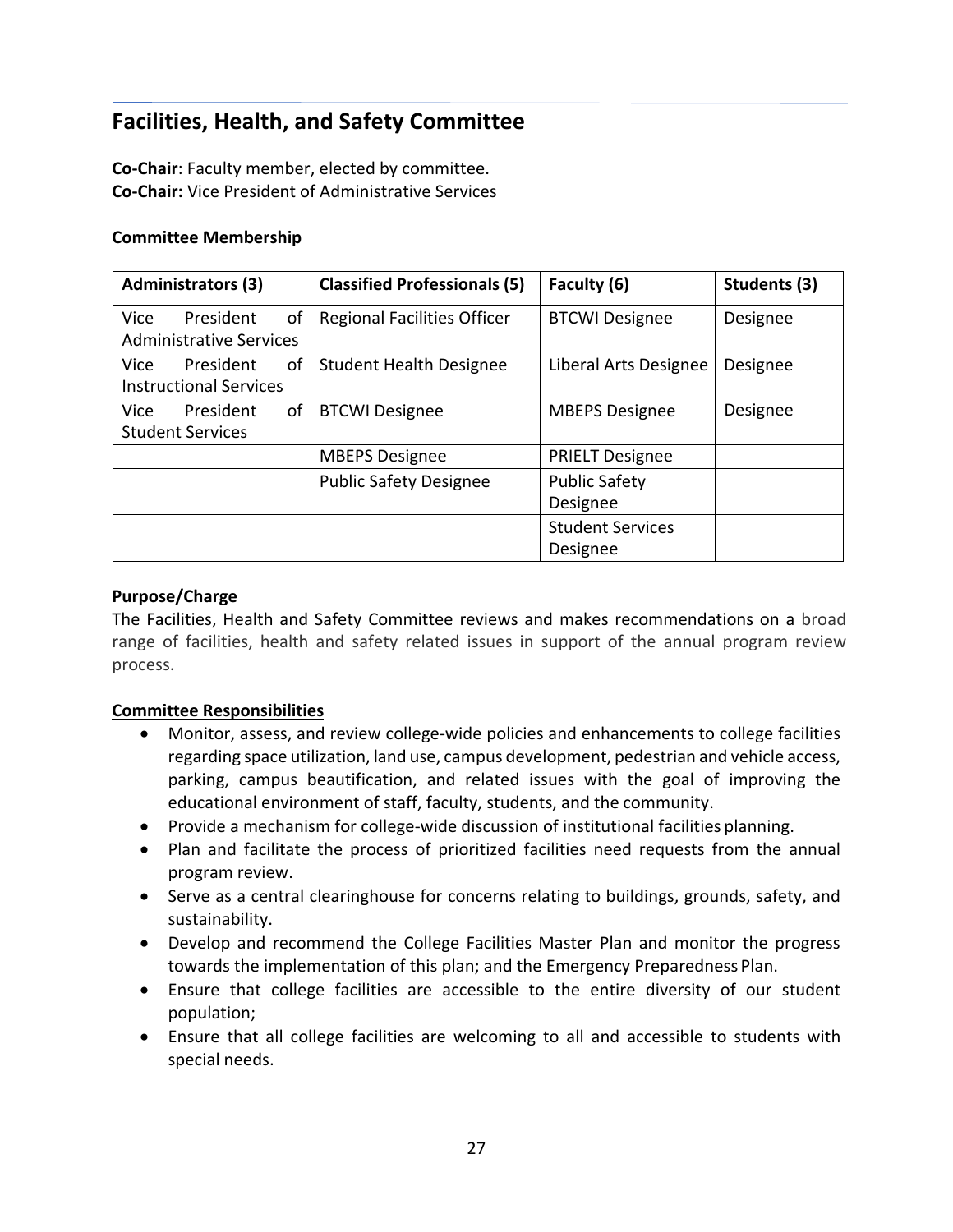• Perform work and provide evidence to ensure the college meets applicable areas of Accreditation Standard III.

## **Committee Procedures**

- Membership term lengths: Unless membership is designated by position, there is a two (2) year appointment with an option for an additional two-year service, and the possibility of 1 additional term if the position remains available.
- Recommendations are made to the College Council.
- Committee retains authority to form taskforces and workgroups related directly to committee charge.
- Plans/Reports: Facilities Master Plan; Emergency Preparedness Plan.
- Quorum: 50% +1 of membership.
- Committee Approval Process: Vote.

## **Meeting Frequency**

The Committee will meet a minimum of once per month during the academic year.

## **Subcommittees**

Environmental Sustainability Subcommittee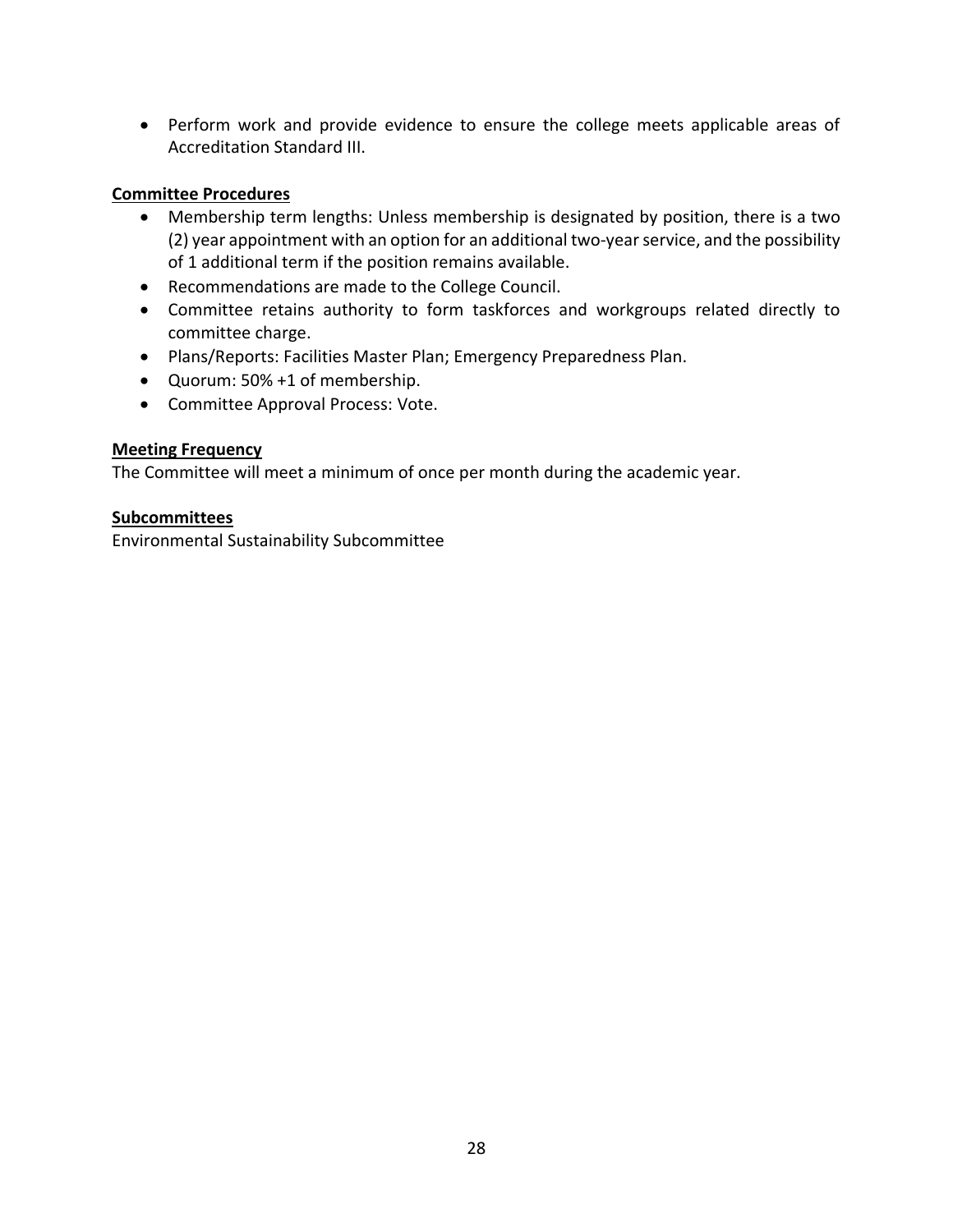## <span id="page-28-0"></span>**Environmental Sustainability Subcommittee**

**Chair**: Any member, elected from Subcommittee Membership.

## **Committee Membership**

| <b>Administrator (1)</b> | <b>Classified Professionals (4)</b> | Faculty (4) | Students (2) |
|--------------------------|-------------------------------------|-------------|--------------|
| Designee                 | Designee                            | Designee    | Designee     |
|                          | Designee                            | Designee    | Designee     |
|                          | Designee                            | Designee    |              |
|                          | Designee                            | Designee    |              |

## **Purpose/Charge**

Collect environmental sustainability data and research and make recommendations to the Facilities, Health, and Safety Committee.

## **Committee Responsibilities**

- Make reports, including but not limited to an annual Environmental Stewardship report, to the Facilities, Health, and Safety Committee on sustainability issues.
- Make reports, including but not limited to an annual Environmental Stewardship report, to the Facilities, Health, and Safety Committee on sustainability issues. These reports will include data and inputs from external and community sources when necessary.
- Act as a representative for campus sustainability issues to interested parties both on and off campus.
- Oversee planning efforts to promote environmental stewardship and awareness on campus.
- Represent San Diego Miramar College on the SDCCD Sustainability Committee.

## **Committee Procedures**

- Membership term lengths: Unless membership is designated by position, there is a two (2) year appointment with an option for an additional two-year service, and the possibility of 1 additional term if the position remains available.
- Recommendations are made to College Council; recommendations regarding Academic and Professional Matters are made to Academic Senate.
- Committee retains authority to form taskforces and workgroups related directly to committee charge.
- Plans/Reports: Guided Pathways Scale of Adoption Self-Assessment Report.
- Quorum: 50% +1 of membership.
- Committee Approval Process: Vote.

## **Meeting Frequency**

The Committee will meet a minimum of once per month during the academic year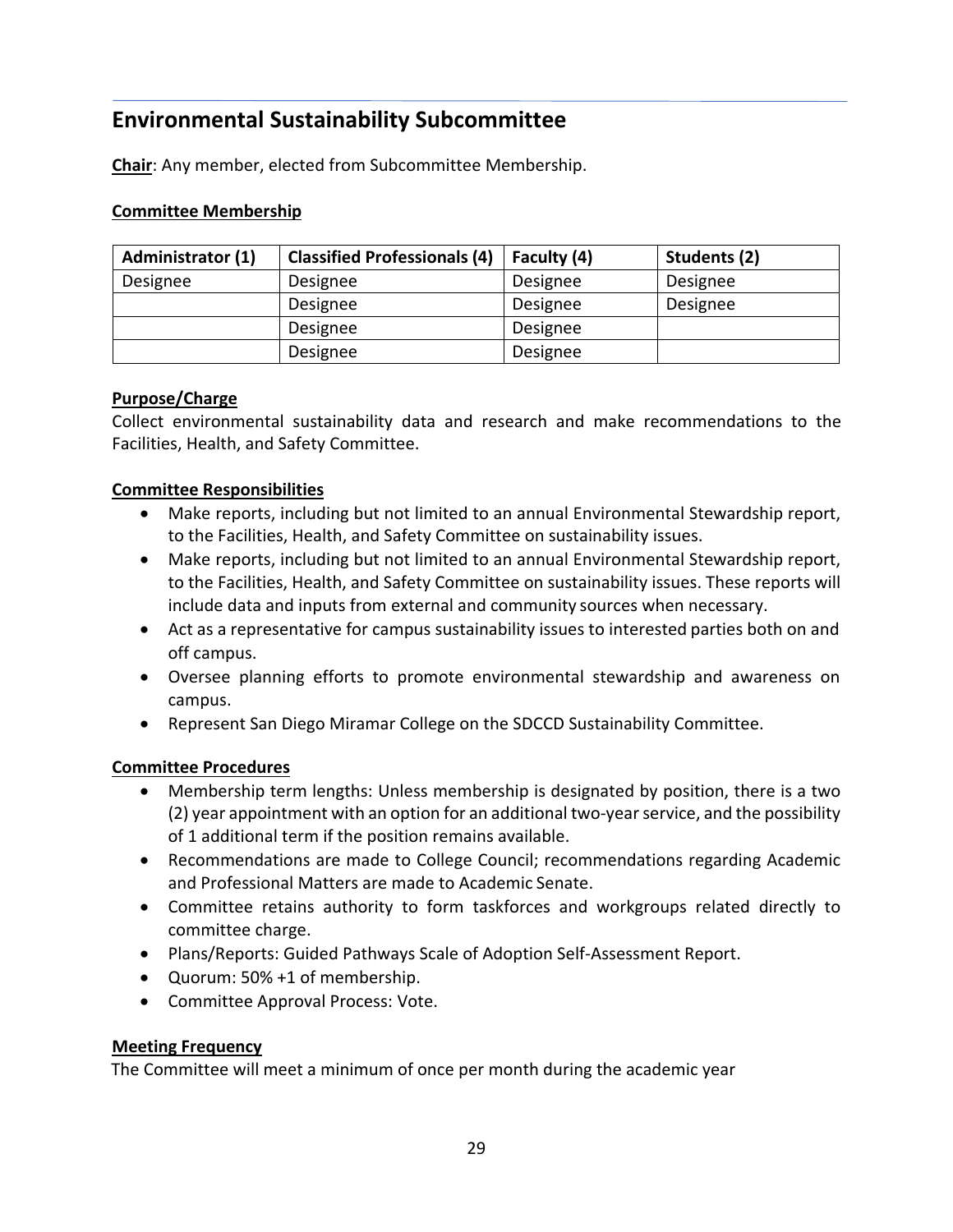## <span id="page-29-0"></span>**Guided Pathways Committee**

*(Includes Academic and Professional Matters)*

#### **Co-Chairs:** Faculty Guided Pathways Coordinator **Co-Chair:** Administrator appointed by College President

## **Committee Membership**

| <b>Administrators (3)</b>  | <b>Classified Professionals (3)</b> | Faculty (3)             | Students (2) |
|----------------------------|-------------------------------------|-------------------------|--------------|
| Vice President of          | Designee                            | <b>Guided Pathway</b>   | Designee     |
| Instruction or             |                                     | Coordinator             |              |
| Designee                   |                                     |                         |              |
|                            |                                     |                         |              |
| Vice President of          | Designee                            | Academic Senate         | Designee     |
| <b>Student Services or</b> |                                     | President (or           |              |
| Designee                   |                                     | Designee)               |              |
| <b>Instructional Dean</b>  | Designee                            | <b>Faculty At Large</b> |              |

## **Purpose/Charge**

The Guided Pathways Committee provides guidance, support, and recommendations with regard to the implementation of the Guided Pathways Initiative as it relates to State mandates, campus policies and procedures, and the institutionalization of best practices to promote student success.

- Explore and recommend strategies and frameworks to address legislative and regulatory mandates related to Guided Pathways.
- Coordinate the development of Guided Pathways workgroups, including the identification of workgroup leaders and workgroup membership.
- Provide guidance and support to Guided Pathways workgroups.
- Monitor progress toward meeting the goals of the Guided Pathways initiative, including collecting and sharing data and facilitating the preparation and submission of annual reports.
- Collect and disseminate information to the campus with regard to Guided Pathways activities, research on best practices, and opportunities for professional development.
- Identify, recommend, and support professional development opportunities as they relate to the Guided Pathways initiative.
- Support the integration and coordination of the Guided Pathways initiative with the various college-wide plans, initiative, and activities that support student success, such as, but not limited to, Strong Workforce and Student Equity.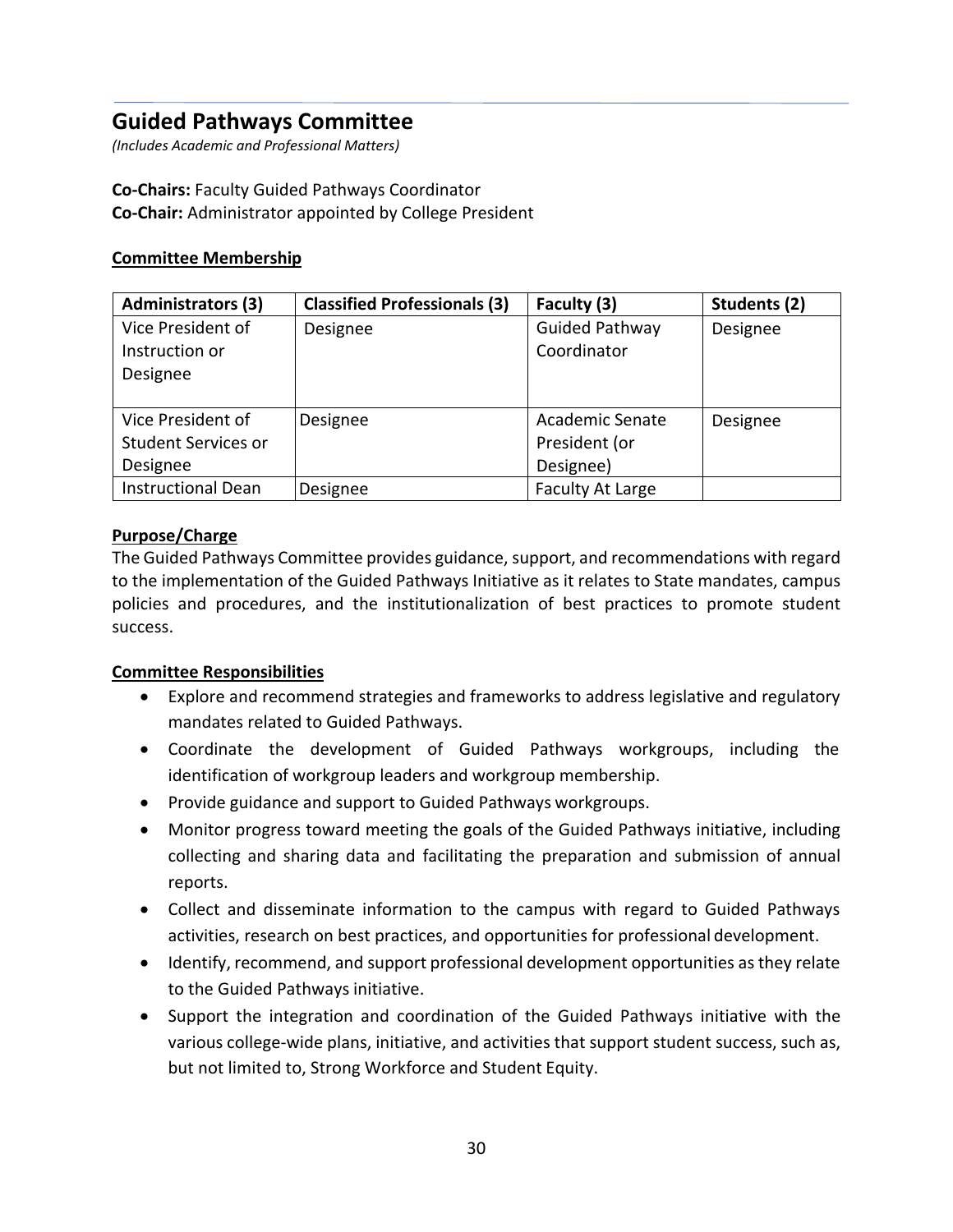• Perform work and provide evidence to ensure the college meets applicable areas of Accreditation Standard I-IV.

## **Committee Procedures**

- Membership term lengths: Unless membership is designated by position, there is a two (2) year appointment with an option for an additional two-year service, and the possibility of 1 additional term if the position remains available.
- Recommendations are made to College Council; recommendations regarding Academic and Professional Matters are made to Academic Senate.
- Committee retains authority to form taskforces and workgroups related directly to committee charge.
- Plans/Reports: Guided Pathways Scale of Adoption Self-Assessment Report.
- Quorum: 50% +1 of membership.
- Committee Approval Process: Vote.

## **Meeting Frequency**

The Committee will meet a minimum of once per month during the academic year.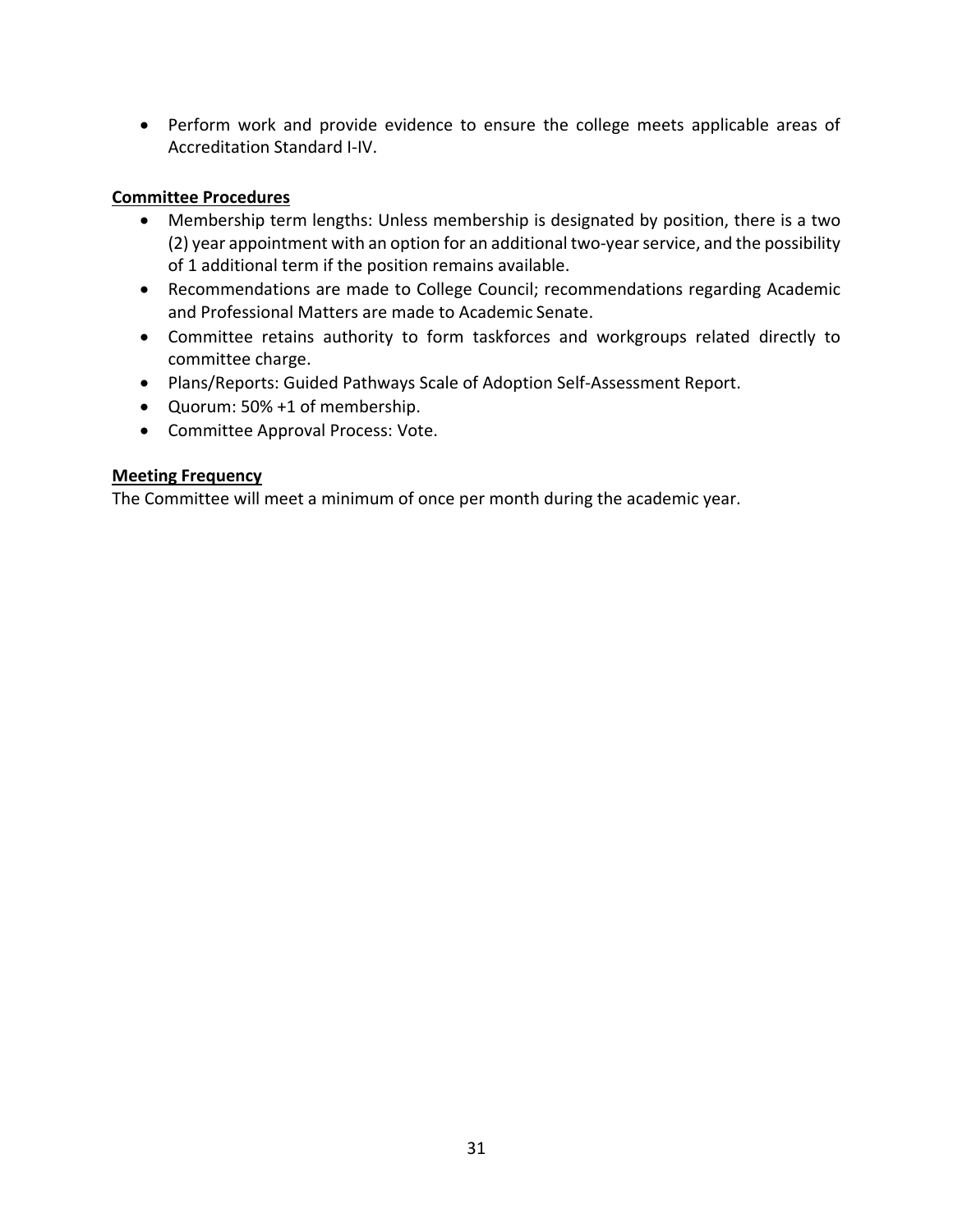## <span id="page-31-0"></span>**Marketing and Outreach Committee**

*(Includes Academic and Professional Matters)*

**Co-Chair:** Public Information Officer (PIO) **Co-Chair:** Associate Dean of Outreach

## **Committee Membership**

| <b>Administrators (3)</b> | <b>Classified Professionals (4)</b> | Faculty (6)             | Students (3) |
|---------------------------|-------------------------------------|-------------------------|--------------|
| Associate Dean of         | <b>Public Information Officer</b>   | <b>BTCWI Designee</b>   | Designee     |
| Outreach                  |                                     |                         |              |
| Designee                  | Designee                            | Liberal Arts Designee   | Designee     |
| Designee                  | Designee                            | <b>MBEPS Designee</b>   | Designee     |
|                           | Designee                            | <b>PRIELT Designee</b>  |              |
|                           |                                     | <b>Public Safety</b>    |              |
|                           |                                     | Designee                |              |
|                           |                                     | <b>Student Services</b> |              |
|                           |                                     | Designee                |              |

## **Purpose/Charge**

To develop, implement and evaluate a three-year marketing plan based on Program Reviews and major college, District, and State initiatives. Other areas to include but not limited to, enrollment management, support and implementation of events and activities, ensure centralized message for branding.

- Leads the development, implementation and evaluation of campus-wide marketing and outreach strategies.
- Develop plans to target information dissemination to disproportionately impacted student groups to supporting strategic enrollment management.
- Designs, implements, and facilitates, programs and projects affecting communications, outreach, and image of the College both on-campus and in the communities, itserves.
- Review campus wide marketing and outreach needs for college dissemination to reduce duplication of efforts.
- Collaborates with relevant committees, work groups and offices to develop outreach and marketing strategies as needed to support the implementation of major Stateinitiatives.
- Assists departments and programs with the development of public relations materials.
- Provides input into Website design and style parameters that best reflect college image and website marketing needs.
- Reports back to respective departments for relevant updates, engage colleagues for support/participation of related events and activities.
- Provides input to District Marketing and Outreach Committee. Ensure consistency where possible for publications provided to the public.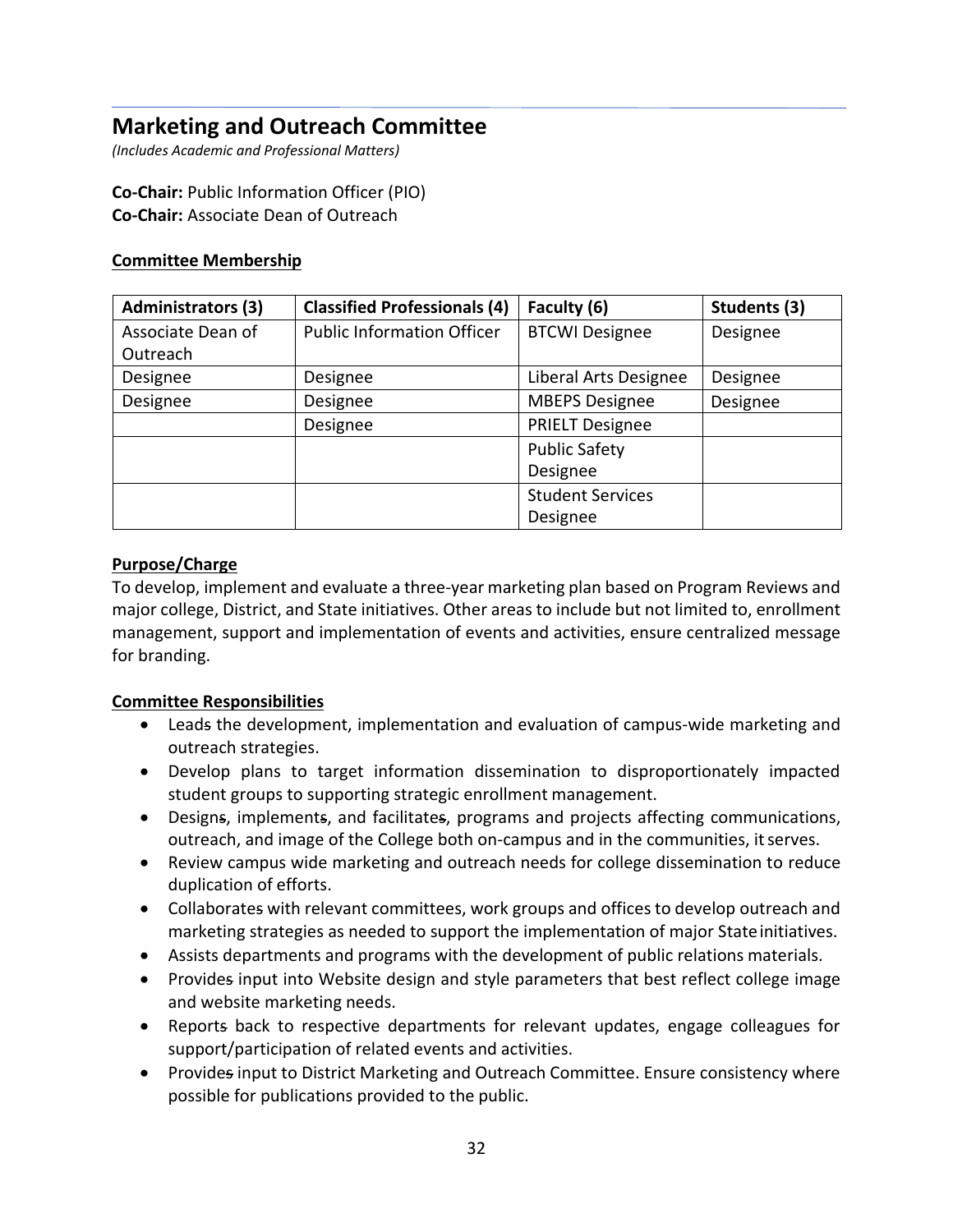• Perform work and provide evidence to ensure the college meets applicable areas of Accreditation Standard III.

## **Committee Procedures and Consensus**

- Membership term lengths: Unless membership is designated by position, there is a two (2) year appointment with an option for an additional two-year service, and the possibility of 1 additional term if the position remains available.
- Recommendations made to College Council; recommendations regarding Academic and Professional Matters made to Academic Senate.
- Authority to form taskforces and workgroups related directly to committee charge.
- Plans/Reports: Marketing Plan.
- Quorum: 50% +1 of membership.
- Committee Approval Process: Vote.

## **Meeting Frequency**

The Committee will meet once per month during the academic year.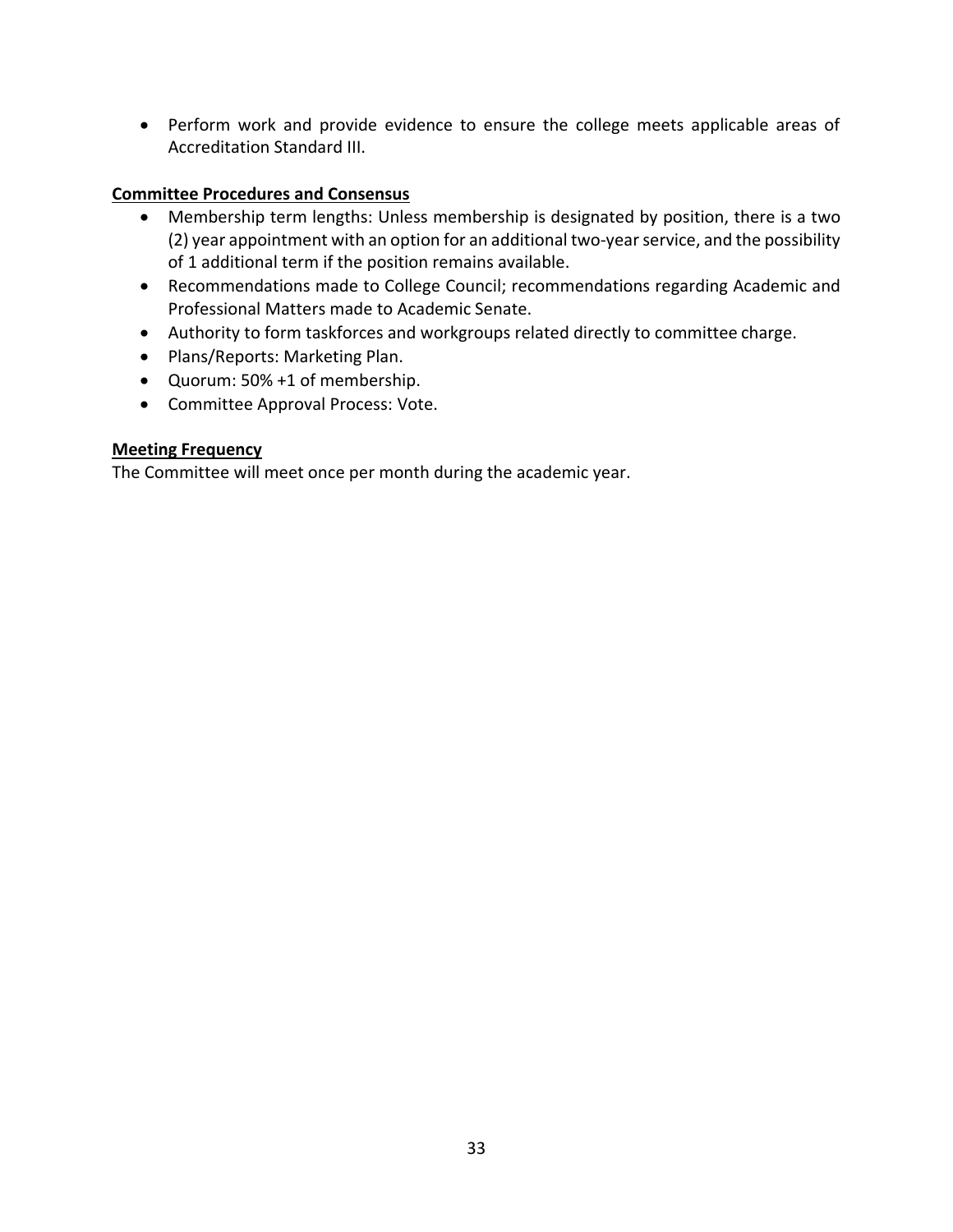## <span id="page-33-0"></span>**Planning, Institutional Effectiveness, and Research**

*(Includes Academic and Professional Matters)*

**Co-Chair:** Faculty member, elected by committee.

**Co-Chair:** Dean of Planning, Research, Institutional Effectiveness, Library and Technology (PRIELT)

#### **Committee Membership**

| <b>Administrators (5)</b>                           | <b>Classified Professionals (5)</b> | Faculty (8)             | Students (2) |
|-----------------------------------------------------|-------------------------------------|-------------------------|--------------|
| Dean of PRIELT                                      | <b>Instructional Services</b>       | Program Review and      | Designee     |
|                                                     | Designee                            | Outcomes                |              |
|                                                     |                                     | Assessment Co-Chair     |              |
| Vice President of                                   | <b>Administrative Services</b>      | <b>BTCWI</b>            | Designee     |
| <b>Instructional Services</b>                       | Designee                            | Designee                |              |
|                                                     |                                     |                         |              |
| Vice President of<br><b>Administrative Services</b> | <b>Student Services Designee</b>    | Liberal Arts Designee   |              |
| Vice President of Student                           | <b>Academic Support Services</b>    | <b>MBEPS Designee</b>   |              |
| <b>Services</b>                                     | Designee                            |                         |              |
| Associate Dean of                                   | Researcher                          | <b>PRIELT Designee</b>  |              |
| Academic Success and                                |                                     |                         |              |
| <b>Integrated Support</b>                           |                                     |                         |              |
| <b>Services</b>                                     |                                     |                         |              |
|                                                     |                                     | <b>Public Safety</b>    |              |
|                                                     |                                     | Designee                |              |
|                                                     |                                     | <b>Student Services</b> |              |
|                                                     |                                     | Designee                |              |
|                                                     |                                     | Designee                |              |
|                                                     |                                     | Designee                |              |

#### **Purpose/Charge**

To establish and promote institutional effectiveness through aligning the college's integrated planning process with the college mission, accreditation standards, and compliance with applicable Federal, State, and local requirements. This committee works with the framework of diversity, equity and inclusion to ensure and sustain a culture of evidence, inquiry and action for continuous quality improvement in institutional assessment, integrated planning, and student learning and success.

- Coordinate, evaluate, and update the college's integrated planning processes.
- Review and update the planning calendar and work flow diagram of the College Annual Planning Cycle.
- Provide leadership for the review, revisions, and updates to the College Educational Master Plan, Strategic Plan, and Operational Plans.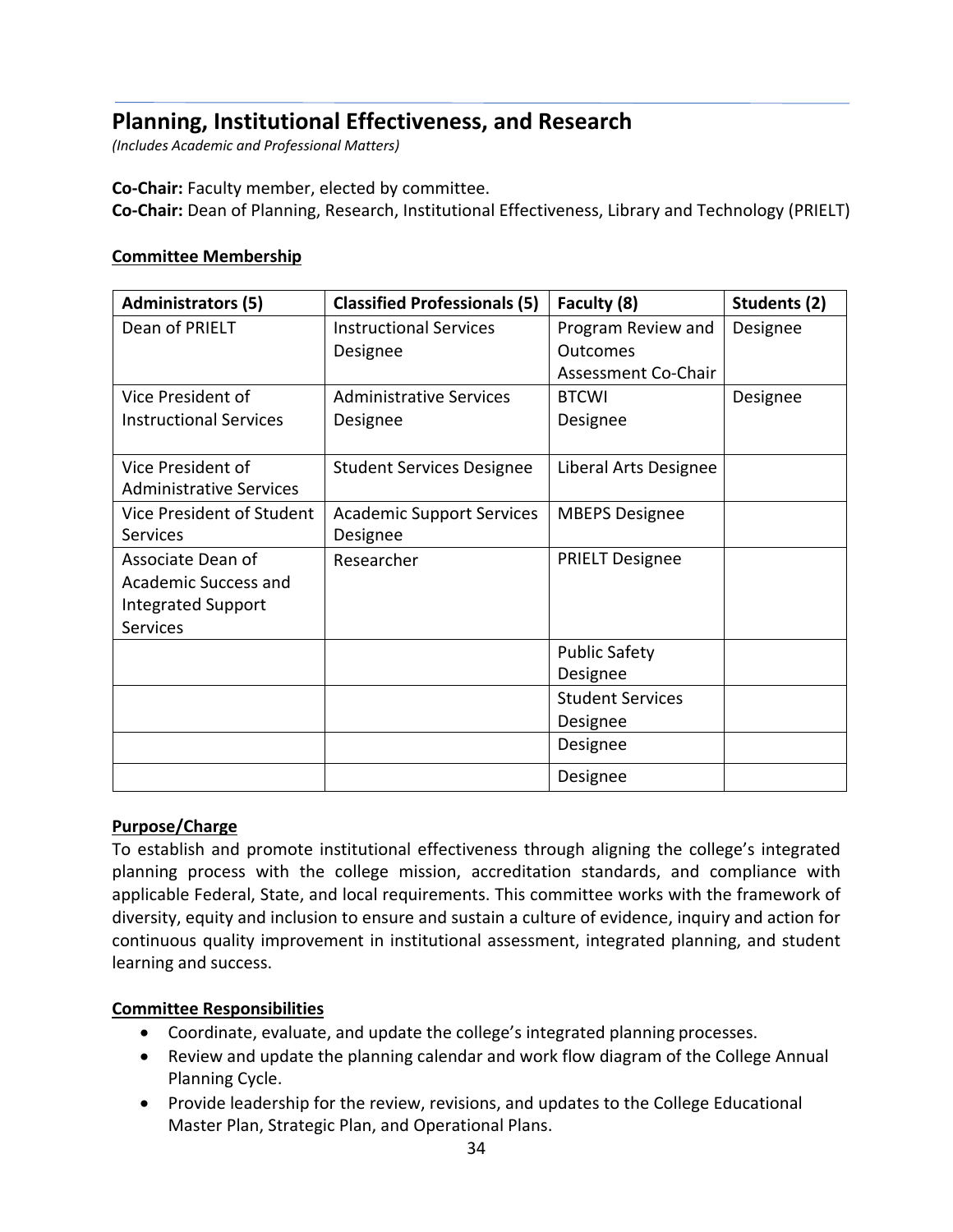- Regularly assess the College Strategic Plan.
- Regularly review and recommend revisions of the College Mission and Vision Statements.
- Ensure that Outcomes and Assessment and Program Review are aligned with thecollege integrated planning process to facilitate student equity and success.
- Coordinate college-wide process for budget development and allocation to ensure alignment between budget and planning.
- Perform work and provide evidence to ensure the college meets applicable areas of Accreditation Standard I-III.

## **Committee Procedures**

- Membership term lengths: Unless membership is designated by position, there is a two (2) year appointment with an option for an additional two-year service, and the possibility of 1 additional term if the position remains available.
- Recommendations are made to College Council; recommendations regarding Academic and Professional Matters are made to Academic Senate
- Committee retains authority to form taskforces and workgroups related directly to committee charge.
- The Administration will provide the note taker and clerical support.
- Plans/Reports: Educational Master Plan, Strategic Plan, and Operational Plans
- Quorum: 50% +1 of membership.
- Committee Approval Process: Vote.

## **Meeting Frequency**

The Committee will meet twice per month during the academic year.

## **Subcommittees**

Budget and Resource Development Subcommittee Program Review and Outcomes Assessment Subcommittee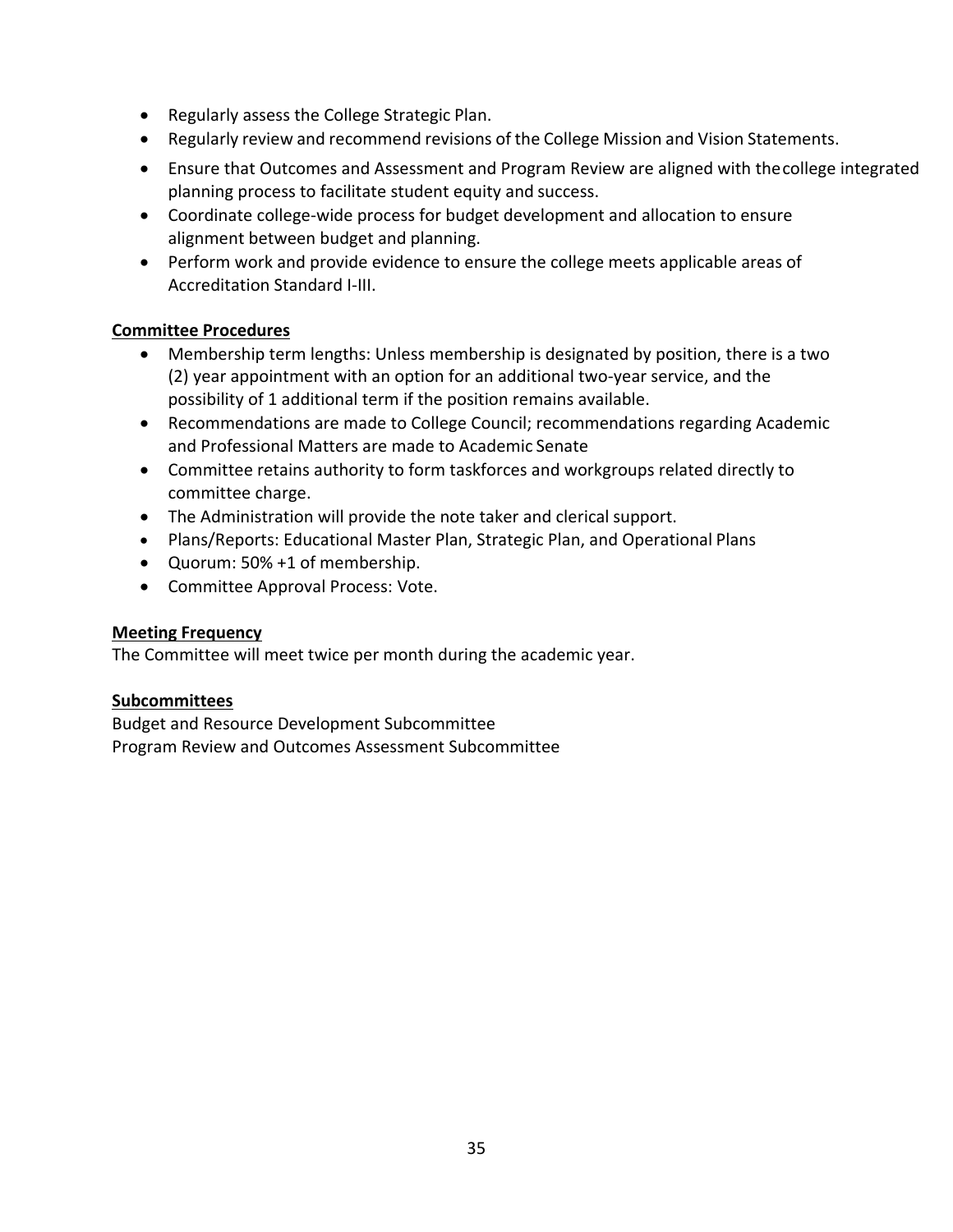## <span id="page-35-0"></span>**Budget and Resource Development Subcommittee**

*(Includes Academic and Professional Matters)*

## **Co-Chair:** *Faculty member, elected by committee.\** **Co-Chair:** Vice President of Administrative Services **Chair-Elect**: *Faculty member, elected by committee.\*\**

## **Committee Membership**

| <b>Administrators (3)</b> | <b>Classified Professionals (4)</b> | Faculty (7)                      | Students (2) |
|---------------------------|-------------------------------------|----------------------------------|--------------|
| Vice President of         | <b>Business Office Accounting</b>   | <b>BTCWI Designee</b>            | Designee     |
| Administrative            | Supervisor                          |                                  |              |
| <b>Services</b>           |                                     |                                  |              |
|                           |                                     |                                  |              |
| Vice President of         | <b>Technology Support</b>           | Liberal Arts Designee            | Designee     |
| Instruction               | Designee                            |                                  |              |
| Vice President of         | Designee                            | <b>MBEPS Designee</b>            |              |
| <b>Student Services</b>   |                                     |                                  |              |
|                           |                                     |                                  |              |
|                           | Designee                            | <b>PRIELT Designee</b>           |              |
|                           |                                     | <b>Public Safety Designee</b>    |              |
|                           |                                     | <b>Student Services Designee</b> |              |
|                           |                                     | <b>District Budget Planning</b>  |              |
|                           |                                     | and Development                  |              |
|                           |                                     | <b>Council Representative</b>    |              |

\**The elected faculty co-chair will also be a member of the Planning and Institutional Effectiveness Committee (PIEC).*

\*\**The committee will elect the faculty chair-elect at the second meeting of the faculty co-chair's last year of service on committee. The chair-elect will then become the faculty co-chair.*

#### **Purpose/Charge**

The Budget and Resource Development Subcommittee (BRDS) is a subcommittee of the Planning and Institutional Effectiveness Committee. BRDS provides guidance and direction for budget management and development, encourages transparency and constituency understanding of the budget, and works to ensure that the budget allocation process is driven by college-wide planning and strategic priorities.

- Coordinate and oversee college-wide budget development and allocation.
- Receive information regarding ongoing state and District fiscal activities and review and share information on the state and District budgets as they apply to the college budget.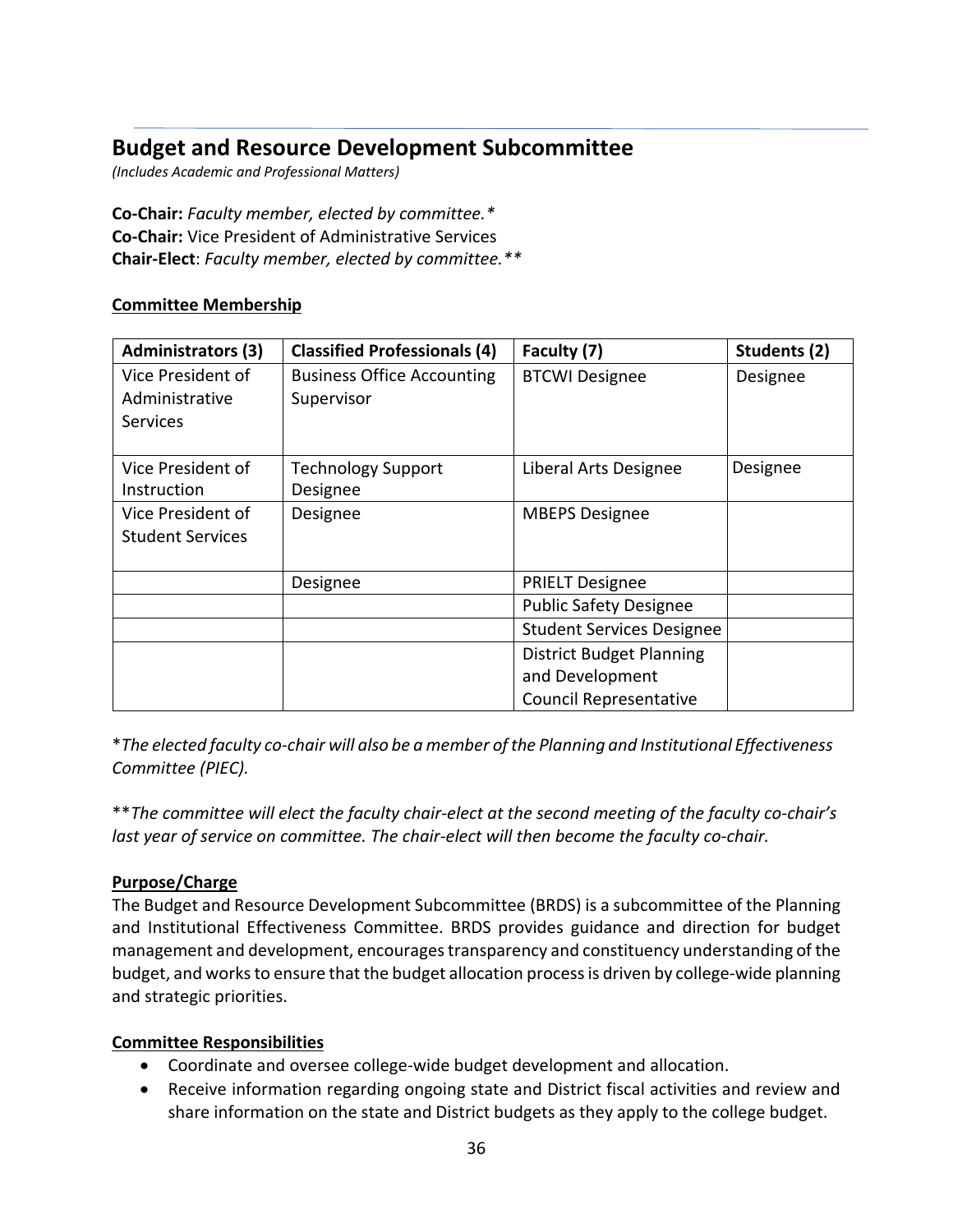- Ensure understanding of how the District Budget Planning and Development Council prepares and allocates resources via the Budget Allocation Model (BAM) and Campus Allocation Model (CAM). Communicate key concepts regarding the CAM and BAM to the committee and campus.
- Develop, interpret, recommend, and communication assumptions, priorities, guidelines, and procedures related to budget processes and resource allocation integrating recommendations from the educational, technology, and facilities master plan.
- Provide ongoing education for the college community on budget development and implementation.
- Establish budget calendars and assist PIEC in development of the college annual planning calendar.
- Disseminate information to constituents regarding the college's financial resources and expenditures and bring feedback through Committee representatives.
- Review budget augmentation or reduction requests submitted through Program Review based on college priorities and submit final recommendations to College Council.
- Plan and coordinate the allocation of one-time resources submitted through Program Review based on college priorities and submit final recommendations to College Council;
- Develop, respond to accreditation Standard III.D, as well as other relevant accreditation requirements, and monitor college's ongoing compliance with these requirements.
- Ensure student equity in the budget development process.
- Recognize the scope of the BRDS and refer items outside the scope of responsibility to the appropriate committee.
- Perform work and provide evidence to ensure the college meets applicable areas of Accreditation Standard III.

- Membership term lengths: Unless membership is designated by position, there is a two (2) year appointment with an option for an additional two-year service, and the possibility of 1 additional term if the position remains available.
- Recommendations are made to the Planning and Institutional Effectiveness Committee; recommendations regarding Academic and Professional Matters are made to Academic Senate,
- Committee retains authority to form taskforces and workgroups related directly to committee charge.
- Plans/Reports: TBD?
- Quorum: 50% +1 of membership.
- Committee Approval Process: Vote.

### **Meeting Frequency**

The Committee will meet twice per month during the academic year.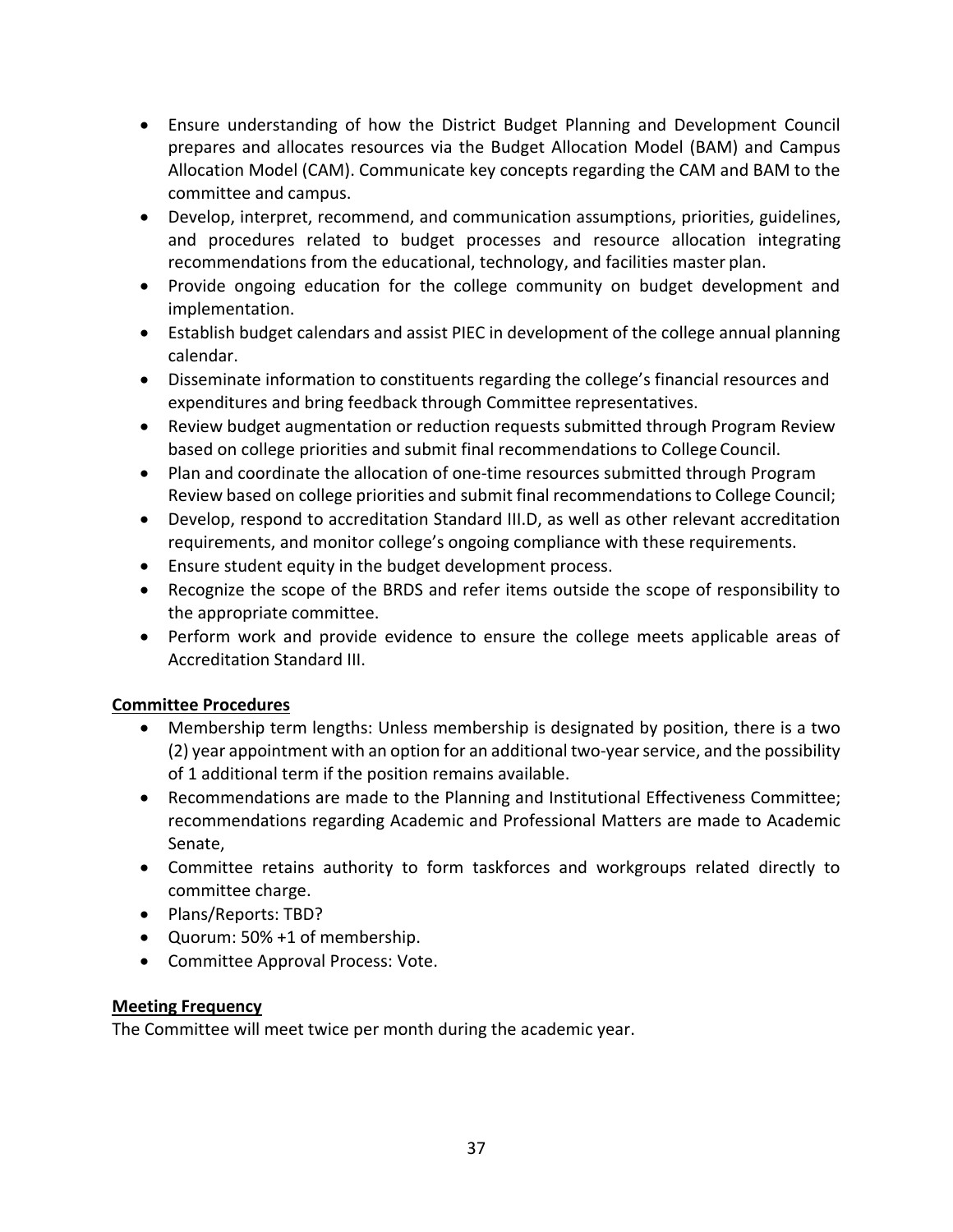### **Program Review and Outcomes Assessment Subcommittee**

*(Includes Academic and Professional Matters)*

**Co-Chair:** SLO Coordinator *Co-Chair:* Program Review Coordinator

#### **Committee Membership**

| <b>Administrators (4)</b> | <b>Classified Professionals (5)</b> | Faculty (9)                   | Students (3) |
|---------------------------|-------------------------------------|-------------------------------|--------------|
| Vice President of         | Researcher                          | <b>SLO Coordinator</b>        | Designee     |
| Instructional             |                                     |                               |              |
| <b>Services</b>           |                                     |                               |              |
| Vice President            | Designee                            | Program Review                | Designee     |
| of Student                |                                     | Coordinator                   |              |
| Services, or              |                                     |                               |              |
| designee                  |                                     |                               |              |
| Vice President of         | Designee                            | <b>BTCWI Designee</b>         | Designee     |
| Administrative            |                                     |                               |              |
| Services, or              |                                     |                               |              |
| designee                  |                                     |                               |              |
| Dean of PRIELT            | Designee                            | Liberal Arts Designee         |              |
|                           | Designee                            | <b>MBEPS Designee</b>         |              |
|                           |                                     | <b>Public Safety Designee</b> |              |
|                           |                                     | <b>PRIELT Designee</b>        |              |
|                           |                                     | <b>Counseling Designee</b>    |              |
|                           |                                     | <b>Health Services/Mental</b> |              |
|                           |                                     | <b>Health Designee</b>        |              |

#### **Purpose/Charge**

The Program Review and Outcomes Assessment Committee will guide and promote continuous quality improvement in the Program Review and Student Learning Outcomes Assessment processes.

- Develop, maintain, and facilitate the Program Review and the Student Learning Outcomes Cycle.
- Provide support and serve as a resource to faculty, classified professionals, and administrators in completing Program Review and Student Learning Outcomes Assessment Cycle processes and reports.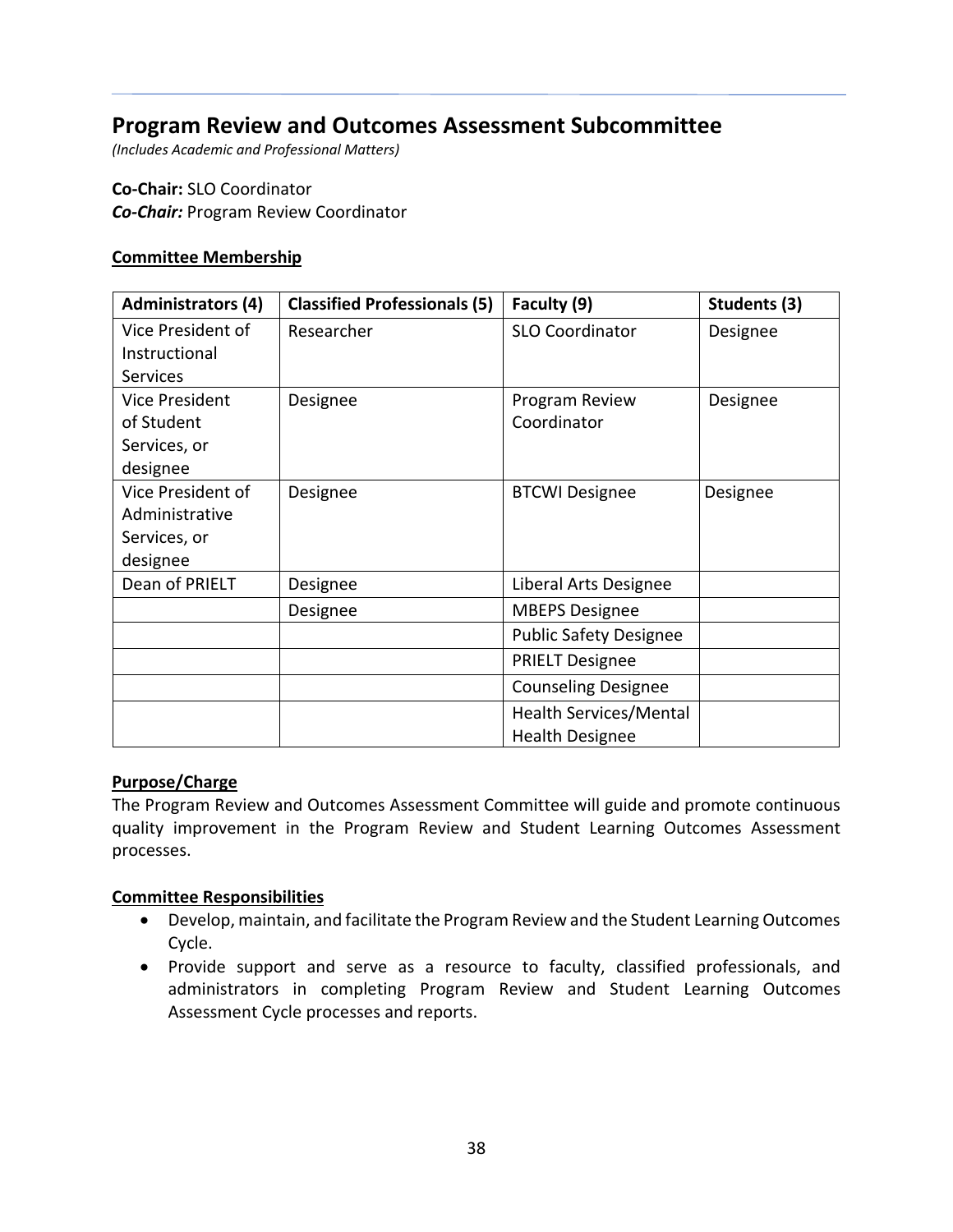- Recommend revisions to processes and timelines for Program Review and Outcomes Assessment in order to remain in compliance with accreditation standards and to align with the integrated planning process.
- Facilitate the Program Viability Review process as outlined in the "Viability Review of Instructional Programs" document.
- On at least a bi-annual basis, review and update the PVR related processes, policies and other related mandates.
- Update all reporting documents and website.
- Review PR and SLOs and offer feedback, improvements, summaries and suggestions.
- Perform work and provide evidence to ensure the college meets applicable areas of Accreditation Standard I-III.

- Membership term lengths: Unless membership is designated by position, there is a two (2) year appointment with an option for an additional two-year service, and the possibility of 1 additional term if the position remains available.
- Recommendations are made to the Planning and Institutional Effectiveness Committee; recommendations regarding Academic and Professional Matters are made to Academic Senate.
- Committee retains authority to form taskforces and workgroups related directly to committee charge.
- Plans/Reports: Program Review Reports; SLO Reports; SLO Plan.
- Quorum: 50% +1 of membership.
- Committee Approval Process: Vote.

### **Meeting Frequency**

The Committee will meet at least once per month during the academic year.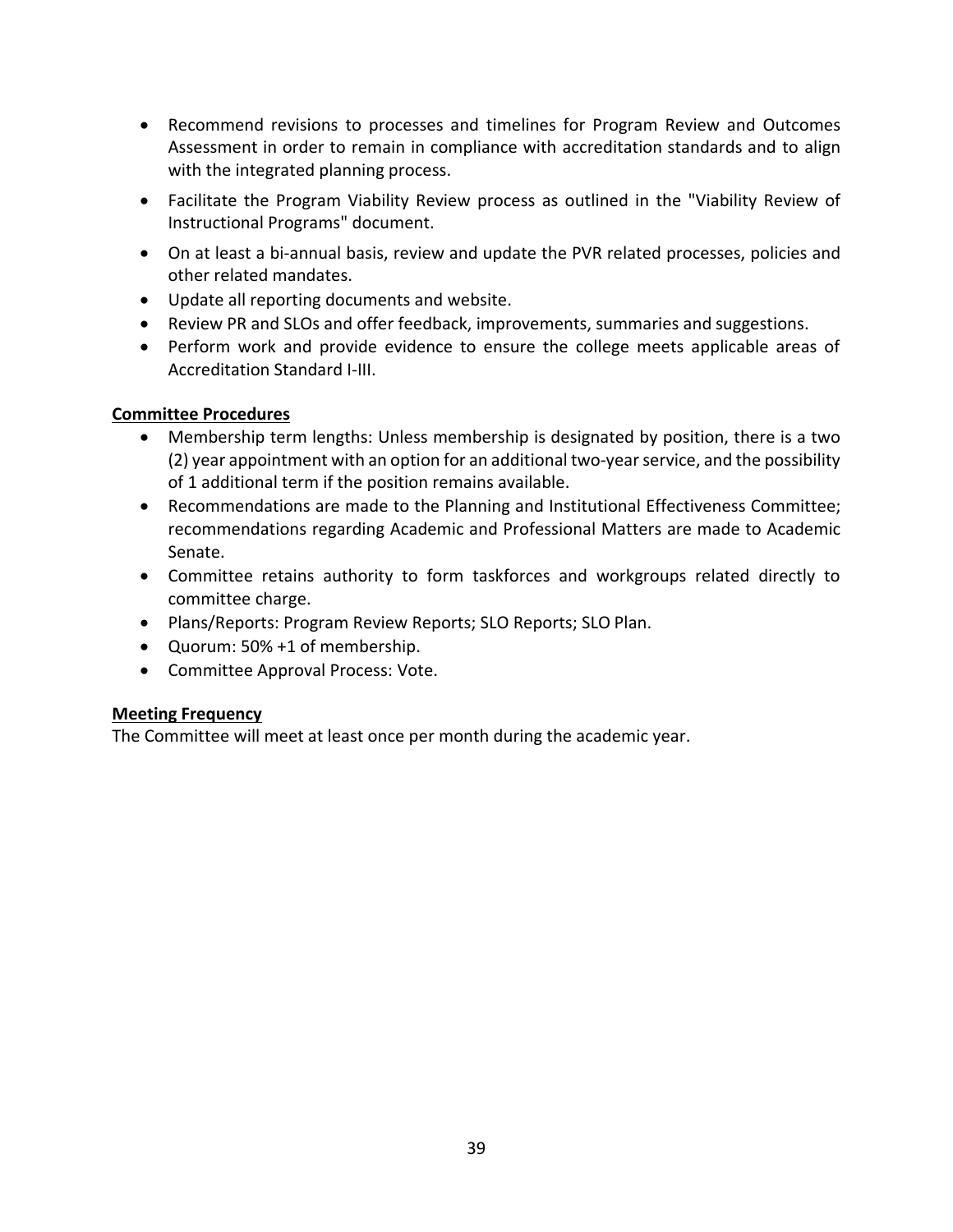## **Professional Development Committee**

*(Includes Academic and Professional Matters)*

### *Co-Chair: Professional Development Coordinator\**

**Co-Chair:** Administrator, elected by committee.

#### **Committee Membership**

| <b>Administrators (3)</b> | <b>Classified Professionals (4)</b> | Faculty (8)                      | Students (1) |
|---------------------------|-------------------------------------|----------------------------------|--------------|
| Instructional             | <b>Instructional Services</b>       | <b>Professional Development</b>  | Designee     |
| Designee                  | Designee                            | Coordinator*                     |              |
| <b>Student Services</b>   | <b>Administrative Services</b>      | <b>FLEX Coordinator</b>          |              |
| Designee                  | Designee                            |                                  |              |
| Designee                  | <b>Student Services Designee</b>    | <b>BTCWI Designee</b>            |              |
|                           | <b>Academic Support Services</b>    | Liberal Arts Designee            |              |
|                           | Designee                            |                                  |              |
|                           |                                     | <b>MBEPS Designee</b>            |              |
|                           |                                     | <b>PRIELT Designee</b>           |              |
|                           |                                     | <b>Public Safety Designee</b>    |              |
|                           |                                     | <b>Student Services Designee</b> |              |

#### **Purpose/Charge**

Develop and promote a professional development program which supports the educational mission of the Institution to include activities that enhance and improve the college atmosphere and cultivate a positive culture on campus; oversee the disbursement of professional development funds for faculty, classified professionals, and administrators.

- Identify professional development needs across the entire campus as they relate to instruction, equity, diversity, and inclusion and other State mandates in keeping with institutional goals and priorities.
- Implement the professional development priorities of the campus as identified by College Council.
- Identify and inform San Diego Miramar College personnel of college, District and statewide professional development opportunities and resources.
- Develop and maintain a college-wide Professional Development Plan to include a calendar that is in alignment with program review, Accreditation Standards, and Title 5 Section 55730.
- Provide a mechanism for college-wide discussion of professional development planning and activities.
- Plan and facilitate the process of prioritizing professional developing needs based on college-wide Professional Development Plan.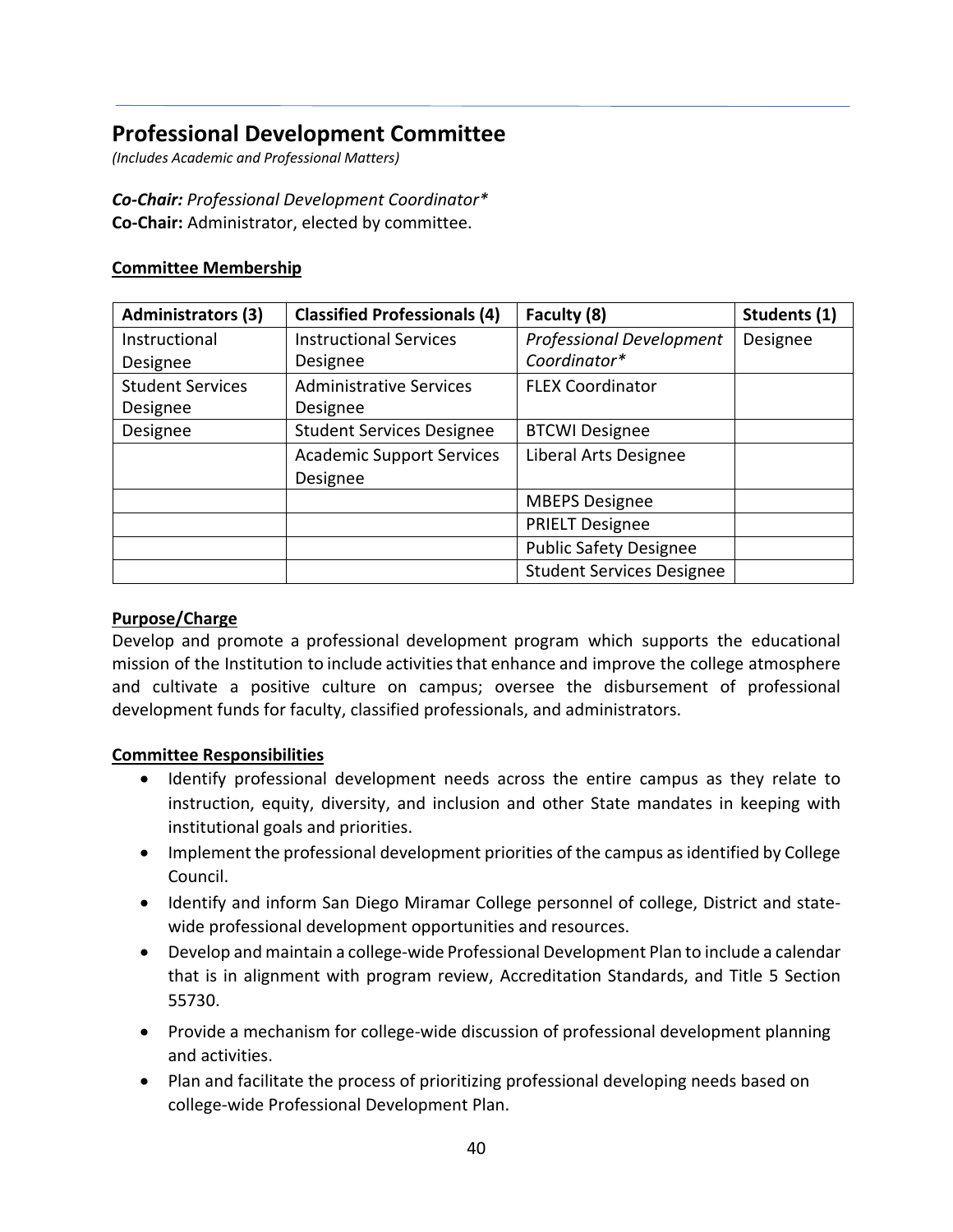- Facilitate the distribution of available resources for professional development activities.
- Perform work and provide evidence to ensure the college meets applicable areas of Accreditation Standard III.

- Membership term lengths: Unless membership is designated by position, there is a two (2) year appointment with an option for an additional two-year service, and the possibility of 1 additional term if the position remains available.
- Recommendations are made to College Council; recommendations regarding Academic and Professional Matters are made to Academic Senate.
- Committee retains authority to form taskforces and workgroups related directly to committee charge.
- Plans/Reports: Professional Development Plan.
- Quorum: 50% +1 of membership.
- Committee Approval Process: Vote.

#### **Meeting Frequency**

The Committee will meet twice per month during the academic year.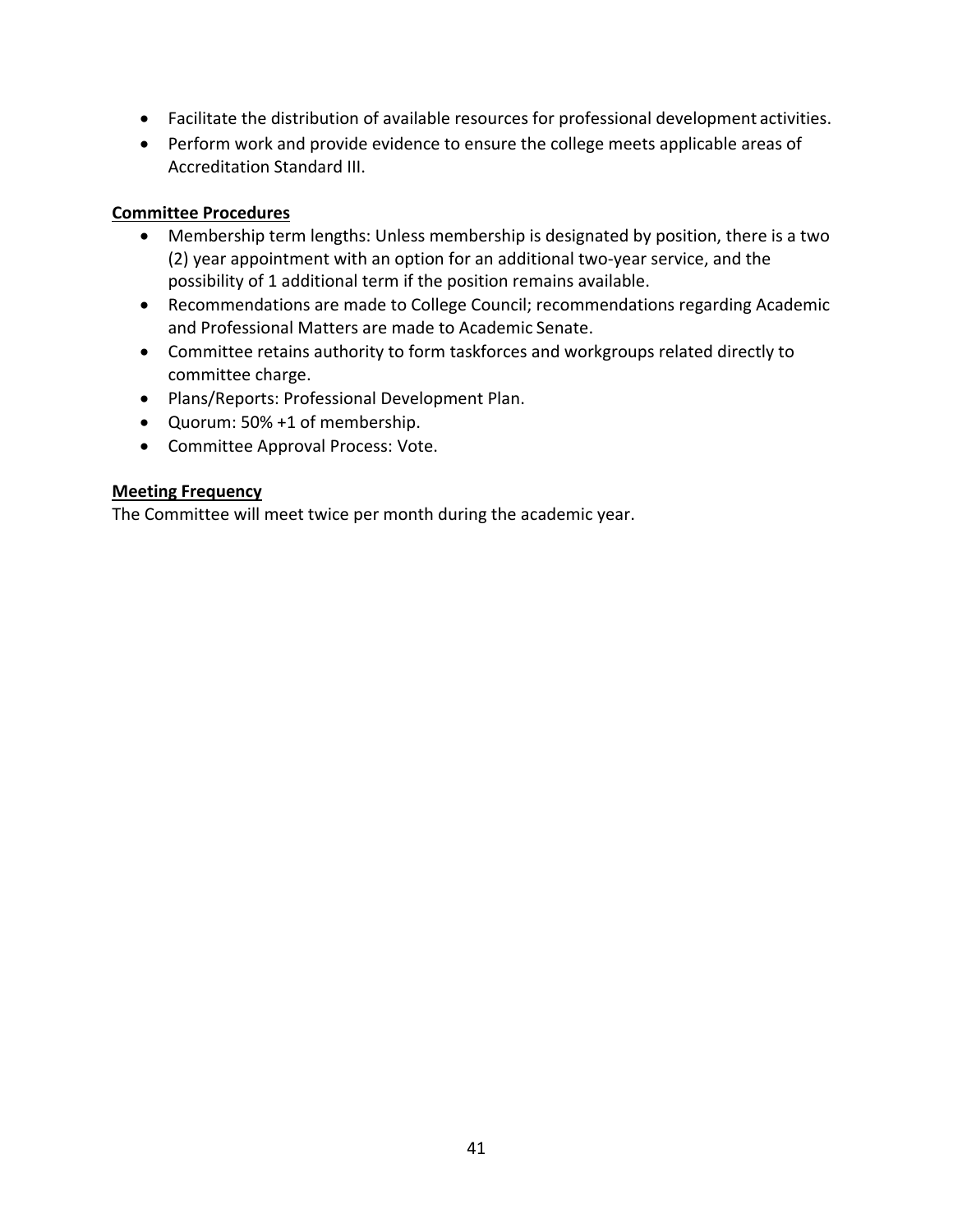### **Student Services Committee**

**Co-Chair:** Any member, elected by committee. **Co-Chair:** Vice President of Student Services

#### **Committee Membership**

| <b>Administrators (4)</b>     | <b>Classified Professionals (6)</b> | Faculty (8)                   | Students (3) |
|-------------------------------|-------------------------------------|-------------------------------|--------------|
| Vice President of Student     | <b>Admissions Designee</b>          | <b>Instructional Designee</b> | Designee     |
| <b>Services</b>               |                                     |                               |              |
| Dean of Student               | <b>Financial Aid Designee</b>       | <b>Counseling Chair</b>       | Designee     |
| Development and               |                                     |                               |              |
| Matriculation                 |                                     |                               |              |
| Dean of Student Affairs       | <b>Counseling Designee</b>          | <b>DSPS Designee</b>          | Designee     |
| <b>Instructional Designee</b> | <b>Special Programs Designee</b>    | <b>Special Programs</b>       |              |
|                               |                                     | Designee                      |              |
|                               | <b>Student Health Services</b>      | Mental Health/Student         |              |
|                               | Coordinator                         | <b>Health Designee</b>        |              |
|                               | <b>Instructional Designee</b>       | <b>Counseling Designee</b>    |              |
|                               |                                     | Designee                      |              |
|                               |                                     | Designee                      |              |

#### **Purpose/Charge**

The Student Services Committee contributes to the improvement of students' educational experience related to co-curricular programs and student support services through the recommendation of new proposals and initiatives and the periodic review of current policies, procedures, and program initiatives and that affect student satisfaction, equity, and success.

- Periodically review and recommend changes to policies and procedures on student services related matters.
- Review and recommend strategies to address legislative and regulatory changes that will impact student services program and activities.
- Support the communication of changes to campus community.
- Recommend programs and services that will be beneficial to the educational experience of students.
- Assist in the development, implementation, and review of college-wide plans, initiatives, and student support services and activities.
- Explore and recommend new policies, procedures, programs, and activities as the needs of the students and community college change.
- Recommend and support the use periodic surveys of student satisfaction, communicate results campus-wide, and facilitate implementation of agreed upon intervention strategies.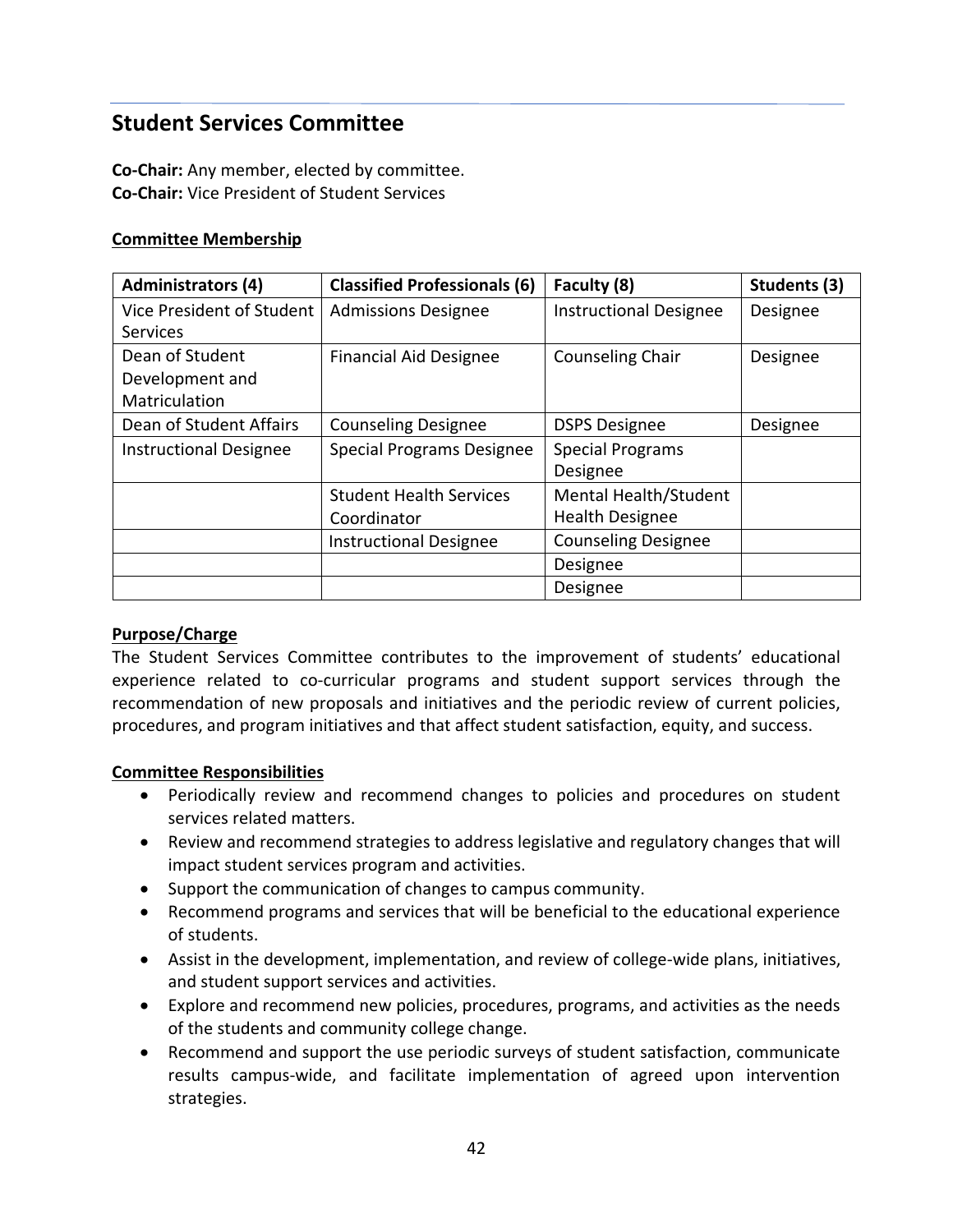- Encourage participation and support among faculty, classified professionals, and administrators for student services and activities.
- Encourage an environment in which issues of diversity, equity, inclusion, and respect are explored and embraced.
- Support the retention and success of non-traditional students through exposure to a cocurriculum of services and activities with multi-cultural content that prepares students to live and be engaged in a diverse world.
- Encourage the use of student success and equity data and research to inform college practices and the allocation of resources.
- Support professional development efforts related to student access, success, equity, diversity, and inclusion.
- Monitor and engage in the college's efforts toward meeting the goals and recommendations specific to its accreditation standards.
- Provide meaningful intersection and interface with equivalent District committee.
- Perform work and provide evidence to ensure the college meets applicable areas of Accreditation Standard II.

### **Committee Procedures and Consensus**

- Membership term lengths: Unless membership is designated by position, there is a two (2) year appointment with an option for an additional two-year service, and the possibility of 1 additional term if the position remains available.
- Recommendations made to College Council; recommendations regarding Academic and Professional Matters made to Academic Senate.
- Authority to form taskforces and workgroups related directly to committee charge.
- Plans/Reports: N/A
- Quorum: 50% +1 of membership.
- Committee Approval Process: Vote.

### **Meeting Frequency**

The Committee will meet twice per month during the academic year.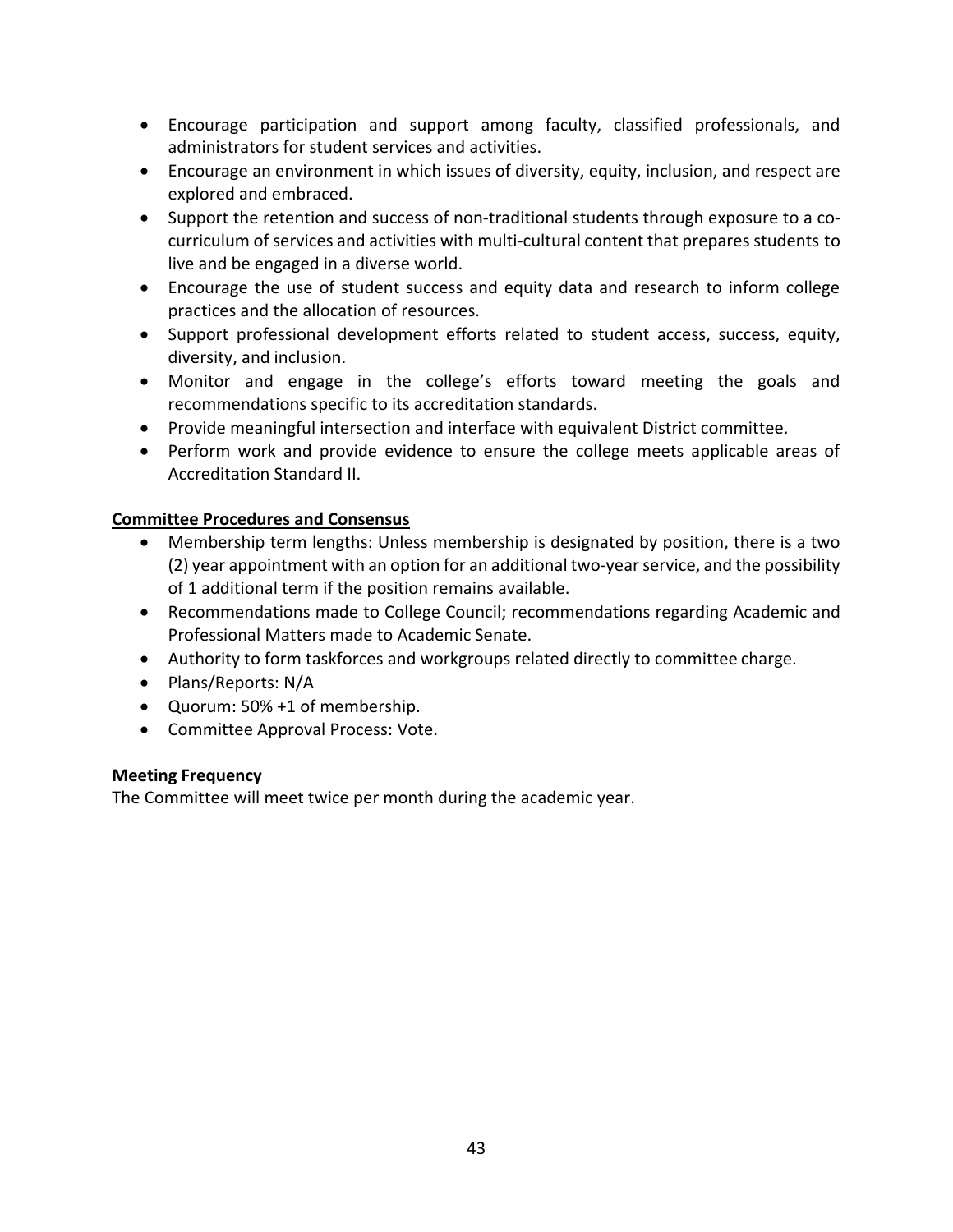### **Technology Committee**

*(Includes Academic and Professional Matters)*

**Co-Chair:** Any member, elected by committee. **Co-Chair:** Dean of Planning, Research, Institutional Effectiveness, Library and Technology (PRIELT)

#### **Committee Membership**

| <b>Administrators (2)</b> | <b>Classified</b>         | Faculty (6)             | Students (2) | District (1)         |
|---------------------------|---------------------------|-------------------------|--------------|----------------------|
|                           | <b>Professionals (5)</b>  |                         |              |                      |
| Dean of PRIELT            | <b>AV Supervisor</b>      | <b>BTCWI Designee</b>   | Designee     | <b>IT Manager or</b> |
|                           |                           |                         |              | Supervisor           |
| <b>Instructional Dean</b> | Instructional             | Liberal Arts            | Designee     |                      |
|                           | <b>Computing Support</b>  | Designee                |              |                      |
|                           | Supervisor                |                         |              |                      |
|                           | Administrative            | <b>MBEPS Designee</b>   |              |                      |
|                           | <b>Computing Support</b>  |                         |              |                      |
|                           | Specialist                |                         |              |                      |
|                           | Administrative            | <b>PRIELT Designee</b>  |              |                      |
|                           | Services Designee         |                         |              |                      |
|                           |                           |                         |              |                      |
|                           | <b>Public Information</b> | <b>Public Safety</b>    |              |                      |
|                           | Officer (PIO)             | Designee                |              |                      |
|                           |                           | <b>Student Services</b> |              |                      |
|                           |                           | Designee                |              |                      |

### **Purpose/Charge**

The mission of the Technology Committee is to provide organization, recommendations, and standards for college-wide technology.

- Establish technology standards and procedures for the college.
- Coordinate and assist with technology strategic planning efforts across the college, division, school, and department planning.
- Assist technology needs and priorities to support all instruction, services, and administration.
- Establish and recommend high-level, college-wide guidelines and procedures for the development, maintenance, and evolution of the college website presence.
- Provide technology expenditure recommendations to appropriate departments and the Budget and Resource Development Subcommittee.
- Coordinate college-wide technology training efforts.
- Provide technology data, reports, and assistance for Accreditation.
- Work with the District on the integration of technology for the college.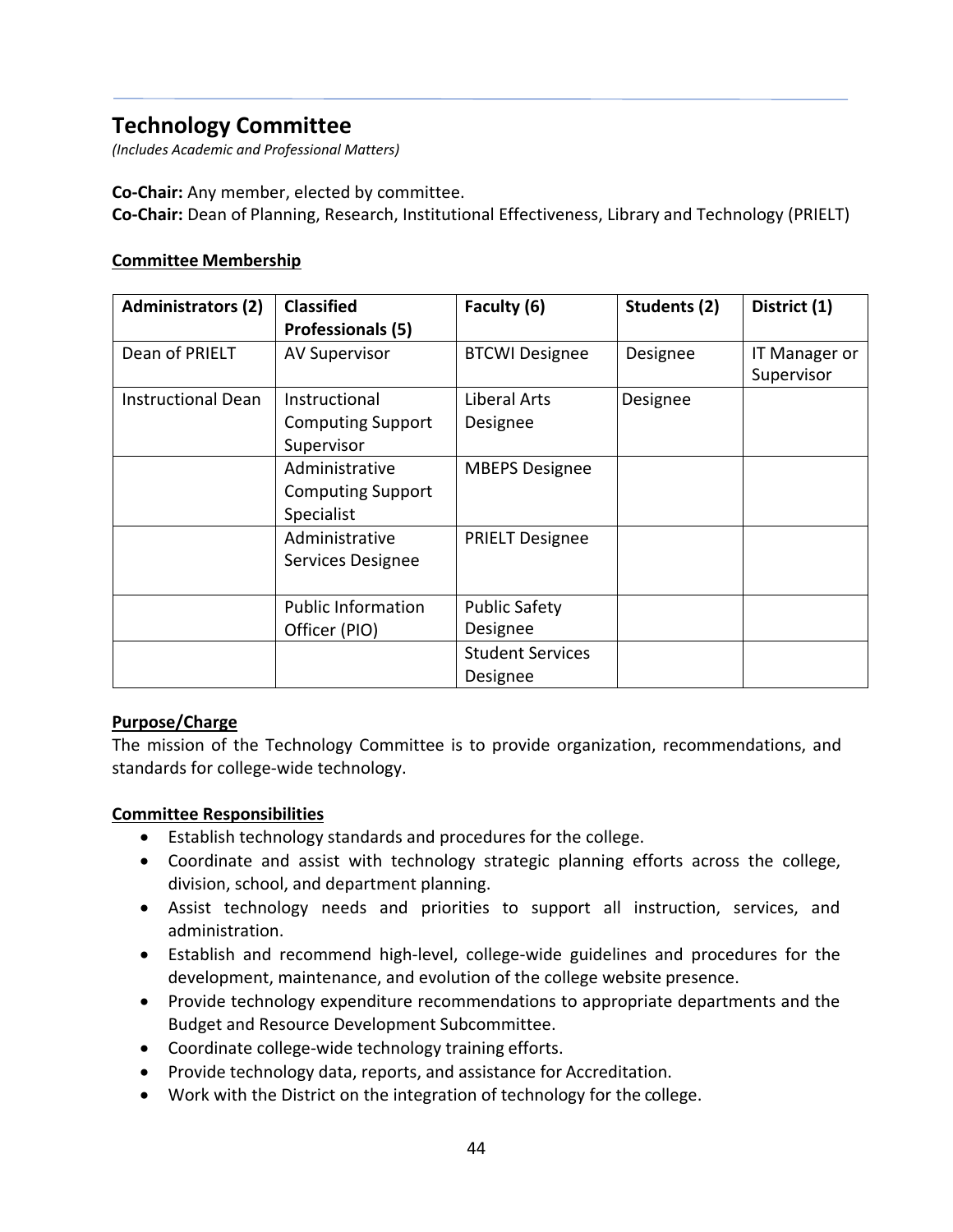• Perform work and provide evidence to ensure the college meets applicable areas of Accreditation Standard III.

#### **Committee Procedures**

- Membership term lengths: Unless membership is designated by position, there is a two (2) year appointment with an option for an additional two-year service, and the possibility of 1 additional term if the position remains available.
- Recommendations are made to College Council; recommendations regarding Academic and Professional Matters are made to Academic Senate.
- Committee retains authority to form taskforces and workgroups related directly to committee charge.
- Plans/Reports: Technology Plan.
- Quorum: 50% +1 of membership.
- Committee Approval Process: Vote.

#### **Meeting Frequency**

The Committee will meet once per month during the academic year.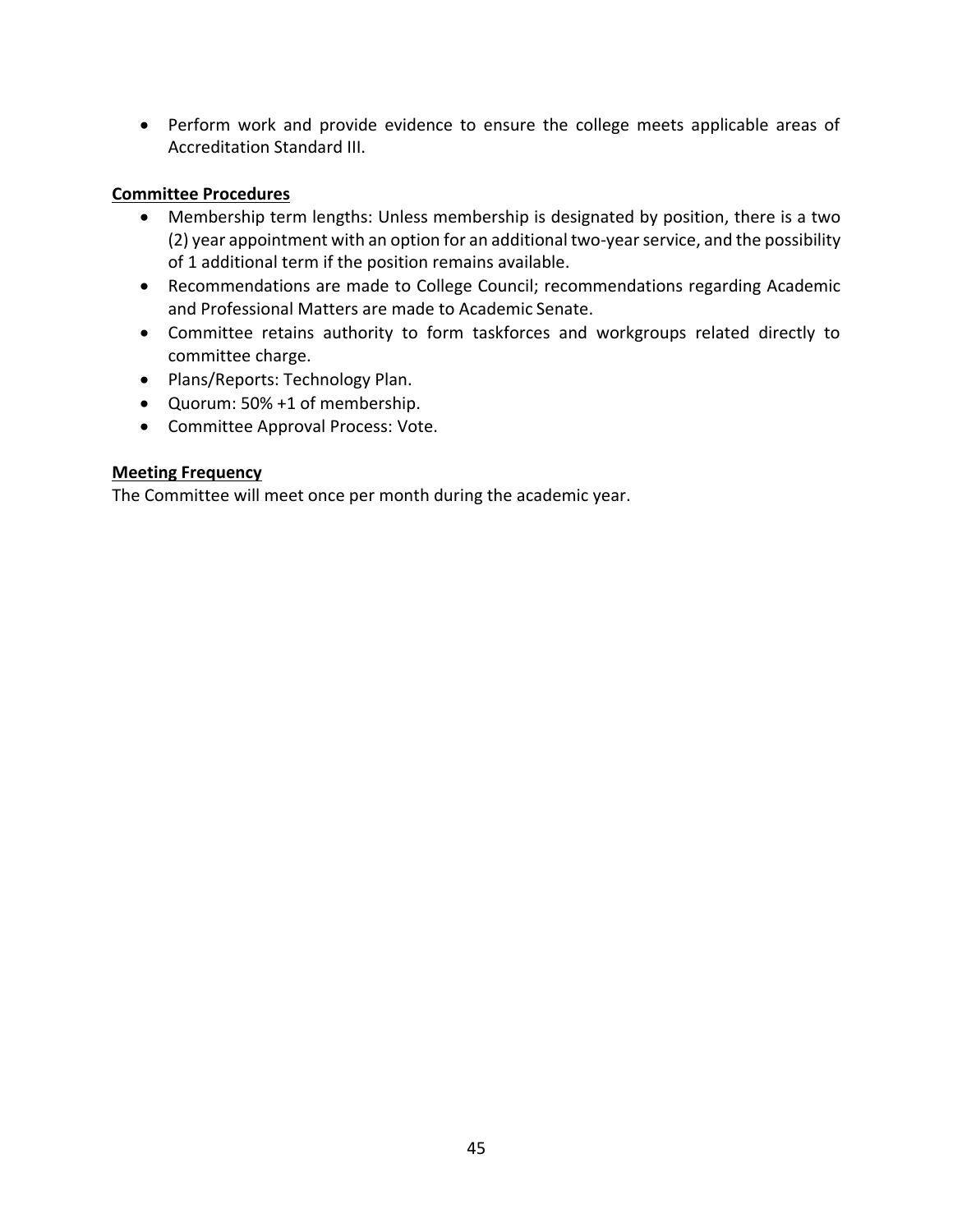# **Collegial Consultation with the San Diego Miramar College Academic Senate**

Included in this governance model is collegial consultation with the San Diego Miramar College Academic Senate in Academic and Professional Matters as defined in California Education Code, Title 5, §§ 53200 and 53203.

## **Academic and Professional Matters**

In issues involving the seven Academic and Professional Matters listed below, the San Diego Miramar College President (as the designee of the Chancellor) will rely primarily on the advice of the San Diego Miramar College Academic Senate:

- **1.** Degree and certificate requirements;
- **2.** Grading policies;
- **3.** Educational program development;
- **4.** Standards or policies regarding student preparation and success;
- **5.** District and college governance structures, as related to faculty roles;
- **6.** Faculty roles and involvement in accreditation processes, including self-study and annual reports; and
- **7.** Processes for institutional planning and budget development.

The San Diego Miramar College President (as the designee of the Board) must reach mutual agreement with the San Diego Miramar College Academic Senate on issues involving the following four Academic and Professional Matters:

- **1.** Curriculum, including establishing prerequisites and placing courses within disciplines;
- **2.** Policies for faculty professional development activities;
- **3.** Processes for program review;
- **4.** Other Academic and Professional Matters as mutually agreed upon between the Governing Board and the Academic Senates.

The Academic Senate and all committees associated with it are considered "legislative" bodies and operate pursuant to the Ralph M. Brown Act (the Act) per Section 54952 (b). In short, this means that:

- **1.** All meetings will be open and public. There shall be no closed sessions.
- **2.** All agenda items and any other writings will be published, disseminated to the membership and posted in an area accessible to the public (during normal working hours) no less than 72 clock hours in advance ofany regularly scheduled meeting.
- **3.** No action will be taken on any matters that are not on the posted agenda unless the provisions for late-breaking or continued items or "emergency situations" are met in accordance with Section 54954.2(b) of the Act.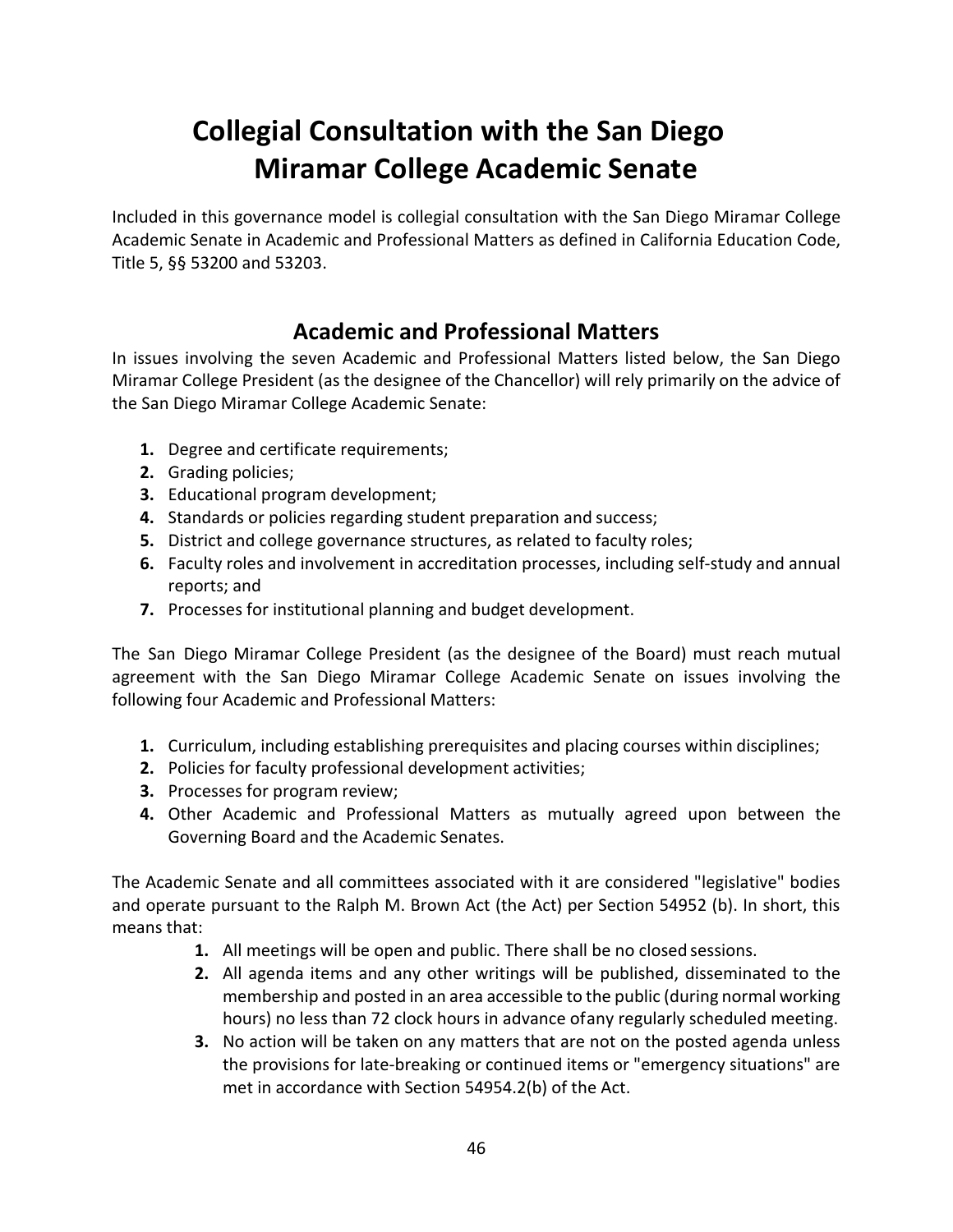## **Standing Committees for the Academic Senate**

To facilitate the recommendations and decision-making in Academic and Professional Matters, the San Diego Miramar College Academic Senate has created the following standing committees.

### **Academic Senate Equivalency Committee**

**Chair:** Academic Senate President

#### **Committee Membership**

#### **Faculty (3)**

Faculty member from outside of the discipline for which the candidate is being considered (3)

### **Purpose/Charge**

The Academic Senate Equivalency Committee (ASEC) is an Ad Hoc Committee that shall be established by the Academic Senate to fulfill the requirement of California Education Code 87359, which states that the equivalency process "shall include reasonable procedures to ensure that the governing board relies primarily upon the advice and judgment of the Academic Senate to determine that each individual employed under the authority granted by the regulations possesses qualifications that are at least equivalent to the applicable minimum qualifications…."

### **Committee Responsibilities**

- In alignment with SDCCD Administrative Procedure 7211, the ASEC shall:
	- o Be available to Screening Committees as a resource regarding equivalency determinations, to further clarify criteria as needed.
	- o Review the recommendations of the Equivalency Subcommittees of the Screening Committees, asking the following questions:
		- Was the decision made in accord with this procedure?
		- Specifically, did the Equivalency Subcommittee of the Screening Committee follow the criteria for evidence of equivalency stated in this procedure?
		- Are the Equivalency Subcommittee's decisions consistent with similar decisions made by earlier committees in this discipline or similar disciplines?

### **Committee Procedures**

- Academic Senate President will designate faculty members from outside of the discipline for which the candidate is being considered to serve on each Equivalency Committee according to AP 7211.
- Committee will follow the procedure outlined in AP 7211.
- Forms/Reports: SDCCD Application for Equivalency Determination form.

#### **Meeting Frequency**

Committee will be convened as needed for each minimum qualification equivalency request.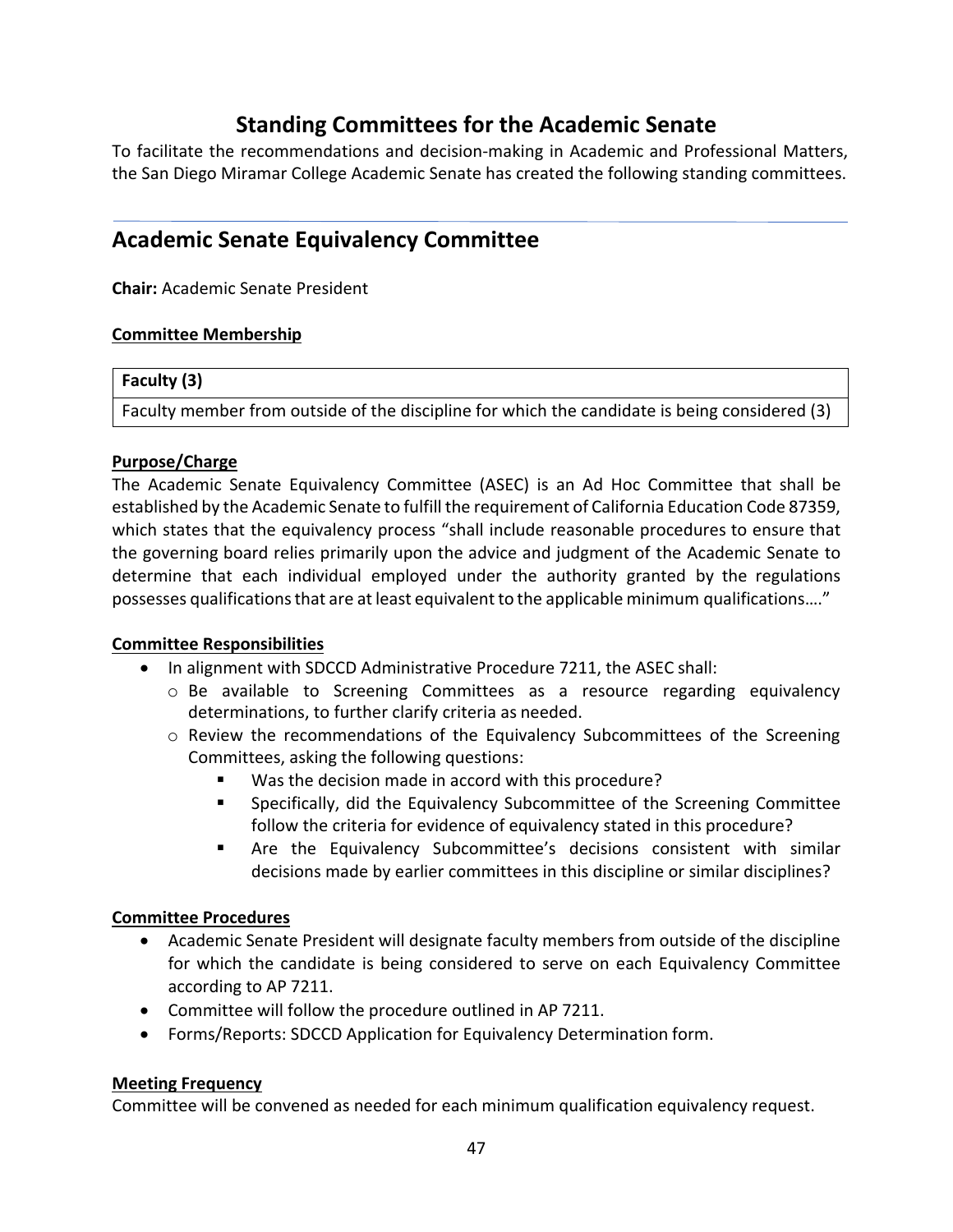## **Academic Success Committee**

**Chair**: Academic Success Center (ASC) Coordinator

#### **Committee Membership**

| <b>Administrators (2)</b> | <b>Classified Professionals (4)</b> | Faculty (9)                | Students (2) |
|---------------------------|-------------------------------------|----------------------------|--------------|
| Associate Dean of         | <b>ASC Instructional Lab</b>        | <b>ASC Coordinator</b>     | Designee     |
| Academic Success          | Technician                          |                            |              |
| and Integrated            |                                     |                            |              |
| <b>Support Services</b>   |                                     |                            |              |
| Dean of PRIELT            | Classroom ILT or IA                 | <b>BTCWI Designee</b>      | Designee     |
|                           | Instructional Learning Center       | Liberal Arts Designee      |              |
|                           | (ILC) Supervisor                    |                            |              |
|                           | <b>Student Services Designee</b>    | <b>MBEPS Designee</b>      |              |
|                           |                                     | <b>PRIELT Designee</b>     |              |
|                           |                                     | <b>Public Safety</b>       |              |
|                           |                                     | Designee                   |              |
|                           |                                     | <b>Student Services</b>    |              |
|                           |                                     | Designee                   |              |
|                           |                                     | <b>Counseling Designee</b> |              |
|                           |                                     | <b>Academic Senate</b>     |              |
|                           |                                     | Designee                   |              |

**Ex Officio Advisors:** Department Liaisons and SEEM Committee representative.

### **Purpose/Charge**

The purpose of the Academic Success Committee is to support academic success at San Diego Miramar College by offering comprehensive academic support to students across all disciplines on campus; to support, facilitate, and develop services to faculty, classified professionals, administrators, and students; to provide a forum to receive and share new ideas about effective activities and practices; and to engage in evaluation and assessment of current practices, allowing the campus to address any immediate and future activities and needs.

- Create clear and effective communication between all of the various academic support services available to students across campus (ASC, Math Lab, WELL, Science Center, etc.).
- Ensure all avenues of securing vital resources for Academic Success are pursued.
- Create a meaningful map of Academic services available to students and related Professional Development opportunities available to faculty, classified professionals, and administrators (e.g., workshops, seminars, and training sessions).
- Evaluate the effectiveness of committee purpose, charge, and responsibilities regularly.
- Perform work and provide evidence to ensure the college meets applicable areas of Accreditation Standard II.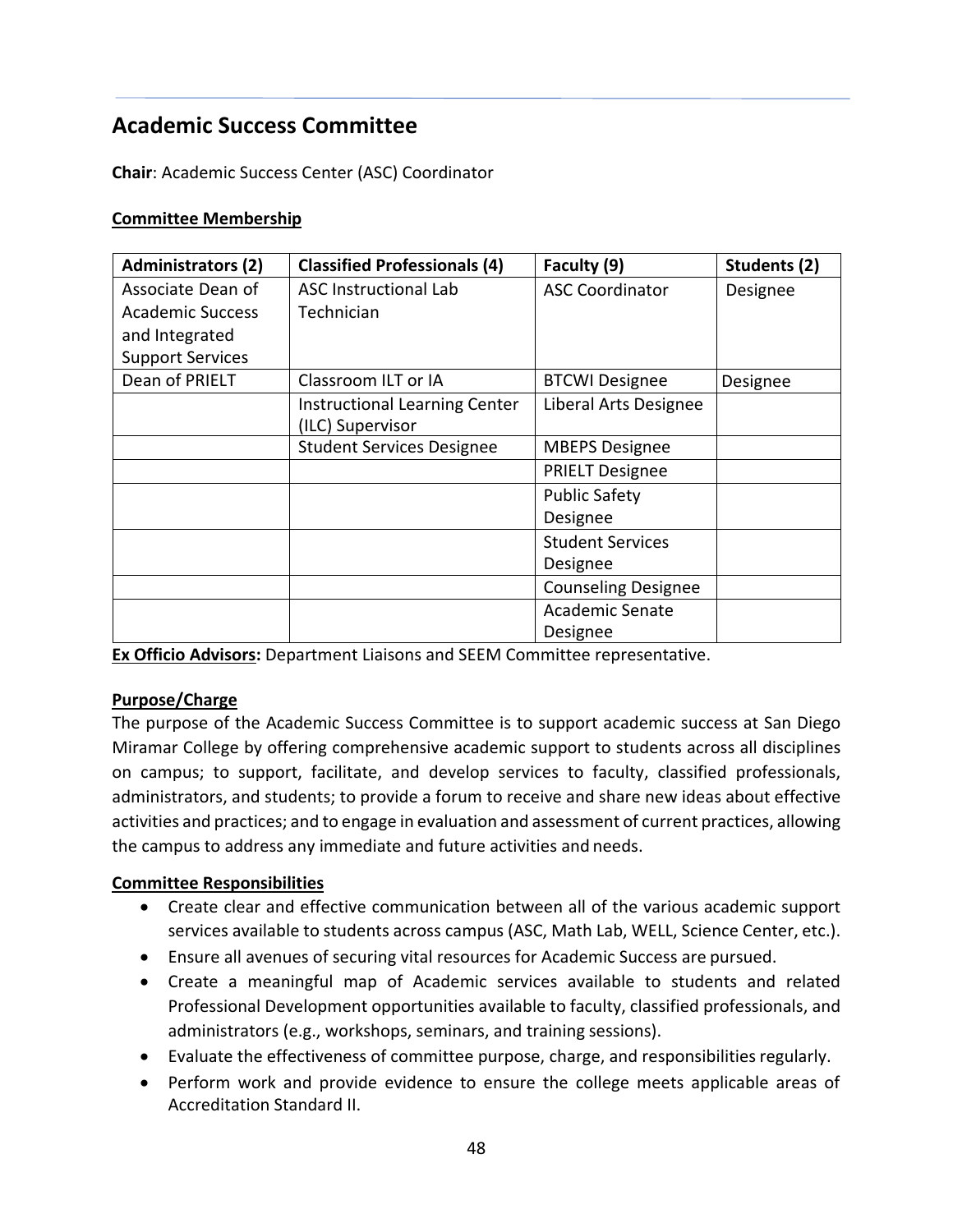- Membership term lengths: Unless membership is designated by position, there is a two (2) year appointment with an option for an additional two-year service, and the possibility of 1 additional term if the position remains available.
- Recommendations are made to Academic Senate.
- Committee retains authority to form taskforces and workgroups related directly to committee charge.
- Plans/Reports: Annual summary of goals and accomplishments to College Council.
- Quorum: 50% +1 of membership.
- Committee Approval Process: Vote.

#### **Meeting Frequency**

The Committee will meet once per month during the academic year.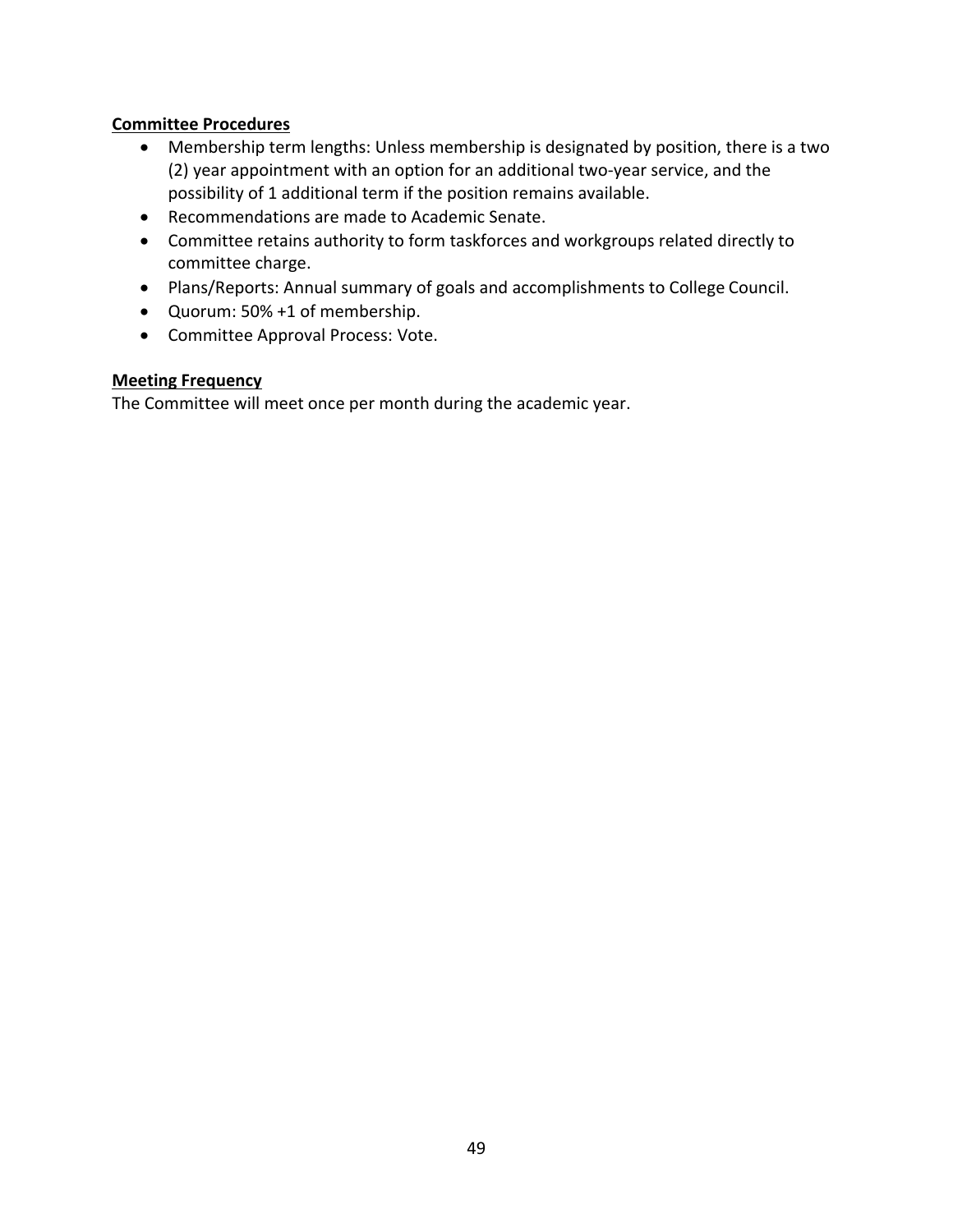## **Chairs Committee**

**Chair\***: *Department Chair, elected by committee*.

#### **Committee Membership**

#### **Faculty Department Chairs**

1 Department Chair per department (department chair as defined per CBA, not to include assistant chairs).

#### **Ex Officio Advisors**: Assistant Chairs and Program Directors/Coordinators

\* *The Chair of Chairs shall be elected from currently serving members for a two-year term. Election of the Chair of Chairs will coincide with the spring Department Chair elections, and the Chair of Chairs must be continuing as the Department Chair for the remainder of theirterm.*

#### **Purpose/Charge**

The purpose of the Chairs Committee is to disseminate and advocate for specific and general departmental concerns and needs. This committee shall advise the Academic Senate on interdepartmental and cross-disciplinary concerns within the purview of Academic and Professional Matters (10+1).

#### **Committee Responsibilities**

- Monitor and review items that fall under 10+1, specifically as they relate to department and cross-disciplinary function.
- Provide recommendations to the Academic Senate on relevant matters.
- Discuss curriculum changes moving through the curriculum management system.
- Perform work and provide evidence to ensure the college meets applicable areas of Accreditation Standard I-II.

#### **Committee Procedures**

- Membership term lengths: Designated by position. The Chair of Chairs has a term limit of two consecutive terms.
- By position, the Chair of Chairs shall be a member of the College Council, the Contract Faculty Hiring Prioritization Committee, the Strategic Enrollment Committee, and the Academic Senate (AS) Executive Committee (with roles prescribed per AS bylaws).
- Recommendations are made to the Academic Senate.
- Committee retains authority to form taskforces and workgroups related directly to committee charge.
- Plans/Reports: Annual summary of goals and accomplishments to Academic Senate.
- Quorum: 50% +1 of membership.
- Committee Approval Process: Vote.

#### **Meeting Frequency**

The Committee will meet once per month during the academic year.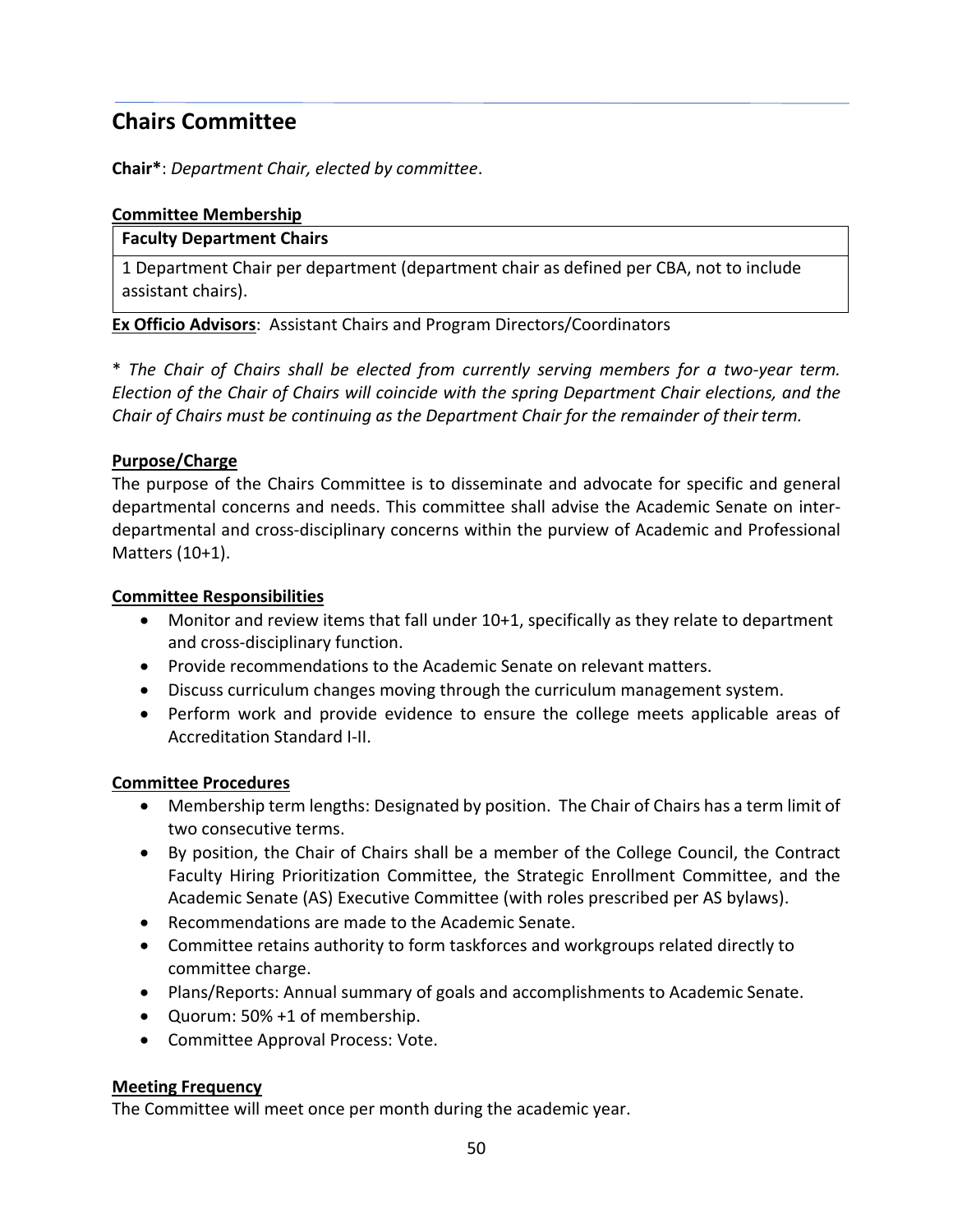## **Contract Faculty Hiring Prioritization Committee**

**Chair:** Chair of Chairs (Non-Voting)

### **Committee Membership**

| <b>Administrators (2)</b> | <b>Faculty (9-10)</b>                       |
|---------------------------|---------------------------------------------|
| <b>VPI</b>                | Chair of Chairs (non-voting)                |
| <b>VPSS</b>               | <b>BTCWI Chair</b>                          |
|                           | LA Chair                                    |
|                           | <b>MBEPS Chair</b>                          |
|                           | <b>PS Chair</b>                             |
|                           | <b>Counseling Chair</b>                     |
|                           | Library Chair                               |
|                           | Health Services/Mental Health Faculty       |
|                           | Articulation Officer and/or Academic Senate |
|                           | President.                                  |
|                           |                                             |

#### **Purpose/Charge**

The committee will develop and maintain a process to prioritize the needs for contract faculty positions annually. Every year, as part of program review, programs can request that a new faculty member be hired. This Committee will use an Academic Senate-approved process to review all of the requests, apply the approved rubric, and develop a prioritized list annually. The Committee will also determine a process to manage positions that have been vacated for any reason.

### **Committee Responsibilities**

- Develop and recommend to the Academic Senate a process, including a rubric, for the prioritization of new contract faculty positions and for replacement of vacated positions.
- Assist faculty with the submission of proposals/forms for faculty positions that arise from Program Review.
- Using the approved process, review proposals and create a prioritized list for contract faculty positions annually.
- Send prioritized list to the Academic Senate for final recommendation to the College President.
- Cyclically review the process, rubric, and forms and propose changes if needed.
- Perform work and provide evidence to ensure the college meets applicable areas of Accreditation Standard II.

### **Committee Procedures**

• Membership term lengths: 2 years with a limit of two consecutive terms (maximum service 4 years) unless designated by position.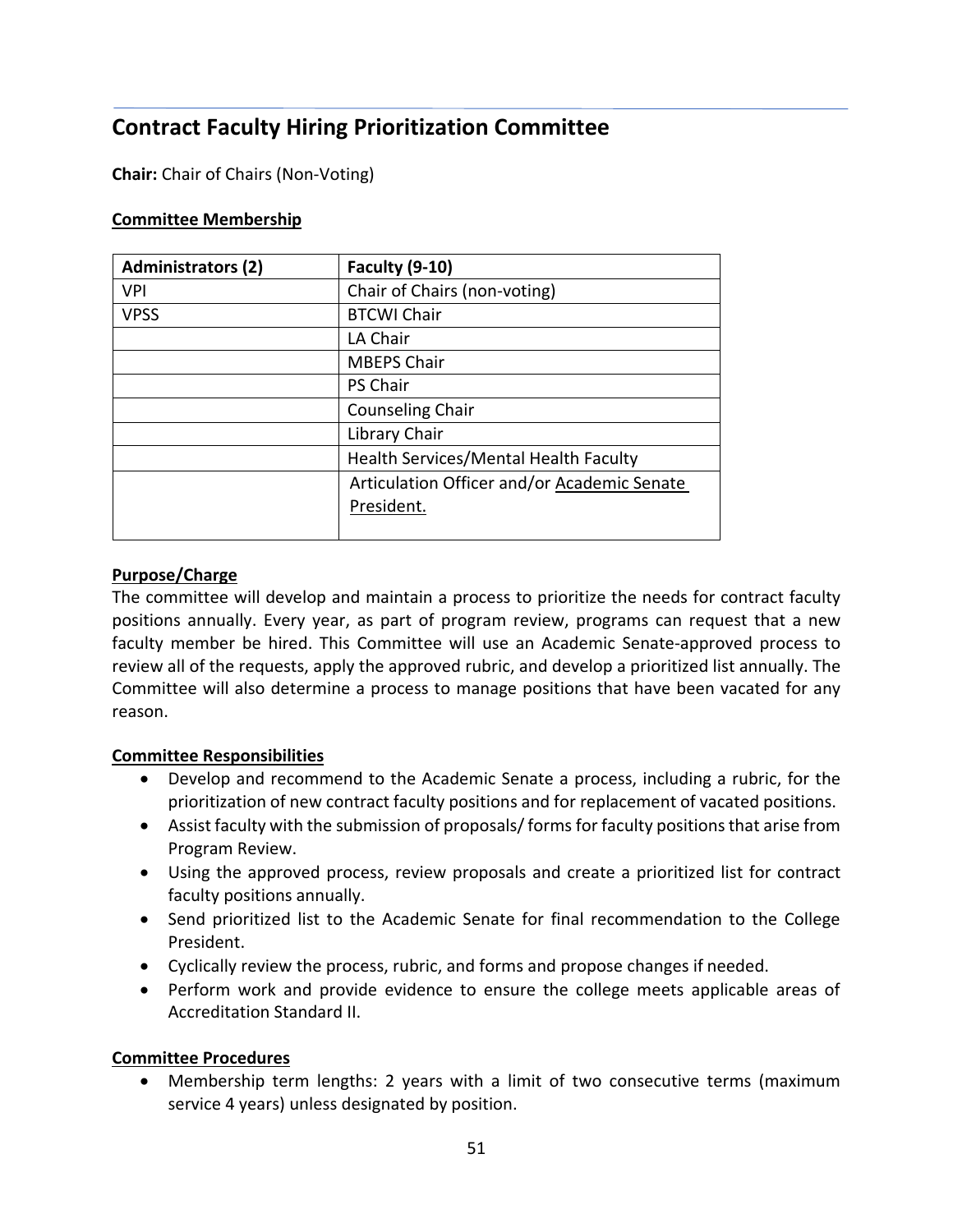- This Committee makes recommendations to the Academic Senate.
- Plans/Reports: Prioritized list of faculty positions.
- Quorum: 50% +1 of membership.
- Committee Approval Process: Vote.

#### **Meeting Frequency**

Committee will meet a minimum of once per month during the fall and spring semesters.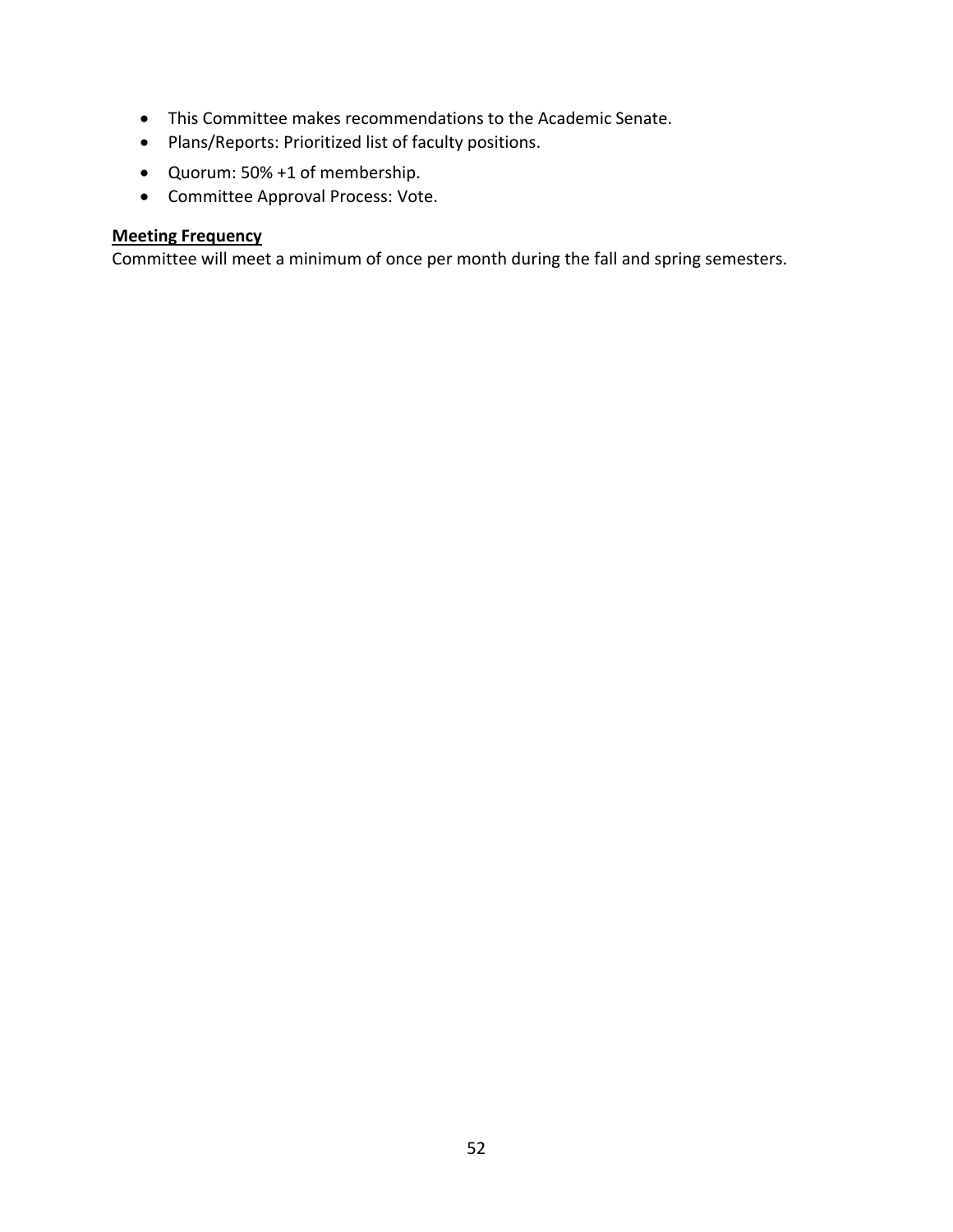## **Curriculum Committee**

**Chair:** Curriculum Chair/Coordinator

#### **Committee Membership**

| <b>Administrators (1)</b>     | <b>Classified Professionals (2)</b> | Faculty (8)**                 | Students (1) |
|-------------------------------|-------------------------------------|-------------------------------|--------------|
| President<br>of<br>Vice       | Evaluator*                          | Curriculum                    | Designee     |
| <b>Instructional Services</b> |                                     | Chair/Coordinator             |              |
|                               | Evaluator*                          | <b>BTCWI Designee</b>         |              |
|                               |                                     | Liberal Arts Designee         |              |
|                               |                                     | <b>MBEPS Designee</b>         |              |
|                               |                                     | <b>Public Safety Designee</b> |              |
|                               |                                     | <b>Articulation Officer</b>   |              |
|                               |                                     | <b>Counselor Designee</b>     |              |
|                               |                                     | <b>Counselor Designee</b>     |              |

*\*Designated by the District Office*

\*\*If an English Subject Matter Expert and a Mathematics Subject Matter Expert are not present in seated membership, those faculty may be added as Ex Officio Advisors for those areas.

#### **Purpose/Charge**

This committee is the campus approval authority for all curriculum proposals affecting San Diego Miramar College. It follows District policiesissued by the District Curriculum Instructional Council, State policies issued by the California Community Colleges Chancellor's Office, and State law and regulations set forth in California Education Code and Title 5 of the California Code of Regulations. This committee will also be informed and guided by curriculum-related recommendations from the Academic Senate for California Community Colleges. Committee procedures are specified in SDCCD Board Policy 5300 and Administrative Procedure 5300.2 and the CCCCO - Program and Course Approval Handbook.

- Update and revise as needed the department chair personnel list in the curriculum management system.
- Communicate periodic summary of curriculum changes to the Chair of Chairs.
- Review and approve new curriculum as well as revisions of current curriculum such as courses, programs, certificates, and degrees, including distance education components in collaboration with discipline experts.
- Ensure that the curriculum offered from San Diego Miramar College is in the best interests of student equity and success.
- Ensure that any curriculum proposal for Program Initiation and/or Program Discontinuance has been vetted through the Program Viability Process prior to any official action at the committee level.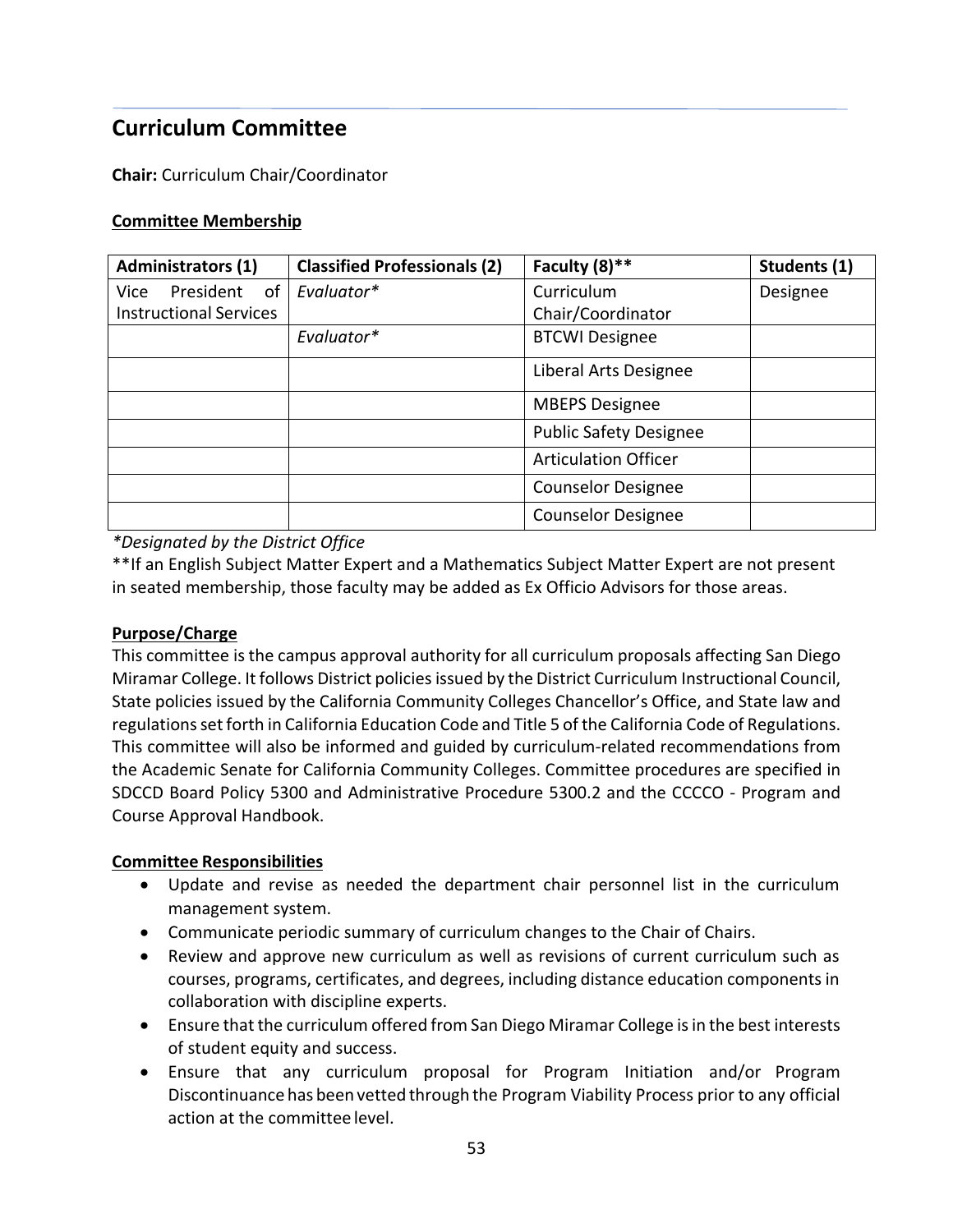- Report to the Academic Senate when substantial changes to District Board Policies (BPs) or Administrative Procedures (APs) regarding curriculum processes are proposed, and anytime there are new proposals for academic programs at San Diego Miramar College that will lead to a degree or certificate of achievement.
- Report to the Academic Senate as necessary to include matters that substantially impact one or more programs, or the coordination of instruction and services to students.
- Assist with the review of the accreditation self-study responses to the appropriate standards and monitor the college's progress in meeting plans and recommendations specific to its accreditation charge.
- Committee representatives are responsible for dissemination of relevant curriculum additions, changes, and updates in a timely manner to the discipline members, assuring discipline faculty concurrence.
- Perform work and provide evidence to ensure the college meets applicable areas of Accreditation Standard I-II.

- Membership term lengths: Unless membership is designated by position, there is a two (2) year appointment with an option for an additional two-year service, and the possibility of 1 additional term if the position remains available.
- This Committee is a decision-making committee of the Academic Senate.
- Committee retains authority to form taskforces and workgroups related directly to committee charge.
- The Administration will provide the note taker and clerical support.
- Plans/Reports: Curriculum Reports to Academic Senate; Annual summary of goals and accomplishments to the Academic Senate.
- Quorum: 50% +1 of membership.
- Committee Approval Process: Vote.

### **Meeting Frequency**

Committee will meet no less than once per month during the fall and spring semesters.

### **Subcommittees**

Academic Standards Subcommittee Tech Review Subcommittee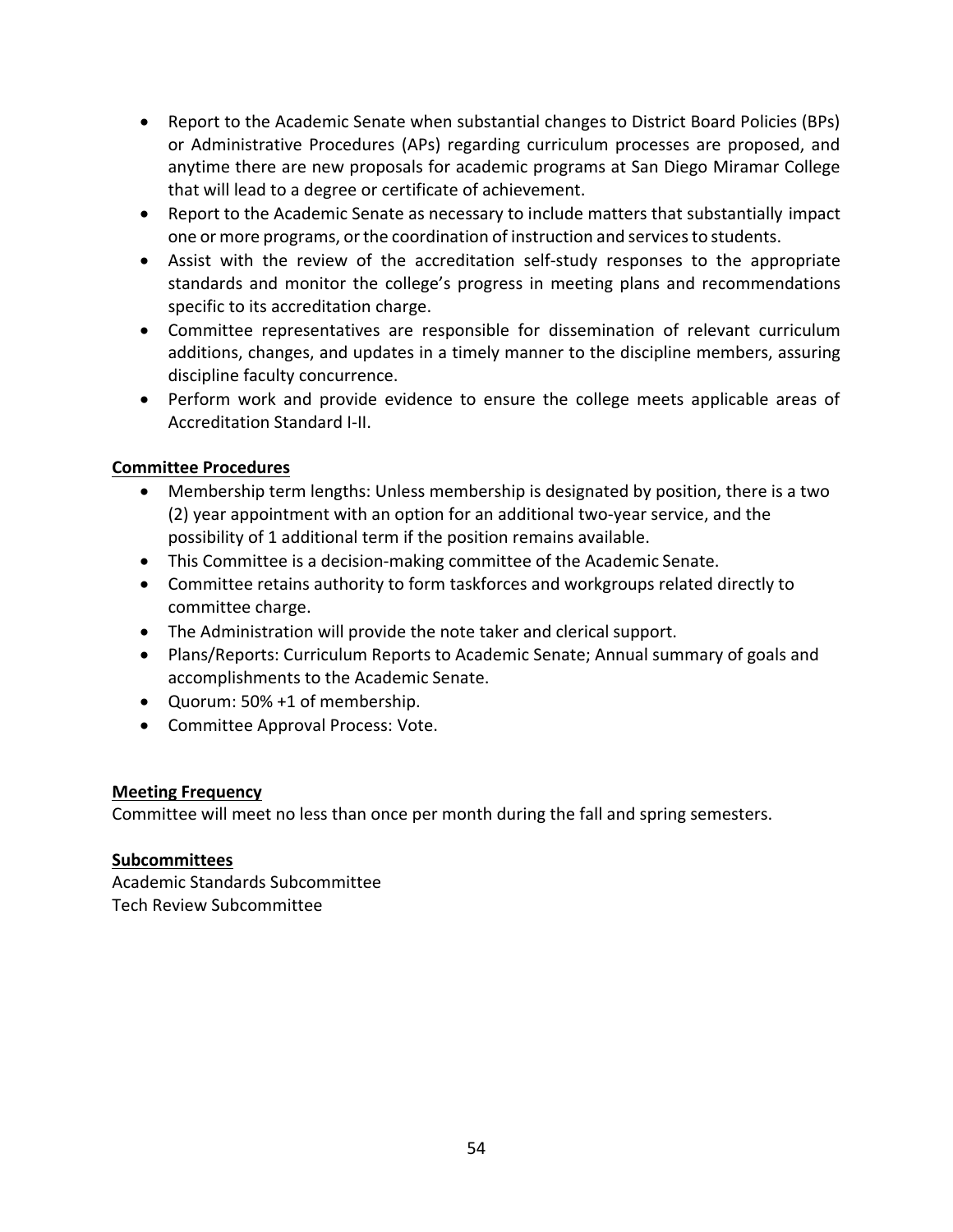## **Academic Standards Subcommittee**

**Chair:** Articulation Officer

#### **Committee Membership**

| <b>Administrators (1)</b> | <b>Classified Professionals (2)</b> | Faculty (6)                   |
|---------------------------|-------------------------------------|-------------------------------|
| VPI or Designee           | Evaluator*                          | <b>Articulation Officer</b>   |
|                           | Designee                            | <b>Counselor Designee</b>     |
|                           |                                     | <b>Counselor Designee</b>     |
|                           |                                     | <b>CTE Designee</b>           |
|                           |                                     | <b>Instructional Designee</b> |
|                           |                                     | <b>Instructional Designee</b> |

*\*Designated by District Office*

#### **Purpose/Charge**

Academic Standards Subcommittee is responsible for instructional and curricular issues related to college-wide academic or interdisciplinary program requirements. The committee also serves as the reviewing and recommending body for the Curriculum Committee on issues related to the implementation of college- and district-wide academic policy and procedure, evaluation of coursework from other institutions, and the application of credit from previous educational experience.

- This committee is responsible for issues related to college-wide academic or interdisciplinary program requirements, including:
	- o Adjudication of student petitions pertaining to these requirements.
	- o Review and oversight of interdisciplinary degrees and certificates.
	- o Review and oversight of general education patterns and district requirements.
	- o Review of Advanced Placement, International Baccalaureate, and other external sources of academic credit for applicability to general education requirements.
- A Disability Support Programs and Services (DSPS) expert will be present at all meetings in which a petition based upon the educational limitations imposed by a student's disability is adjudicated, or when requested by the student or any member of the committee.
- Copies of student petitions are distributed to all committee members prior to the meeting at which they are reviewed. Student petitioners are invited to address the committee during the meeting in which their petitions are considered. The committee discusses and votes on each student petition individually. Decisions on student petitions are made by majority vote. As petitions, by definition, are requests for exceptions to existing college policy, there is no inherent right to appeal committee decisions.
- Perform work and provide evidence to ensure the college meets applicable areas of Accreditation Standard I-II.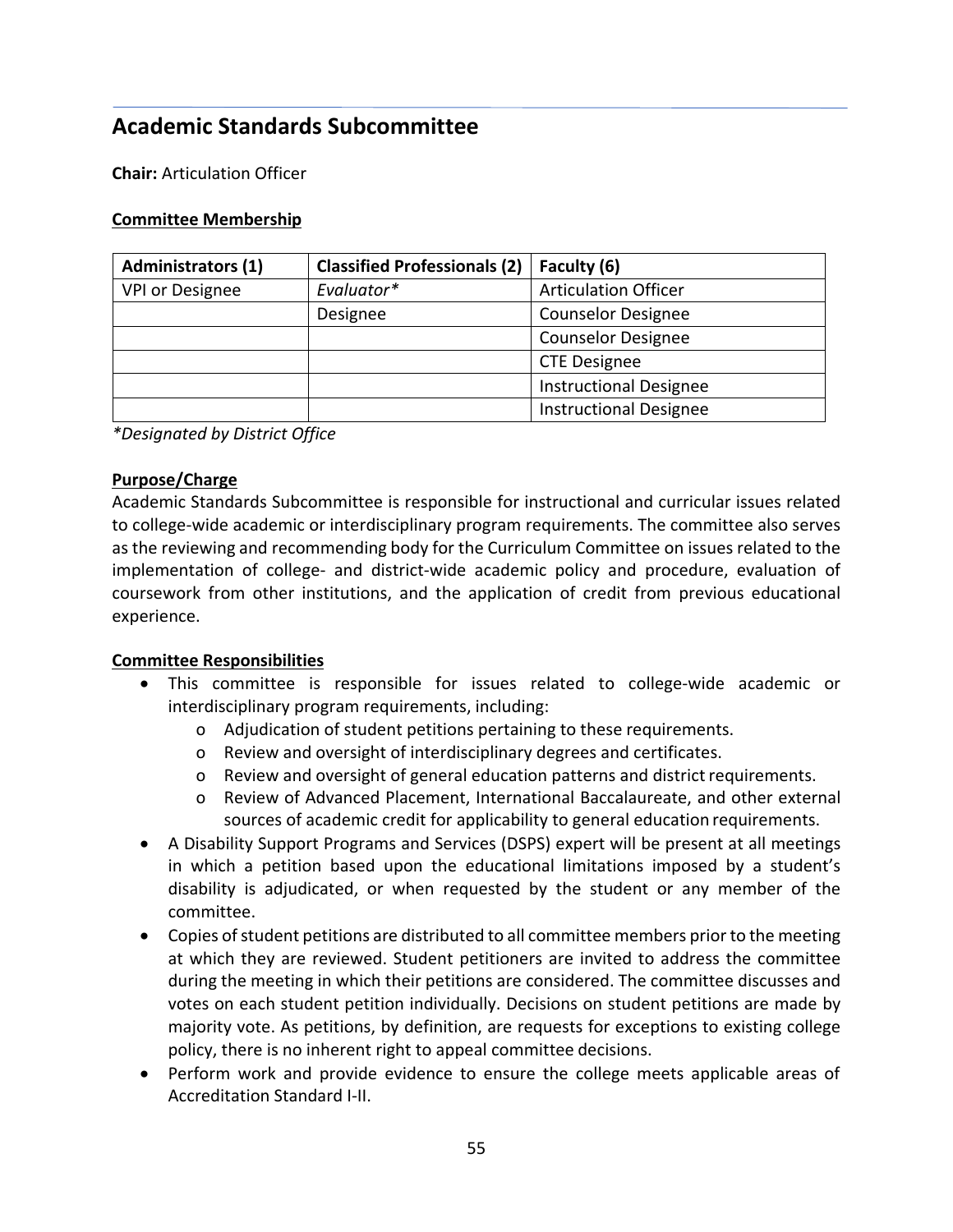- Membership term lengths: 2 years with a limit of two consecutive terms (maximum service 4 years) unless designated by position.
- This Subcommittee makes recommendations to the Curriculum Committee.
- Plans/Reports: Annual summary of goals and accomplishments to Academic Senate.
- Quorum: 50% +1 of membership.
- Committee Approval Process: Vote.

#### **Meeting Frequency**

Committee will meet no less than once during the fall and spring semesters.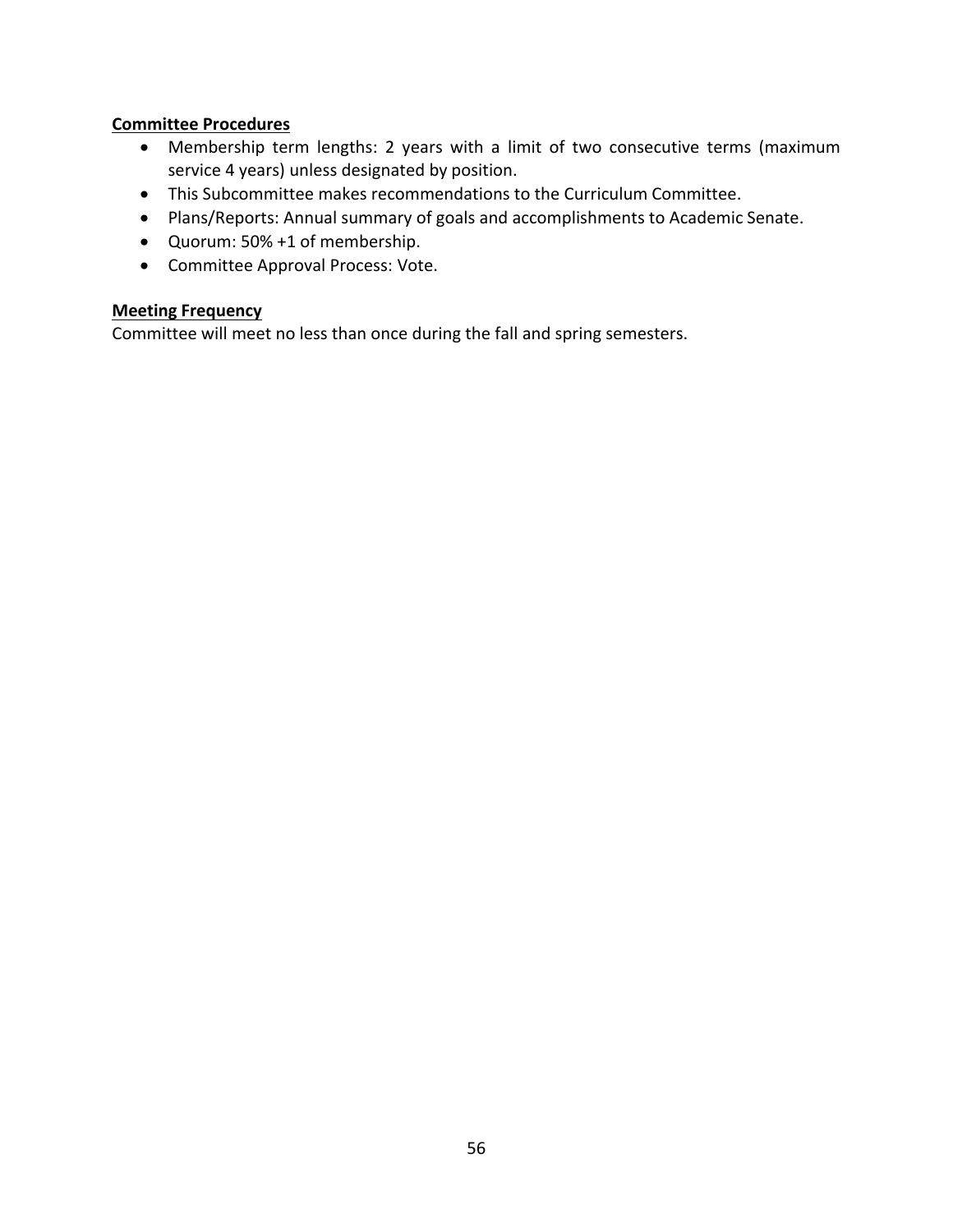## **Curriculum Technical Review Subcommittee**

**Chair Eligibility** – Not applicable **Chair Election** – Not applicable **Chair Term** – Not applicable

#### **Committee Membership\***

This is a recommending (non-decision making) subcommittee of the Curriculum Committee.

| Administrators (0) | Classified Staff (1) | Faculty (6)                        | Students (0) |
|--------------------|----------------------|------------------------------------|--------------|
|                    |                      |                                    |              |
|                    | Evaluator            | Curriculum Chair                   |              |
|                    |                      | <b>Curriculum Technical Writer</b> |              |
|                    |                      | <b>Articulation Officer</b>        |              |
|                    |                      | English subject matter expert      |              |
|                    |                      | recommended                        |              |
|                    |                      | Math subject matter expert         |              |
|                    |                      | recommended                        |              |
|                    |                      | Representative recommended by      |              |
|                    |                      | Inclusion, Diversity, Equity and   |              |
|                    |                      | Anti-Racism (IDEA) Committee       |              |
|                    |                      |                                    |              |

#### **Committee Goals:**

The Technical Review Subcommittee of the Curriculum Committee reviews course outlines, certificate and degree proposal drafts prior to submission to Curriculum Committee action, in an effort to eliminate many common problems that cause delays in obtaining final proposal approval. Technical Review does not evaluate the merits of a proposal - that remains the purview of the Curriculum Committee. Technical Review examines the following:

- 1. Course outline conformance with the standard outline template (completeness, enumeration, format).
- 2. Course numbering and title conformance to Program and Course Approval Handbook (PCAH) guidelines.
- 3. Interdepartmental subject matter overlap.
- 4. Catalog description, student learning objectives, course contents and instructional methodology conformance to PCAH and ASCCC guidance, including that related to culturally responsive content.
- 5. Review of requested Curriculum Committee action(s).

#### **Committee Procedures**

- Membership term lengths: Unless membership is designated by position, there is a two (2) year appointment with an option for an additional two-year service, and the possibility of 1 additional term if the position remains available.
- This Committee makes recommendations to the Academic Senate.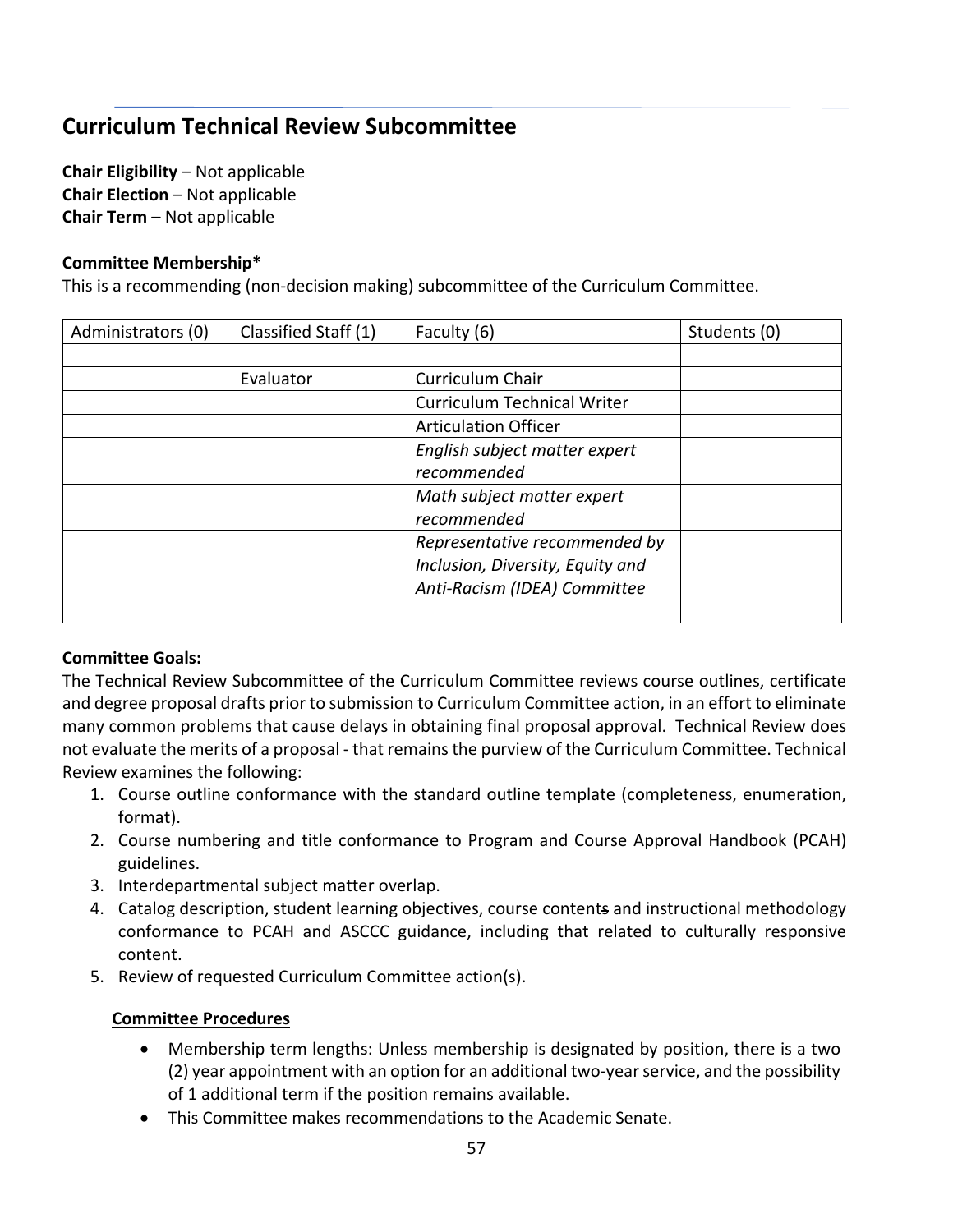- Plans/Reports: Annual summary of goals and accomplishments to Academic Senate; Distance Education Handbook.
- Quorum: 50% +1 of membership.
- Committee Approval Process: Vote.

#### **Meeting Frequency**

Committee will meet no less than once per month at a regularly scheduled time.

#### **Parent Committee(s):**

Curriculum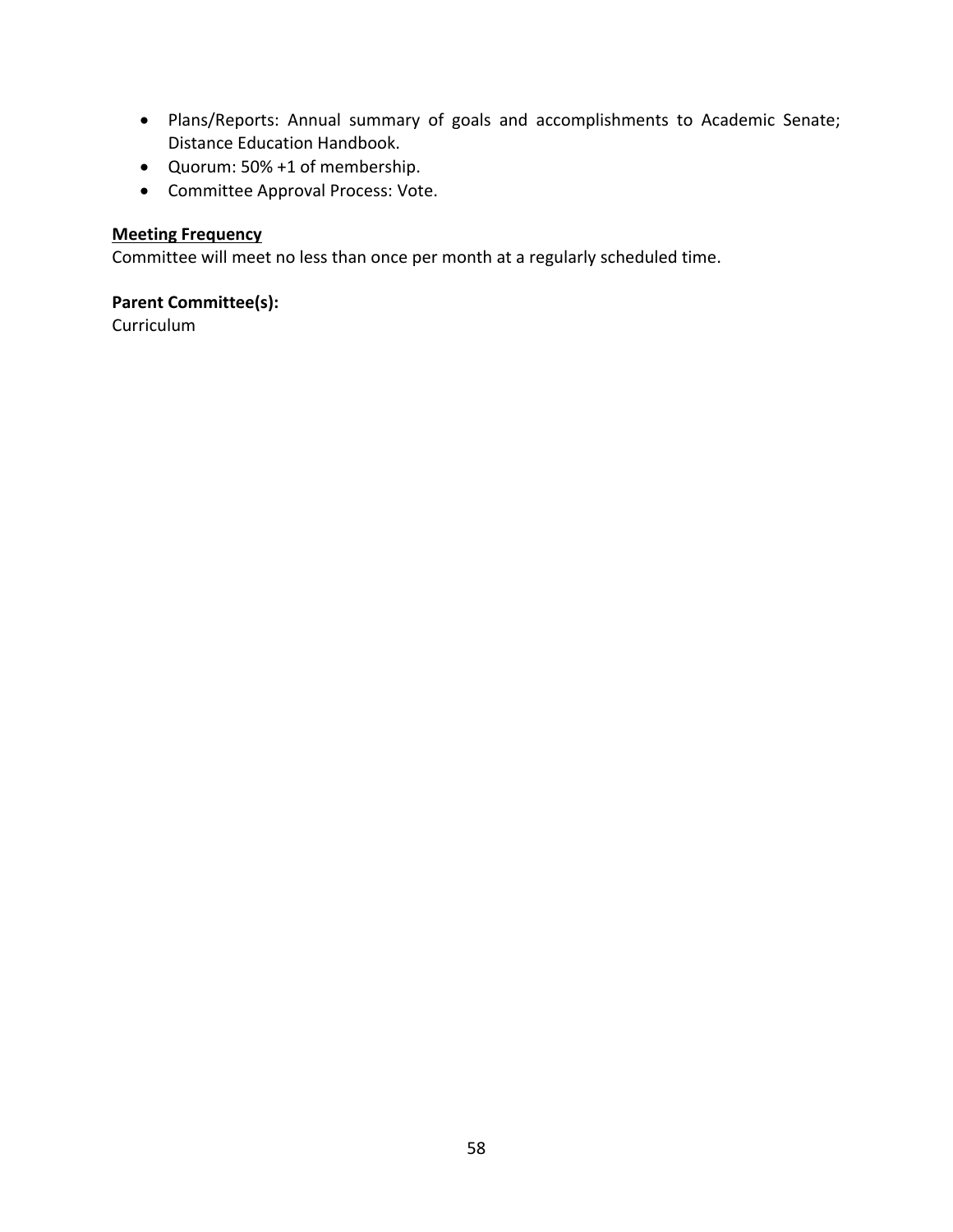### **Distance Education Standards Committee**

**Chair:** Any member, elected by committee.

#### **Committee Membership**

| <b>Administrators (1)</b> | <b>Classified</b><br>Professionals (1) | Faculty (9)                  | Students (1) | District (1) |
|---------------------------|----------------------------------------|------------------------------|--------------|--------------|
| <b>Instructional Dean</b> | Designee                               | <b>Online Faculty Mentor</b> | Designee     | Designee     |
|                           |                                        | <b>BTCWI Designee*</b>       |              |              |
|                           |                                        | Liberal Arts Designee*       |              |              |
|                           |                                        | MBEPS Designee*              |              |              |
|                           |                                        | Public Safety Designee*      |              |              |
|                           |                                        | Designees (4)                |              |              |

*\*Required experience in both distance and face-to-face classes.*

#### **Purpose/Charge**

The Distance Education Standards Committee's purpose is to work with State and District education policy to inform and assist college personnel in the relevant pedagogy and delivery of distance education. The committee will also develop and update a San Diego Miramar College handbook on best practices and online protocols in distance education.

- Monitor State and District distance education policies and communicate information to the campus.
- Bi-annually review campus-level online student outcome metrics to include:
	- o Enrollment
	- o Retention
	- o Persistence
	- o Success
- Provide recommendations to the Academic Senate on District policies, the status of the student success metrics, and professional development practices regarding distance education.
- Assist faculty by establishing guidelines and best practices in distance education.
- Assist faculty and classified professionals in communicating best practices in distance education.
- Perform work and provide evidence to ensure the college meets applicable areas of Accreditation Standard I-II.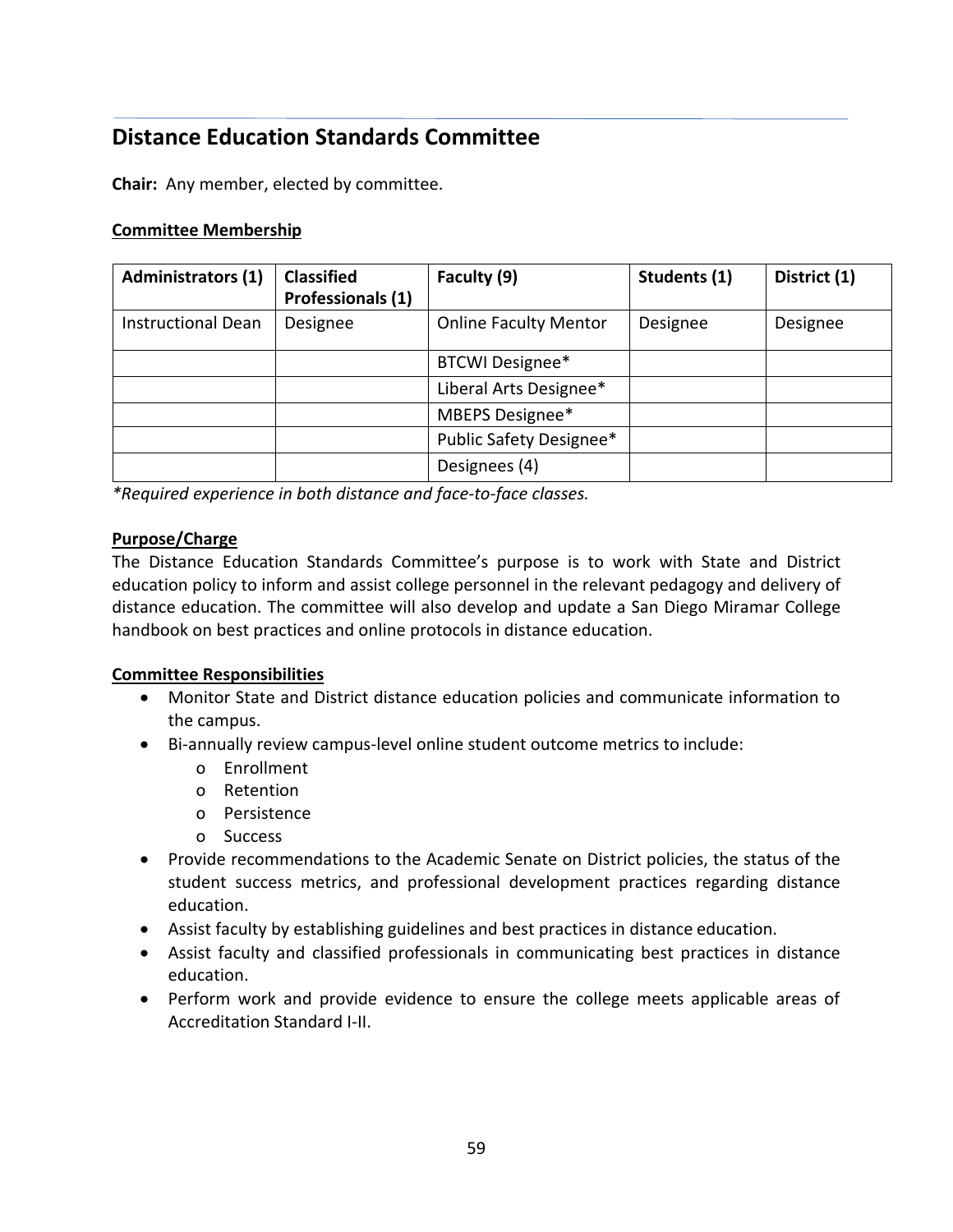- Membership term lengths: Unless membership is designated by position, there is a two (2) year appointment with an option for an additional two-year service, and the possibility of 1 additional term if the position remains available.
- This Committee makes recommendations to the Academic Senate.
- Plans/Reports: Annual summary of goals and accomplishments to Academic Senate; Distance Education Handbook.
- Quorum: 50% +1 of membership.
- Committee Approval Process: Vote.

#### **Meeting Frequency**

The Committee will meet at least once per month during the academic year.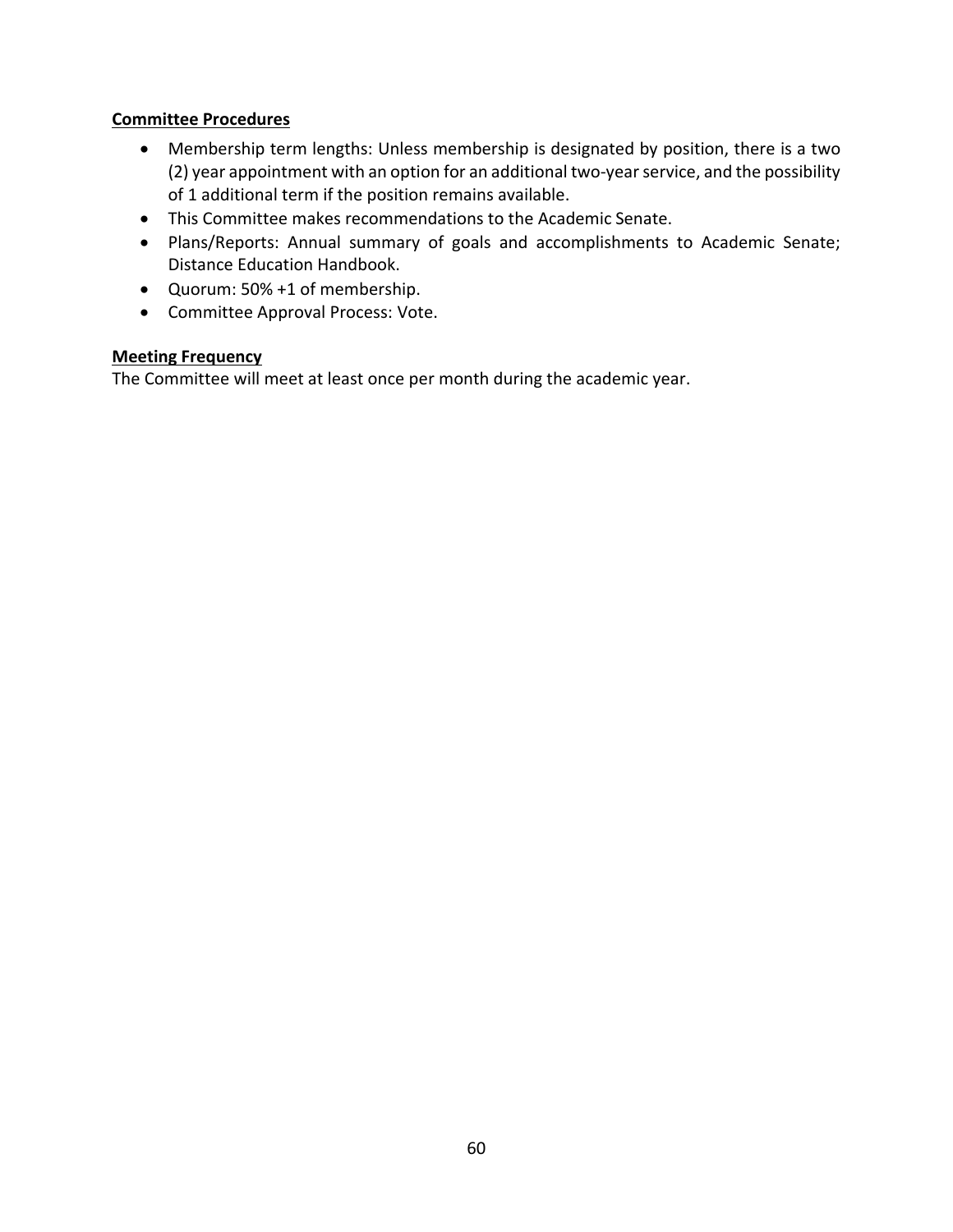## **Success in English, ELAC, and Math (SEEM) Committee**

**Co-Chairs:** English and Math SEEM Coordinators

#### **Committee Membership**

| <b>Administrators (1)</b> | <b>Classified Professionals (3)</b> | Faculty (10)                 | Students (1) |
|---------------------------|-------------------------------------|------------------------------|--------------|
| Vice President            | Designee                            | <b>Academic Success</b>      | Designee     |
| of Instruction            |                                     | <b>Center Coordinator</b>    |              |
| Designee<br>or            |                                     |                              |              |
|                           | Designee                            | <b>SEEM English/ELAC</b>     |              |
|                           |                                     | Coordinator                  |              |
|                           | Designee                            | <b>SEEM Math Coordinator</b> |              |
|                           |                                     | Math Faculty (2)             |              |
|                           |                                     | English and/or ELAC          |              |
|                           |                                     | Faculty (2)                  |              |
|                           |                                     | Counseling Faculty (2)       |              |
|                           |                                     | <b>Faculty At-Large</b>      |              |

#### **Purpose/Charge**

The Success in English, ELAC, and Math (SEEM) committee will focus college efforts on equitybased programs and initiatives that support retention, success, and persistence of all students in English, ELAC, and Math. It is responsible for supporting the success of English, ELAC, and Math students, as well as students across the curriculum, including successful transfer, degrees, and certificates.

- Design, implement, and evaluate an ongoing research-based plan for students'successful completion of necessary English, ELAC, and Math courses at San Diego Miramar College in order to guide and accelerate student progress through their chosen path.
- Address student success in the college community through:
	- o Interventions for underrepresented and disproportionally impacted student groups.
	- o Innovations in and support for instruction in English, ELAC and Mathematics including professional development.
- Assist the College in identifying, researching, evaluating, designing, coordinating, and/or implementing equity-based programs and initiatives at the college, District, and State levels.
- Coordinate work and recommendations with the Inclusion, Diversity, Equity and Anti-Racism (IDEA) Committee and Academic Success Committee as needed.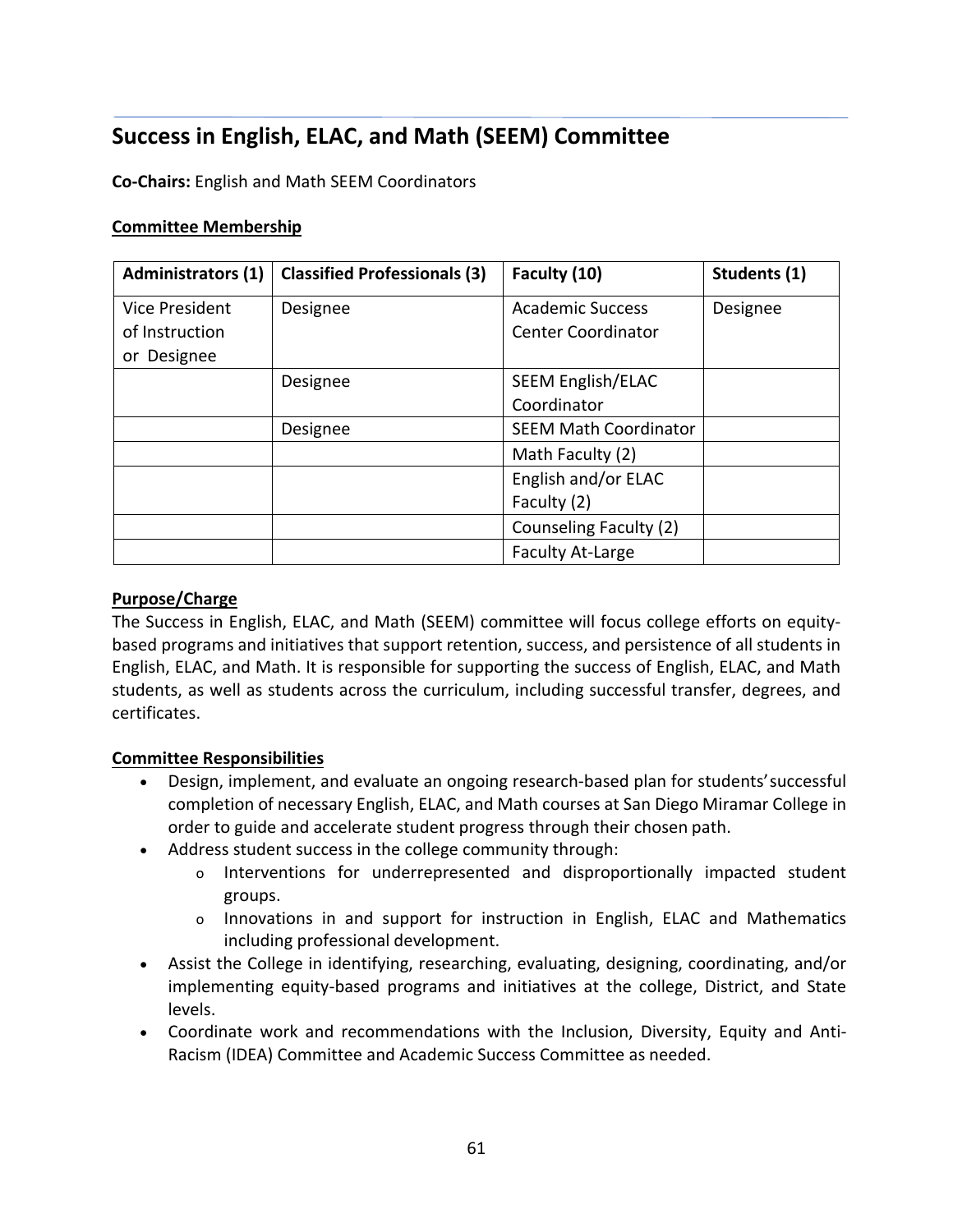- Identify, coordinate, and publicize best practices for meeting all students' educational needs.
- Perform work and provide evidence to ensure the college meets applicable areas of Accreditation Standard II.

- Membership term lengths: Unless membership is designated by position, there is a two (2) year appointment with an option for an additional two-year service, and the possibility of 1 additional term if the position remains available.
- This Committee makes recommendations to the Academic Senate.
- Plans/Reports: The Student Equity and Achievement (SEA) Plan and Reports.
- Quorum: 50% +1 of membership.
- Committee Approval Process: Vote.

#### **Meeting Frequency**

Committee will meet no less than once per month during the fall and spring semesters.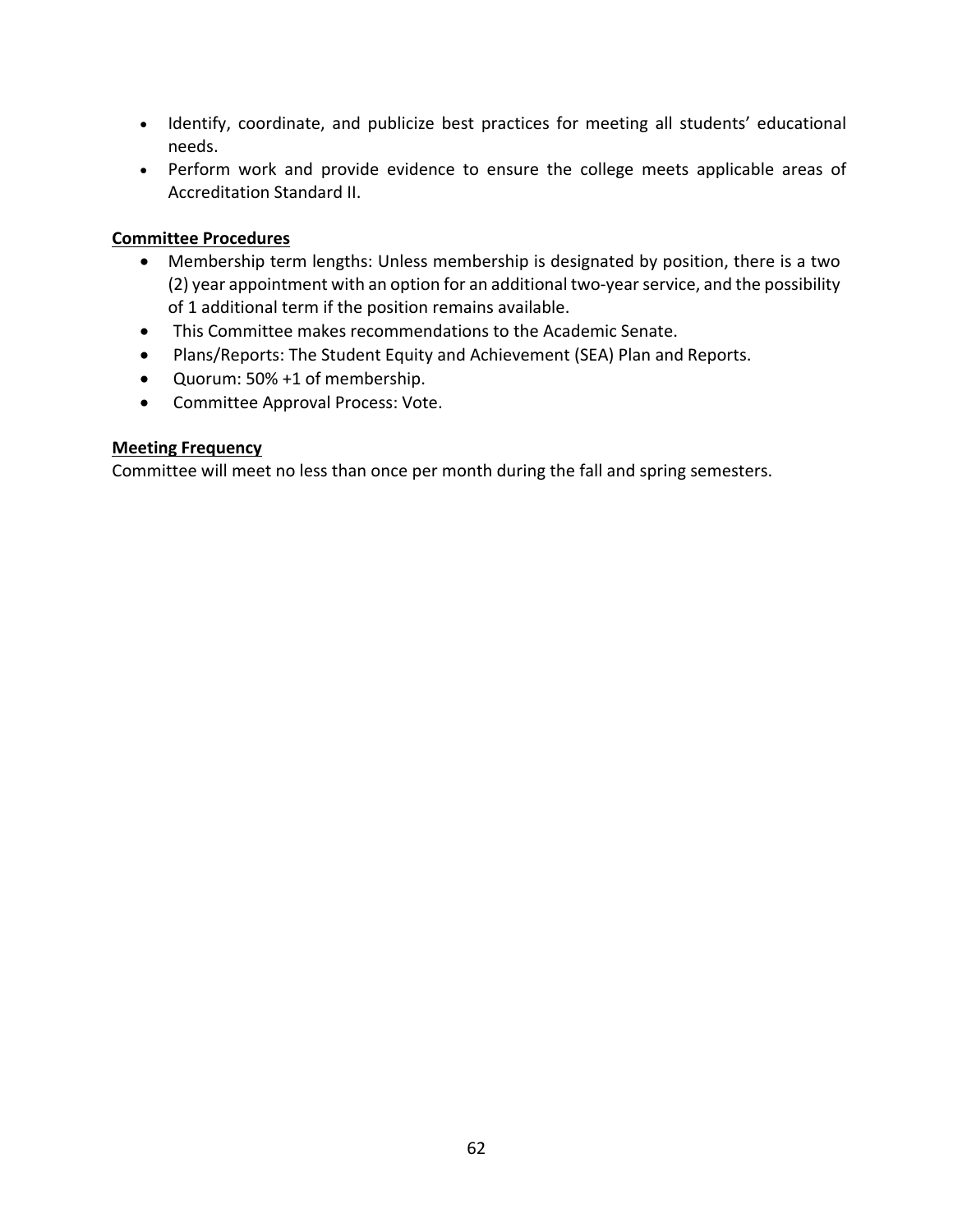# **Operational Committees**

Operational committees are not recommending bodies, but are responsible for implementing and carrying out the functions of particular requirements on campus. Membership, meeting schedules, committee procedures and recommendations are set by contracts or other memorandums of understanding specific to each of these processes. While in some cases specific participation limitations may apply, operational committees should practice open and transparent meetings, and recommendation processes where allowed.

### **Review of Services**

Serves as an operational venue for District and College physical services to identify and correct issues regarding the maintenance and operation of the college's buildings, grounds, equipment and infrastructure.

### **Hourglass Joint Use Committee**

Provides coordination and serves to advise College and City stakeholders about the use of and needs for Hourglass Field.

### **Professional Advancement Committee**

Fulfills contractual requirements to ensure effective implementation of faculty evaluations, tenure and promotional reviews, and sabbatical procedures.

### **Advisory Committees**

Numerous programmatic and initiative requirements mandate the need for advisory processes that include internal and external stakeholders. All such meetings will be open meetings and will operate per the specific requirements set forth within each legal or grantrequirement.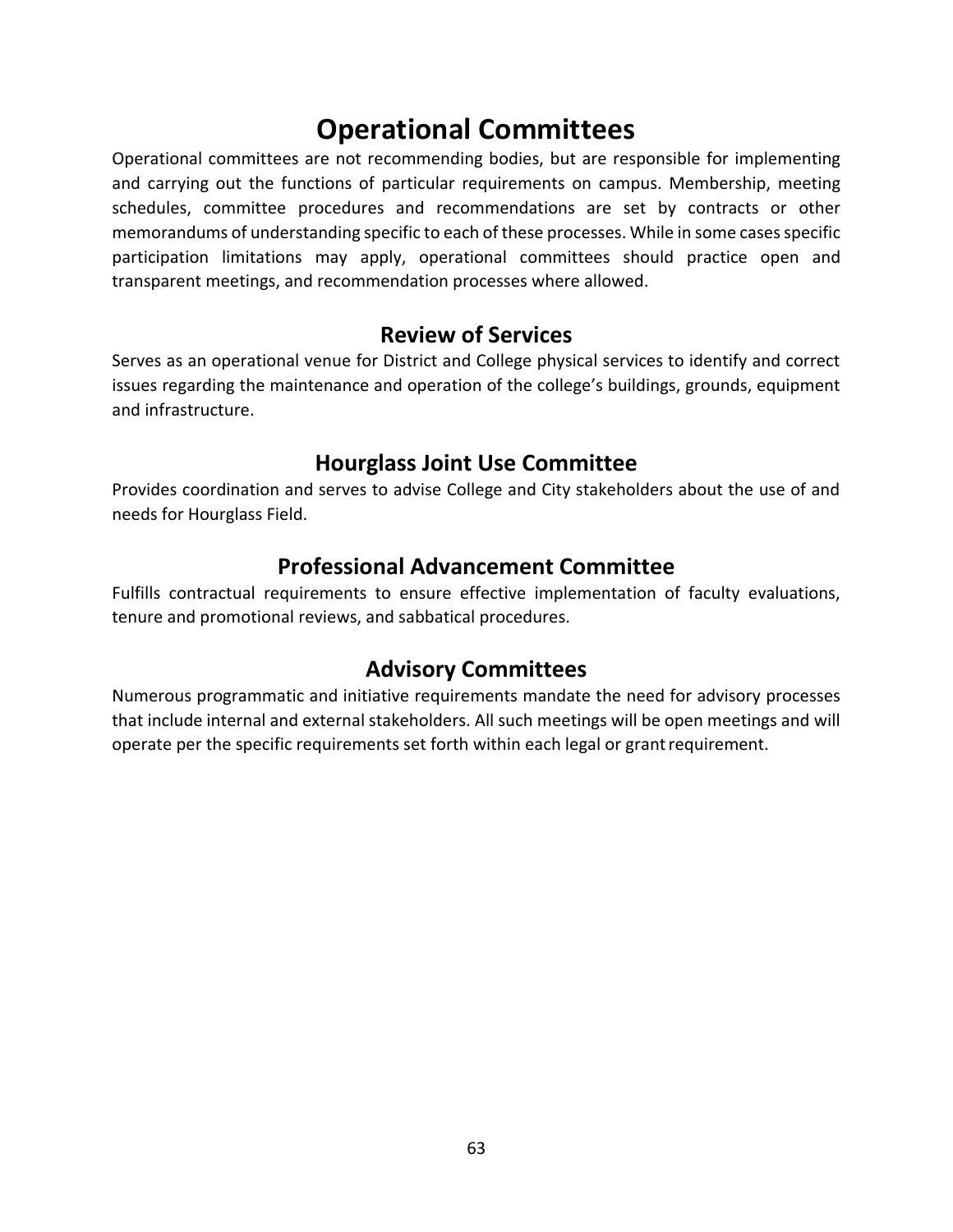

# **College-wide Decision-Making Structure Chart**

**Figure 1.** The chart above shows the organization of the College Governance Committees at San Diego Miramar College, and the reporting structure for each committee under the two categories of committees; Academic Senate and Participatory Governance. The reporting process and direction are shown by the arrows and lines, culminating in deliberative decisions made by the College President in consultation with both the Academic Senate and the College Council. There are also Operational Committees within the College (not shown here but listed in Appendix D). The role of operational committees is to implement the recommendations that have been approved by the College through the college governance committees seen here.

\*Curriculum committee is a decision-making committee.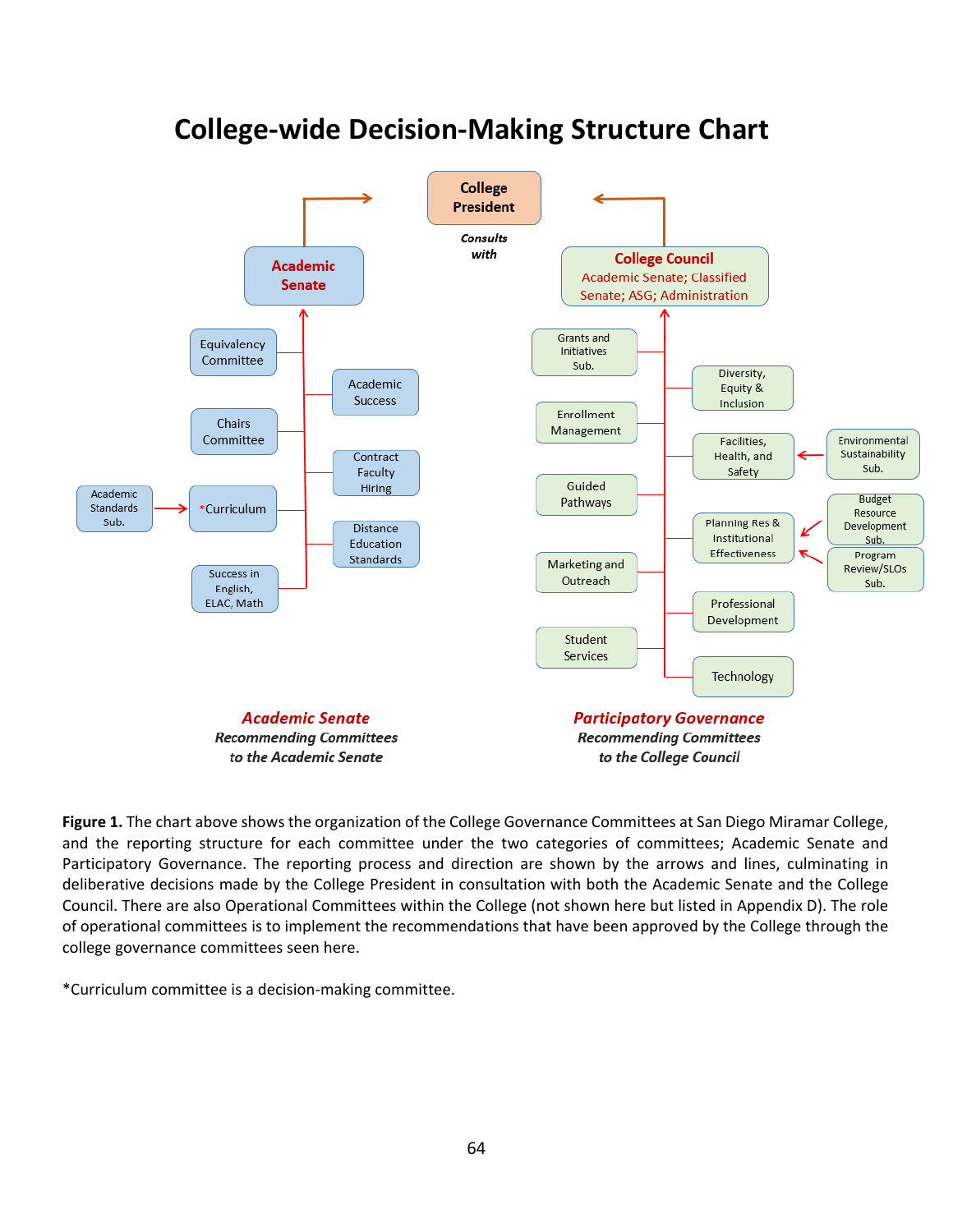# **Appendices Appendix A: Rules and Tools**

In order to create valued outcomes, it requires a commitment to participation, dialogue, and the pursuit of value in the form of useful output by all. It is acknowledged that there are power dynamics in a room. Work must be done to create the equitable and inclusive environment sought for effective and active participation. To do so, committee members will establish behavioral norms that include the following meeting rules of engagement, make use of meeting tools, and respect the roles of each member.

## Meeting Rules of Engagement

In participatory government, a high level of collegiality, respect, and civility is expected. Those expectations include the following rules:

- There is no rank in the room when at the committee table. All participants are treatedas peers, both between constituencies and within constituencies.
- It is the committee chair who runs the meeting and calls on attendees to speak. The role of the chair is to help guide fair and balanced discussions while keeping on task.
- Speakers will be heard one at a time and without interruption. Participants will allow for moments of silence for thought and other viewpoints. In consideration of hearing all feedback, members should be mindful of how often and how long they speak. Equity in consensus building means including diverse perspectives at all levels of theorganization.
- Members will be engaged and contribute, and challenge ideas, not people. All meeting attendees will be respectful/civil in their comments, responses, and body language.
- Members will listen to others, and seek to focus on the merits of what is being said, while making a good faith effort to understand the concerns of others. Committee members are encouraged to ask questions of clarification.
- Each person reserves the right to disagree with any proposal and accepts responsibility for offering alternatives that accommodate individual interests and the interests of others.
- All members should be mindful of the language used in discussions, including use of "I" statements instead of "they" attributions to relate anecdotal evidence or experiences. Members are encouraged to use an asset-minded approach that focuses on what works and how something can be done. This is in contrast to a deficit-minded approach that focuses on the negative and why an initiative, idea, or project can't get done.
- All committee members will be aware of the purpose and responsibility of their committees. When issues arise in discussion that are not supported by the committee's charge, the chair will identify the proper council, committee, or constituency group leadership for review, and forward the issue for consideration.
- Once consensus is reached after deliberation, committee members will support the group's recommendation.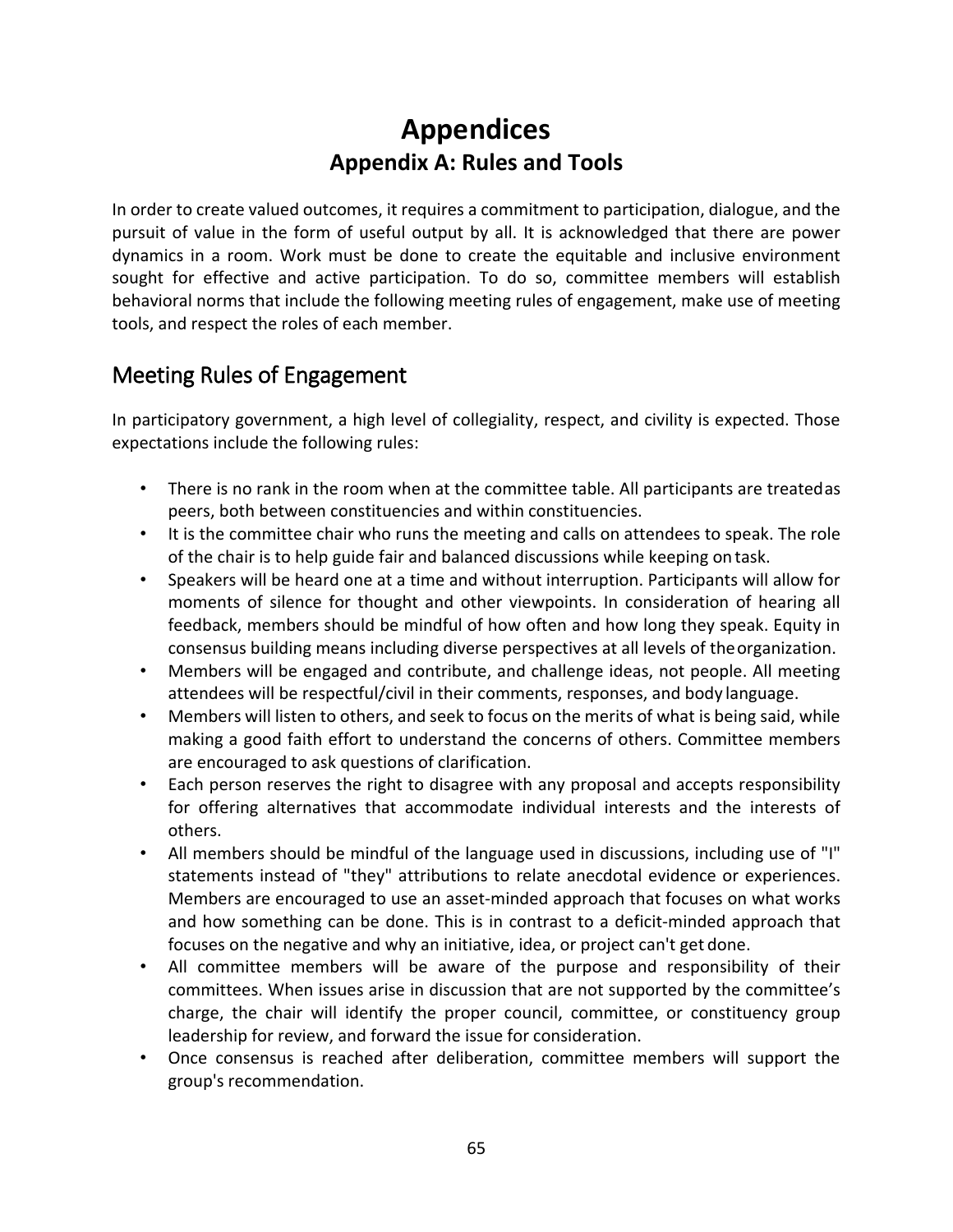## Meeting Management Tools

Tools in this section address how the governance meeting should be organized, a process for how to apply consensus decision-making to meeting deliberations, the roles of chairs and participants, and strategies for effective record-keeping and communications. Meetings are the primary mechanism for convening governance groups.

The Academic Senate, Classified Senate, Associated Student Government, College Council and all governance committees that report to these committees are required to follow the Brown Act in order to provide transparency, access and openness to the college community and the public. The most essential aspects of the Brown Act practiced to achieve this are: **1)** providing a 72-clock hour advance notification of meetings with appropriate description of items on the meeting agenda; **2)** publicly posting the meeting agendas, and **3)** publicly posting the meeting minutes in a timely manner.

Effective meetings require well-thought-out agendas, active participation, and a record of the meetings, topics, and outcomes. It is recommended that specific and basic elements of 'Robert's Rules of Order' be used to help conduct effective meetings. Robert's Rules of Order are guidelines for parliamentary procedure based on the consideration of all members and groups within a committee. These guidelines are used to keep meetings consistent, on topic, and on schedule. Elements of it involve the practice of the proper proposal etiquette, specific steps to follow during debates and motions, and terms to understand and use to ensure fair and civil meetings. Best practices for agenda design include the following:

- Careful agenda preparation in advance, using provided templates (see Appendix B) or others found online and in print, and are Americans with Disabilities Act (ADA)-compliant for accessibility. Remember, agendas are driven by the charge of the committee.
- Focus on prioritized issues. Items included are prioritized based on the committee charge. Items should also be prioritized based on time of occurrence in the academic year.
- Balance between agenda items and meeting time available. A thoughtful balance between presentation and discussion should be maintained.
- Remember: a one-hour meeting should have no more than two agenda items requiring active dialogue.
- Discussion content should be framed by well-designed questions. Providing questions for discussion can invite focused participatory input better than simply framing content by topic.
- Record key findings and commitments using accessible meeting notestemplates. Reserve time at the end of meetings to collectively summarize action/information items, and what constituency representatives should take to their groups for discussion and what information the committee expects back from constituency members.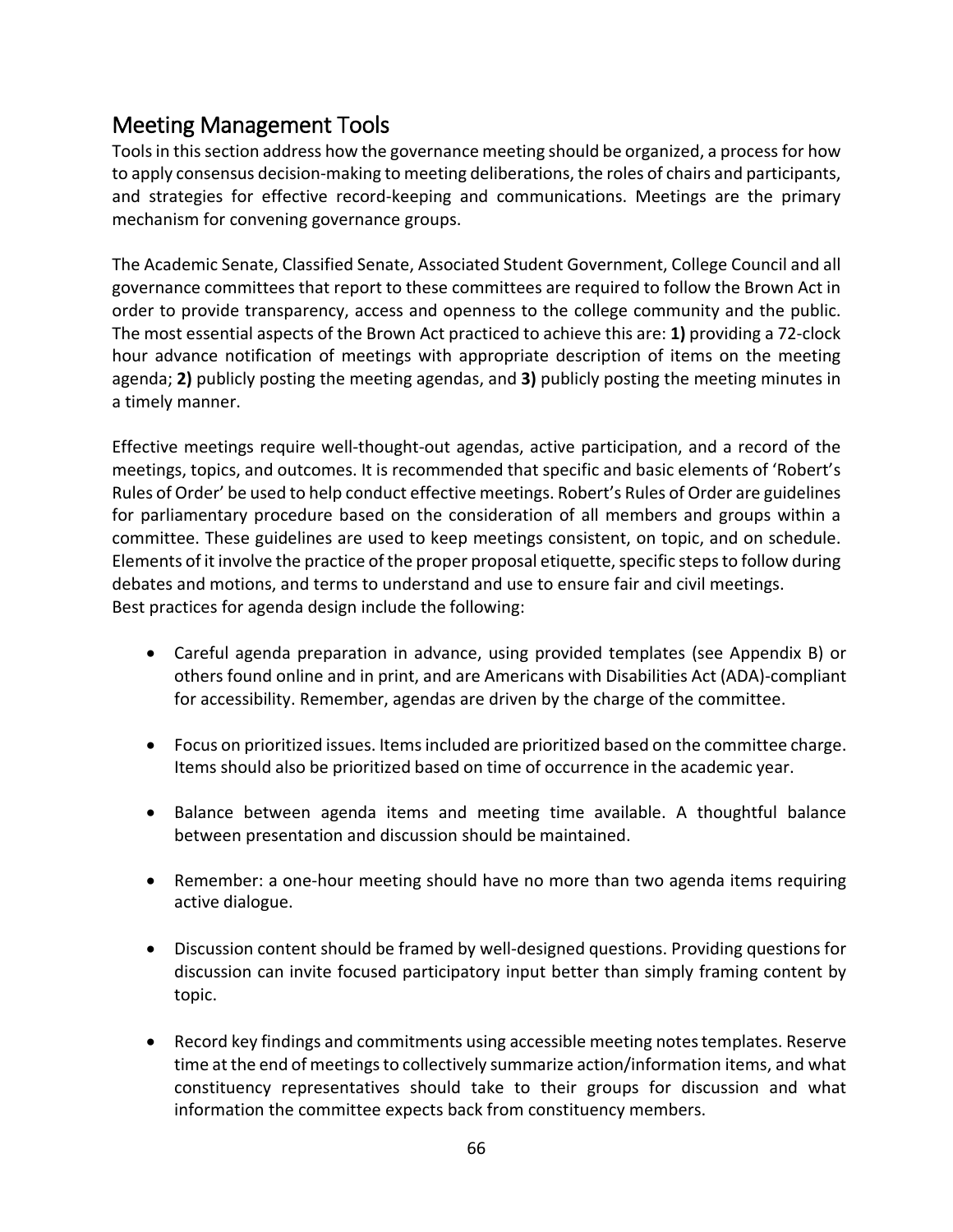## **Appendix B: Forms and Templates**

### Proxy Form - San Diego Miramar College Governance Committees

Each VOTING MEMBER is asked to send a written PROXY FORM via their selected replacement for each scheduled governance committee meeting that they are not able to attend. Voting Members are to complete the information below, including their name, constituency/ department represented, committee name, proxy name, and the date. Please provide this PROXY to the Chairperson of the meeting before the meeting begins.

| <b>Voting Member Name:</b>         |  |
|------------------------------------|--|
| <b>Voting Member Constituency:</b> |  |
| <b>Committee Name:</b>             |  |
| <b>PROXY Name:</b>                 |  |
| Date of Committee Meeting:         |  |

By signing this document, I allow the identified proxy to act as my replacement in the above committee meeting.

(Voting Member's Signature)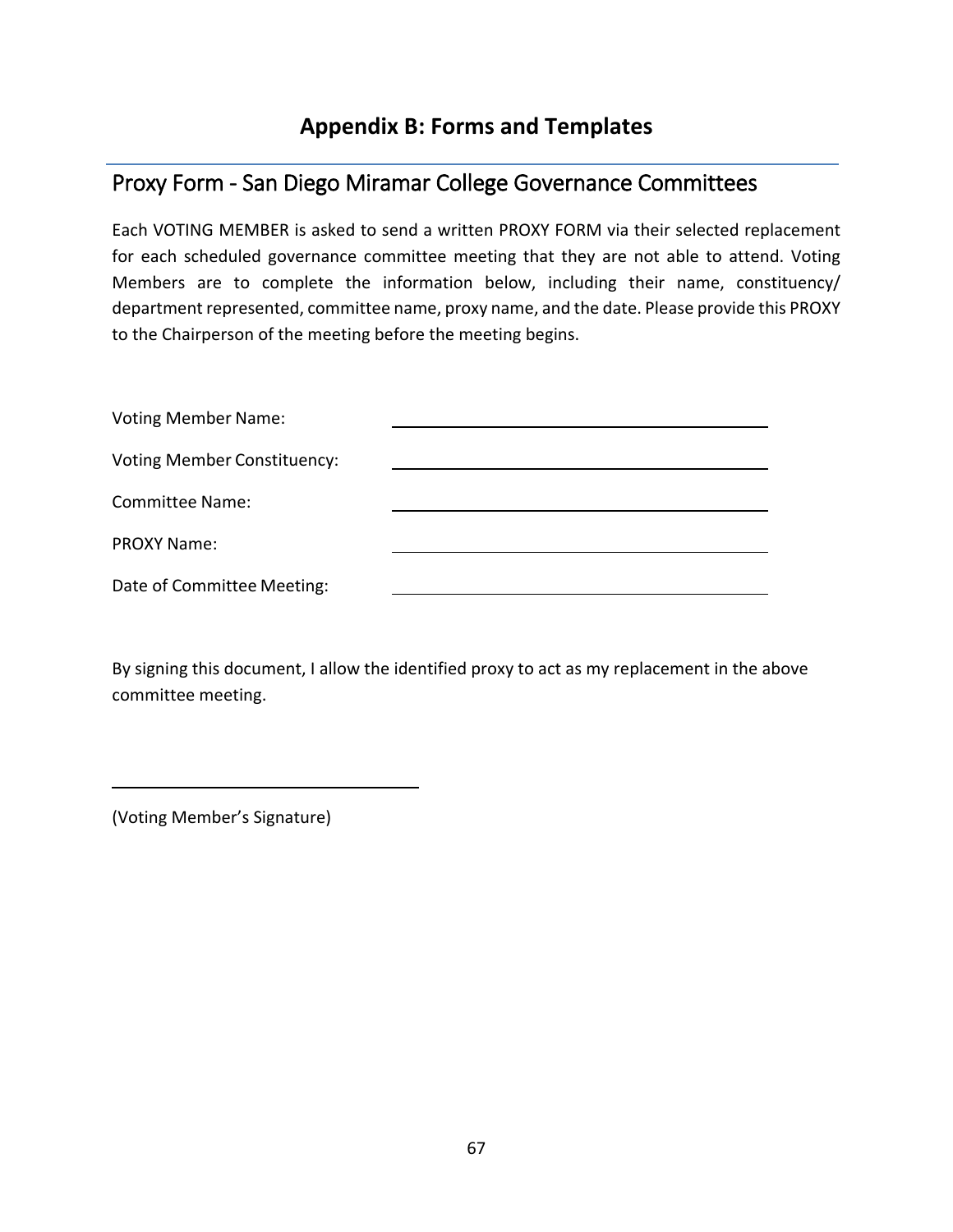## Committee Meeting Agenda Template

### **Committee Name Meeting Agenda San Diego Miramar College DATE ● ROOM ● TIME**

#### **Members:**

*Note: Inclusion of membership on an agenda provides the College with the committee contacts if they are interested in speaking to committee individuals about a particular item. Committee membership is defined in th[e College Governance Handbook.](http://www.sdmiramar.edu/webfm_send/15589) All other attendees are guests.*

#### **Vacancies:**

*Note: Inclusion of vacancies on an agenda would provide the College with an up-to-date account of available committee membership spots.*

#### **A. Call to Order**

- **B. Approval of Agenda and Minutes**
- **C. Committee Reports/Other**

#### **D. Old Business:**

| # | <b>Item</b>                                                                                                                                                                                                                                                                              | Strategic Goal*                       | Accreditation<br>Standard**                      | <b>Initiator</b>                                                                                |
|---|------------------------------------------------------------------------------------------------------------------------------------------------------------------------------------------------------------------------------------------------------------------------------------------|---------------------------------------|--------------------------------------------------|-------------------------------------------------------------------------------------------------|
|   | Note: Be sure to include both an item title and a<br>brief description that will allow the public to<br>understand the topic for discussion.<br>If there is to be action taken on the item (i.e., a<br>vote), indicate that as well.<br>Time limits for items may also be included here. | Note: Align with<br>Strategic Goal(s) | Note: Align with<br>Accreditation<br>Standard(s) | Note: If a<br>specific<br>individual<br>will present<br>the item,<br>indicate the<br>name here. |
| 2 |                                                                                                                                                                                                                                                                                          |                                       |                                                  |                                                                                                 |
| 3 |                                                                                                                                                                                                                                                                                          |                                       |                                                  |                                                                                                 |

#### **E. New Business:**

| # | Item | <b>Strategic Goal*</b> | <b>Accreditation</b><br>Standard** | <b>Initiator</b> |
|---|------|------------------------|------------------------------------|------------------|
|   |      |                        |                                    |                  |
|   |      |                        |                                    |                  |
|   |      |                        |                                    |                  |

#### **F. Announcements**

- **G. Adjourn**
- **H. Next Scheduled Meeting:**

\* **[San Diego Miramar College 2013 – 2020 Strategic Plan](http://www.sdmiramar.edu/webfm_send/16106) Goals**

**I:** Provide educational programs and services that are responsive to change and support student learning and success.

**II:** Deliver educational programs and services in formats and at locations that meet student needs.

**III:** Enhance the college experience for students and the community by providing student-centered programs, services and activities that celebrate diversity and sustainable practices.

**IV:** Develop, strengthen and sustain beneficial partnerships with educational institutions, business and industry, and our community. **V:** Cannot find this on Miramar Website.

\*\* **[ACCJC Accreditation Standards \(Adopted June 2014\):](http://www.sdmiramar.edu/evidence/San%20Diego%20Miramar%20College%20SER%20Online.pdf) Mission, Academic Quality and Instructional Effectiveness, and Integrity. II. Student Learning Programs and Support Services. III. Resources. IV. Leadership and Governance.**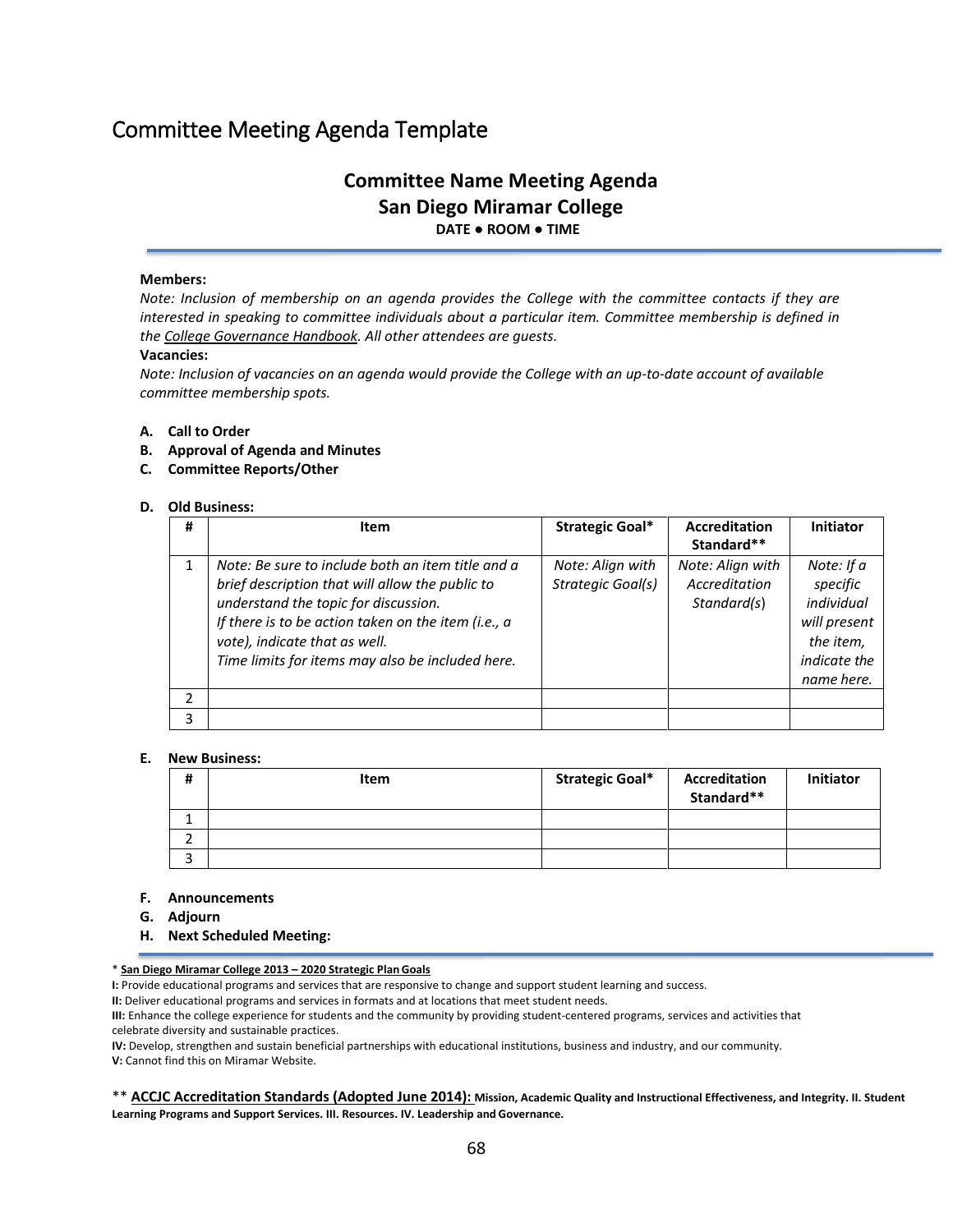## Committee Meeting Minutes Template

### **Committee Name Minutes San Diego Miramar College DATE ● ROOM ● TIME**

**Members:** *Note: Record members present, proxies, and absences as well.*

**Vacancies:** *Note: Record any vacancies.*

**Guests:** *Note: Record presence of any non-member here.*

#### **A. Call to Order**

#### **B. Approval of Agenda and Minutes**

• *Note: Record actions on adoption of Agenda and approval of Minutes.*

#### **C. Committee Reports/ Other**

• *Note: Give record of who reported and a brief summary of report.*

#### **D. Old Business:**

| <b>Item</b>                                                                                                                                                                                                                                                                                                                                                                                         |  |
|-----------------------------------------------------------------------------------------------------------------------------------------------------------------------------------------------------------------------------------------------------------------------------------------------------------------------------------------------------------------------------------------------------|--|
| Note: Provide a succinct summary of the discussion on the item. Quotes are not appropriate unless requested<br>by the committee. However, provide the full language of any recommendation or action. Record details of any<br>motions or votes by committee members. CLEARLY define any action taken.<br>Note: If an item is not discussed or held for another meeting, record that in the minutes. |  |
|                                                                                                                                                                                                                                                                                                                                                                                                     |  |
|                                                                                                                                                                                                                                                                                                                                                                                                     |  |

#### **E. New Business:**

| <br>π | Item |
|-------|------|
| --    |      |
| -     |      |
|       |      |

#### **F. Announcements**

• *Note: Can record announcements.*

#### **G. Adjourned**

• *Note: Record adjournment time.*

#### **H. Next Scheduled Meeting**

• *Note: Provide date of next meeting.*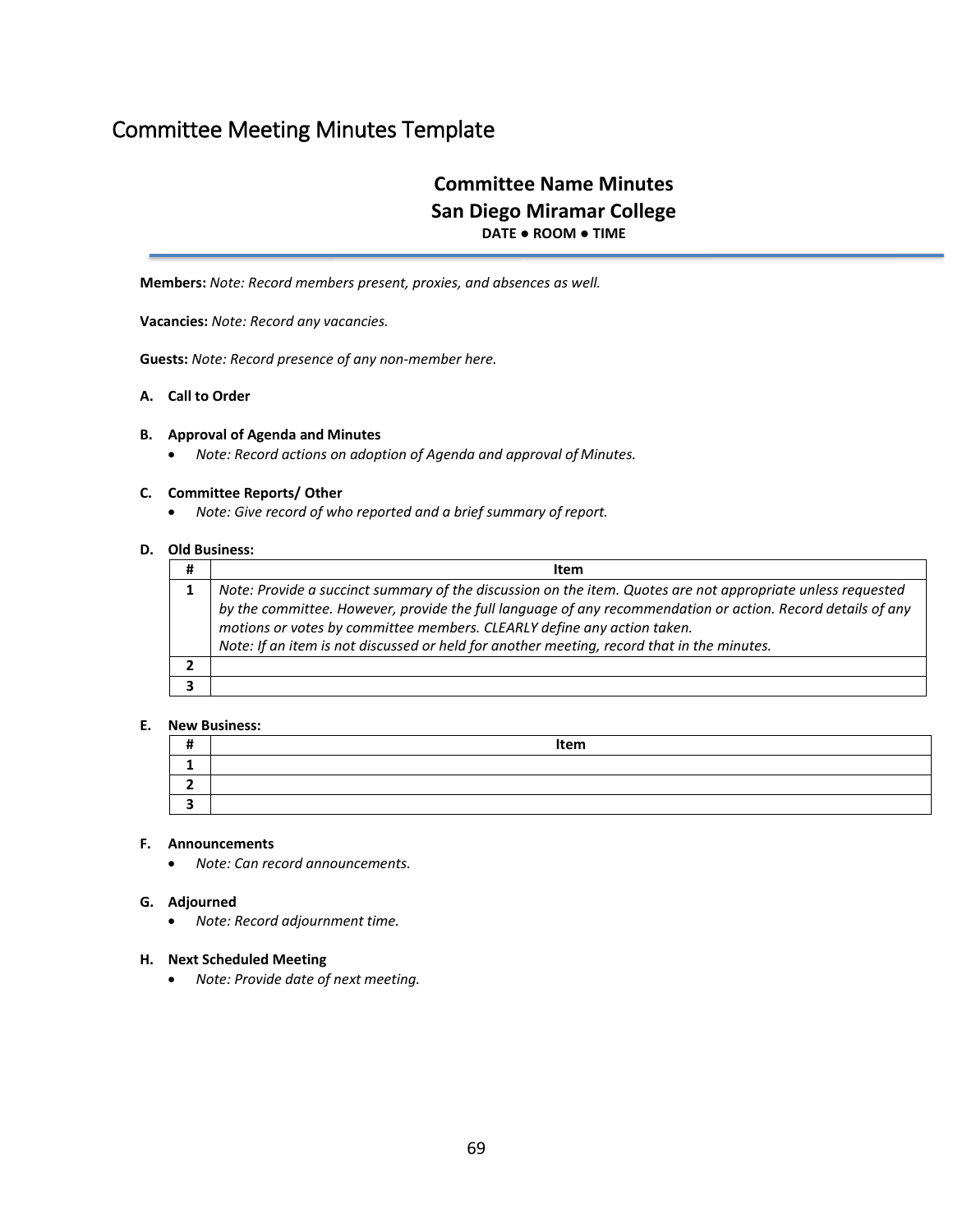### **Appendix C: Glossary and Resources**

**9+1:** California Code of Regulations, Title 5, Section 51023.7, commonly known as "9+1," has a significant effect on students and calls for student contributions to decision-making.

**10+1:** Created by Assembly Bill (AB) 1725; used in reference to either rely primarily or reach mutual agreement on the development of policies and procedures related to academic and professional matters, also known as "10+1" (see p.  $17 - 18$ ).

**AB 1725:** Assembly Bill 1725, landmark 1988 legislation authored by the late John Vasconcellos, which created academic faculty purview of "academic and professional" matters, also known as  $"10+1"$ .

**Administrative Procedure (AP):** A statement of the process to be used in implementing a corresponding Board Policy. The Chancellor approves and issues Administrative Procedures (see definition in SDCCD governing board document).

**BP/AP 2510:** The SDCCD governing board has an administrative procedure and board policy that pertains to "Participation in Local Decision-Making" (see AP 2510 and BP 2510).

**Bargaining unit:** SDCCD faculty and classified professionals are represented by their unions that include American Federation of Teachers (AFT) and Classified School Employees Association (CSEA).

**Board Policy (BP):** A written statement that embodies the interest and philosophy of the Governing Board (Board of Trustees) and exists to provide parameters of governance concerning a particular area or issue of the District; a majority of the Board members must approve a Board Policy.

**California Education Code:** The collection of all the laws directly related to California K-12 schools and community colleges. Contained in this California Education Code is Title 5.

**California Code Regulation (CCR):** The codification of the general and permanent rules and regulations (sometimes called administrative law) announced in the California Regulatory Notice Register by California state agencies.

**Committee:** The majority of the participatory governance body is composed of standing committees; they are composed of constituency representatives, and resource and advisory members, and are permanent parts of the internal governance process of the College (see Groups in Governance below).

**Consensus:** Describes a general state of agreement rather than a "majority opinion."

**Constituency Body/Group:** One of four groups who represent San Diego Miramar College. This includes the Academic Senate (AS), the Associated Student Government (ASG), the Classified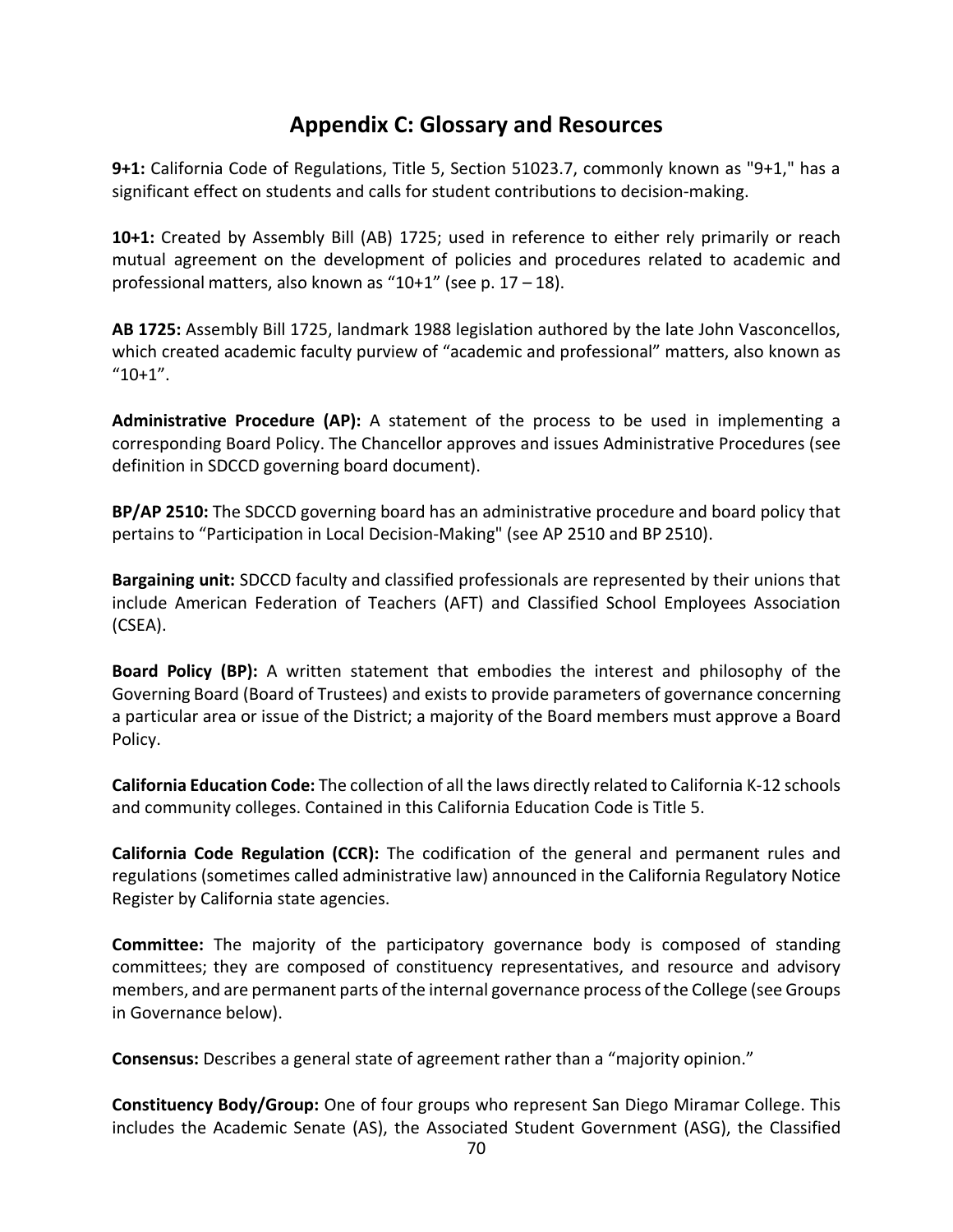Senate (CS), and the College Administration. These groups are represented by their respective presidents and all are elected with the exception of the College President. This means the College President may vote without further process, but the other three representatives may need to solicit the will of their respective constituency groups prior to voting unless otherwise allowed for in their specific bylaws. Please refer to the Constitution and Bylaws of the various constituency bodies (AS, ASG and CS) for specific information regarding the details about the roles, duties and processes practiced by each group.

**Decision:** The participatory governance structure makes recommendations to the College President who ultimately makes decisions.

**Discussion:** Within participatory governance bodies, discussion refers to dialogue addressing issues of shared importance.

**Equity:** Equity is the framework and practice in which historically marginalized and minoritized populations (based on race, economic class, gender identity, sexual orientation, ability, and/or disproportionately impacted) are provided the resources, opportunities, and education to achieve success – from access through completion. Equity addresses systemic inequalities through the implementation of evidence-based policies, programs, procedures, and legislation which inform strategic and intentional resource allocation, support structures, and opportunities in order to ameliorate the impacts from past and current inequalities

**Governance Body:** Any council or committee in the participatory governance structure.

**Participatory Governance:** This is the structure by which the college's subject matter experts and constituency group representatives make recommendations to the College President via its apex governance body (i.e., College Council).

**Proxy:** An appointed constituency group representative who serves in the role of an absent constituency group representative for an upcoming meeting.

**Quorum:** The required number of the council/committee membership required to conduct the governance body's work (see the Quorum subsection of each governance body).

| The Academic Senate                                      |                                                       |
|----------------------------------------------------------|-------------------------------------------------------|
| for the Community Colleges<br>of the State of California | http://www.asccc.org                                  |
| California Code of Regulations                           | http://ccr.oal.ca.gov                                 |
| <b>District Policies and Procedures</b>                  | http://www.sdccd.edu/public/district/policies         |
| The Ralph M. Brown Act                                   | http://ag.ca.gov/publications/2003 Intro BrownAct.pdf |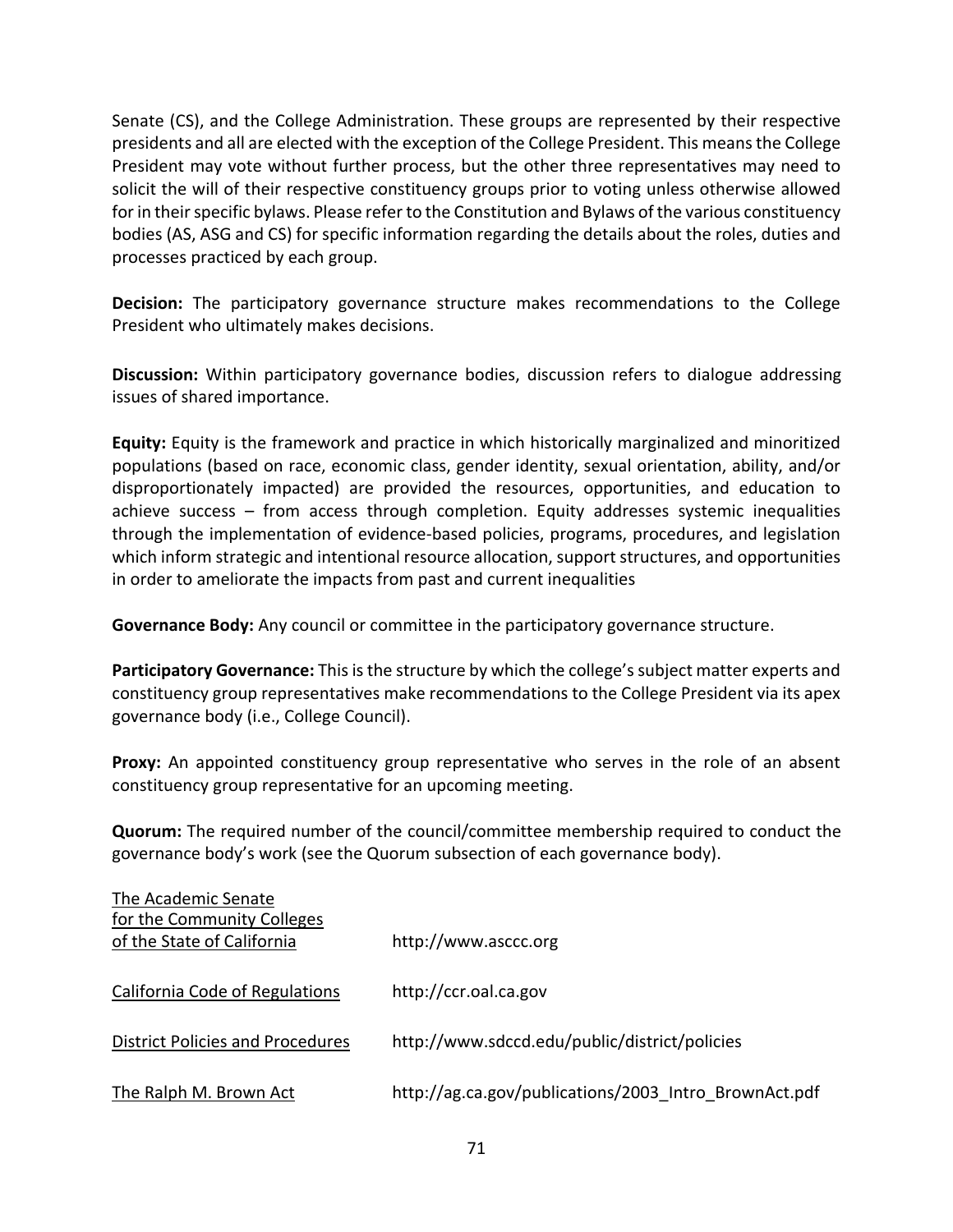## **Appendix D: Groups in Governance**

The San Diego Miramar College Governance Organizational Structure includes committees with different functions and responsibilities. These are composed of committees, subcommittees, taskforces, standing committees, etc. that respond to input and report to other committees as shown in the organizational College-wide Decision-Making Structure Chart.

A **committee** is a body of one or more appointed persons, subordinate to a deliberative organization or assembly. Usually, the organization sends matters to a committee to explore, investigate, analyze, or resolve them more fully than possible for the larger group. A committee may have different functions, depending on the type of work a specific committee does and the organization's needs. Below are general descriptions of different groups in governance:

### Standing Committee

A standing committee is a subunit of an organization established in a permanent fashion to aid the parent organization or assembly in accomplishing its duties. It is granted itsscope and powers over a particular area of business by the governing documents. It may meet on a regular or irregular basis depending on its function, and retain any power or oversight originally given until subsequent official actions of the governing body (through changes to law or by-laws) disbands the committee.

### Executive Committee

A smaller body of the larger committee only established through specific provisionsin the charter or bylaws. Members of the executive committee may be elected, depending on the rules of the organization. However it is formed, an executive committee only has such powers and authority that the governing documents of the organization give it. In some cases, it may be empowered to act on behalf of the full committee or organization, while in othersit may only be able to make recommendations.

### Subcommittee

A subcommittee is a committee that is a subset of a larger committee. Committees that have a large workload may form subcommittees to further divide the work. Subcommittees report to the parent committee and not to the general assembly or organization.

### Steering Committee

A steering committee provides guidance, direction, and control to a project within an organization. Steering committees are frequently used for guiding and monitoring long term projects in large organizations, as part of project governance. Functions might include planning, providing assistance and guidance, monitoring progress, controlling the scope of the project, and resolving conflicts. As with other committees, the specific role and duties of the steering committee will vary among organizations.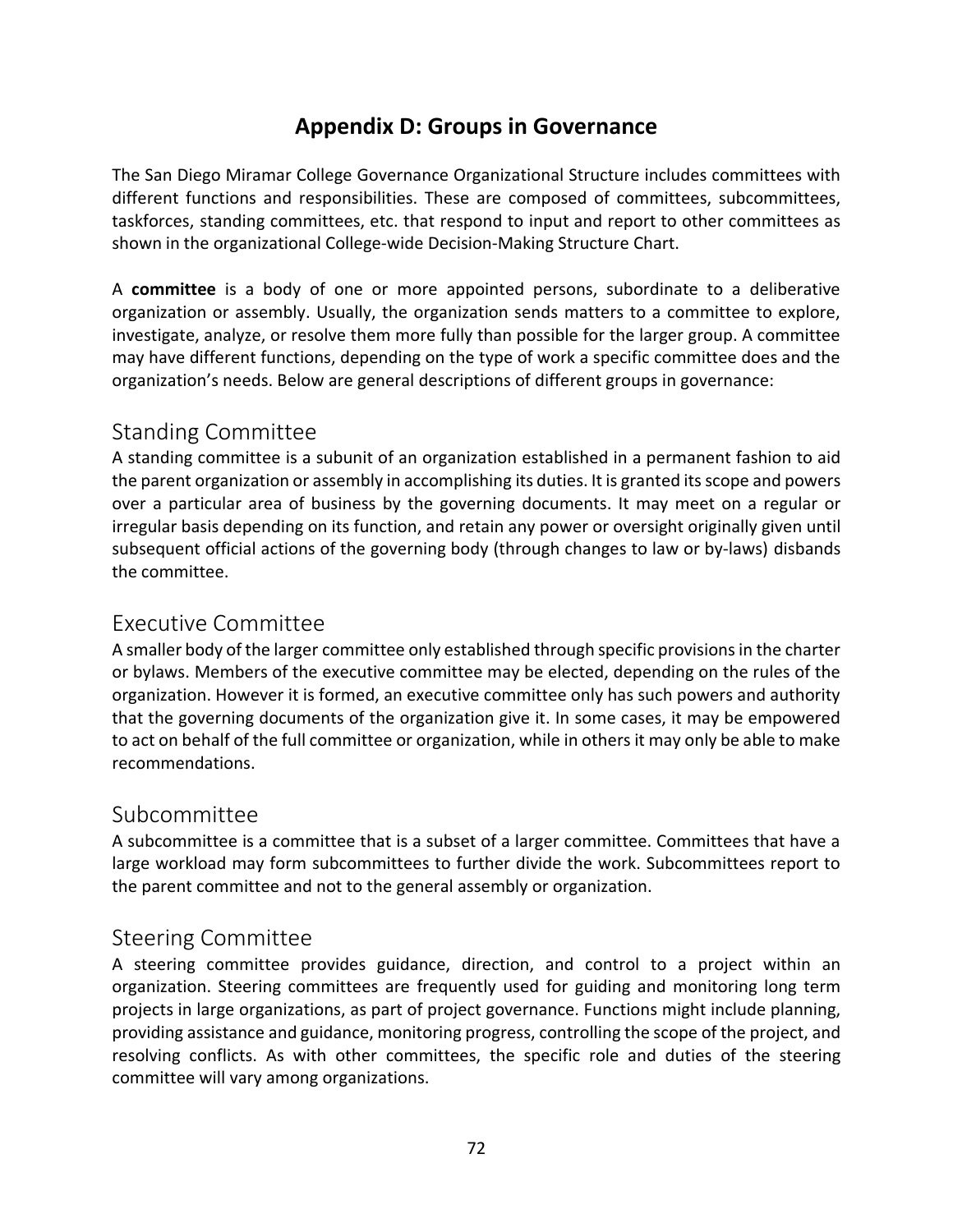## Taskforce

A taskforce is a small group, usually four to twelve people, that brings together a specific set of skills to accomplish a short-term task. It may also be called a "project team" or a "work group." It exists for a specific, time-limited purpose, usually lasting a few months to a year. Often its members come from different parts of an organization, such as various division categories. Individuals are selected for their expertise, their history in the organization, and their interest in the project. Drawing from this varied pool enhances the project's chances for success.

## Advisory Group

An advisory group is a collection of individuals who bring unique knowledge and skills which complement the knowledge and skills of the formal group members in order to more effectively govern the organization. This group does not have formal authority to govern and cannot issue directives which must be followed. It serves to make recommendations and/or provide key information and materials to a formal body. The advisory group can be standing (or ongoing) or ad hoc (short-term) in nature.

## Ad Hoc Committee

An ad hoc committee functions on a continuous and recurring basis but only for short-term periods. It has membership appointments for a limited time in order to respond to sensitive matters. It has clearly defined and specific goals, and it has a clearly defined and stated membership structure.

# Operational Committee

An operational committee is a group of elected or appointed representatives who are charged with implementation of tasks for the College, based on the recommendations or ideas that have been approved through the College governance process.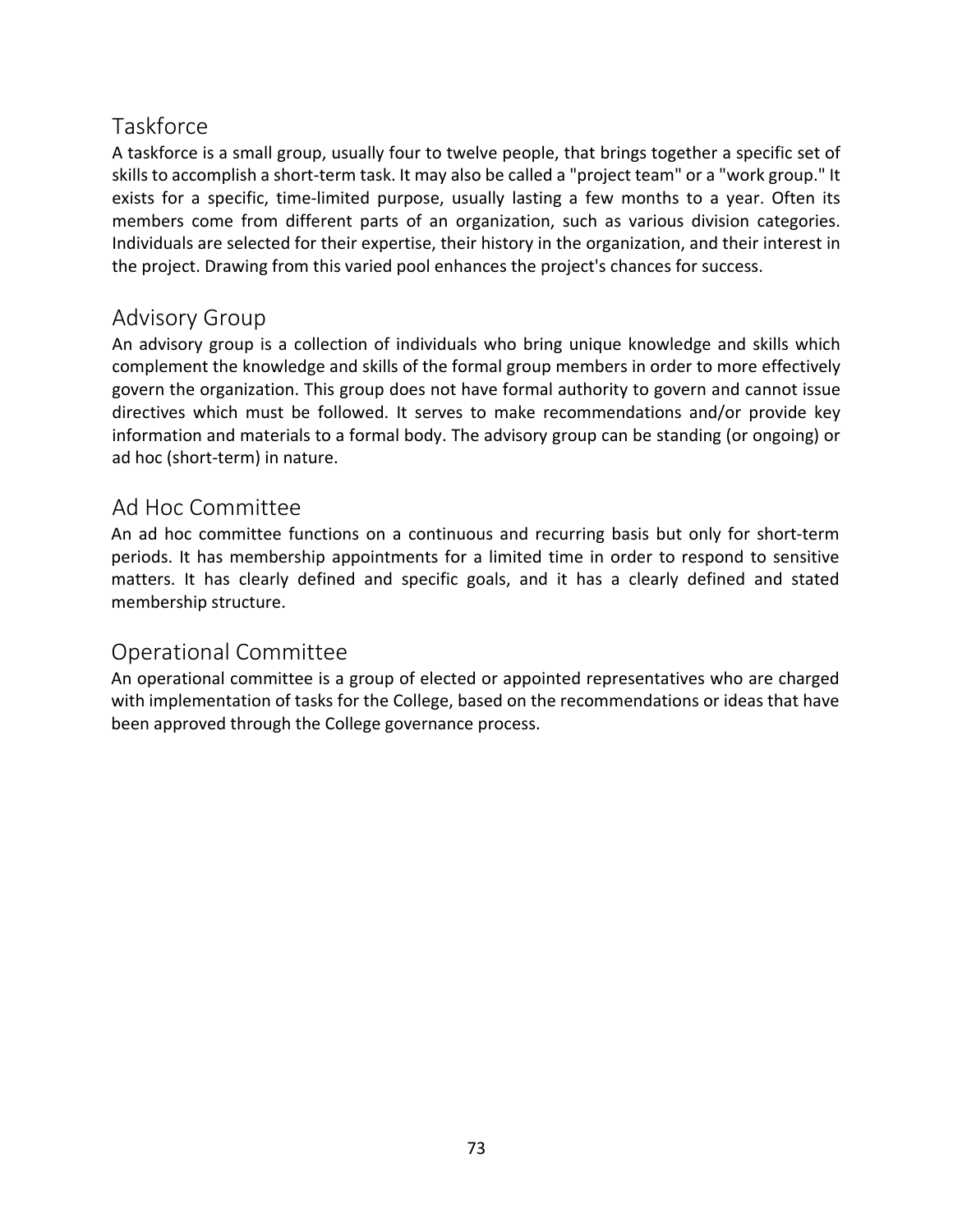# **Appendix E: Operational Committees at San Diego Miramar College**

Review of Services Venue to address facilities issues.

Hourglass Joint Use Committee Coordination, direction and planning for all joint use facilities.

Basic Needs Task Force Guidance to food pantry, clothes closet, and other basic needs.

Vets to Jets Advisory Group Advocate for VRC and plan related campus activities.

Tenure and Promotion Reviews tenure, promotional and evaluation recommendations at outlined in AFT Bargaining Agreement.

**Honors** Description?

Commencement Description?

Professional Advancement Description?

International Education Description?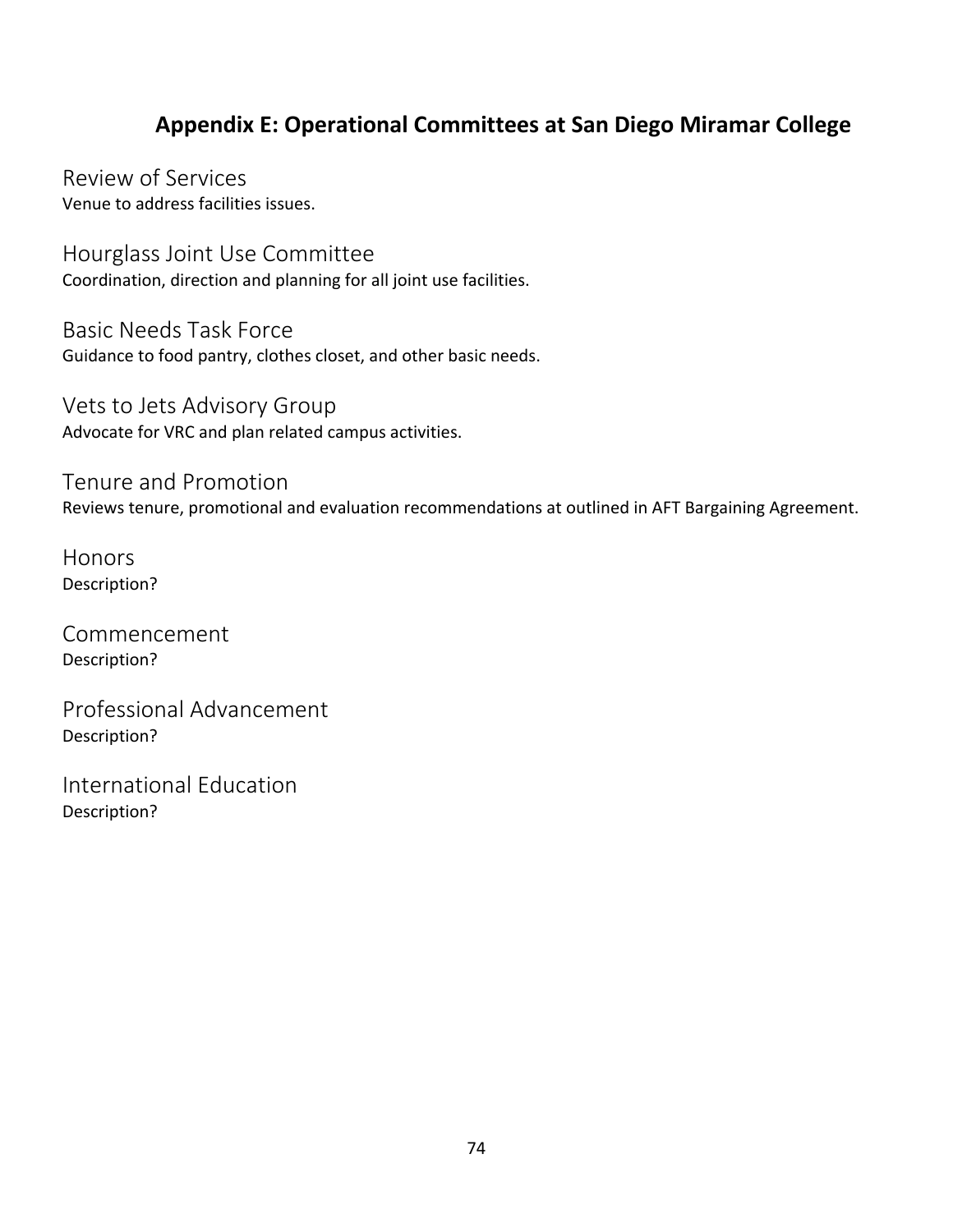# **Appendix F: San Diego Community College District Committees**

## **Budget Planning and Development Council**

The Budget Planning and Development Council shall be entrusted with the task of reviewing and making recommendations to the Chancellor on districtwide budget and planning issues. This council shall be comprised of representatives from student, faculty, staff, and administration. The council shall not address matters which are negotiable. Specifically, the council: 1. Shall limit its charge to budget and fiscal matters only, and excludes personnel matters, Board approved capital construction, and contractual matters; and 2. Shall establish cooperative working relationships with other college and District standing councils/committees, as is necessary in order that it may carry out its prescribed functions and fulfill its prescribed responsibilities.

## **Curriculum and Instructional Council**

The Curriculum and Instructional Council (CIC) reports to the Chancellor's Cabinet and consists of members who meet to review and coordinate instructional matters. The council is charged with providing for the coordination of the curriculum districtwide and for development of districtwide guidelines for the improvement of instruction in the colleges and Continuing Education campuses of the District. It is also charged with providing for a districtwide review of all procedures and activities related to instructional programs.

## **District Governance Council**

The District Governance Council (DGC) will serve as the districtwide communication, planning, and review forum on matters pertaining to major issues affecting the District.

## **Management Services Council**

The Management Services Council serves as the forum where districtwide staff and facilities institutional administrative representatives meet to review matters concerned with the District's management services which include: Business and Technology Services; Human Resources; and Facilities Management.

## **Student Services Council**

The District Student Services Council reports to the Chancellor's Cabinet and consists of the Chief Student Services officers and Academic Senate leadership from each college and Continuing Education. The council is charged with the establishment, development, and maintenance of all student services policies, procedures, and related matters districtwide.

## **United Student Council**

The United Student Council is a districtwide participatory governance council of student leaders which serves as the collective voice for students within the District on matters pertaining to students.